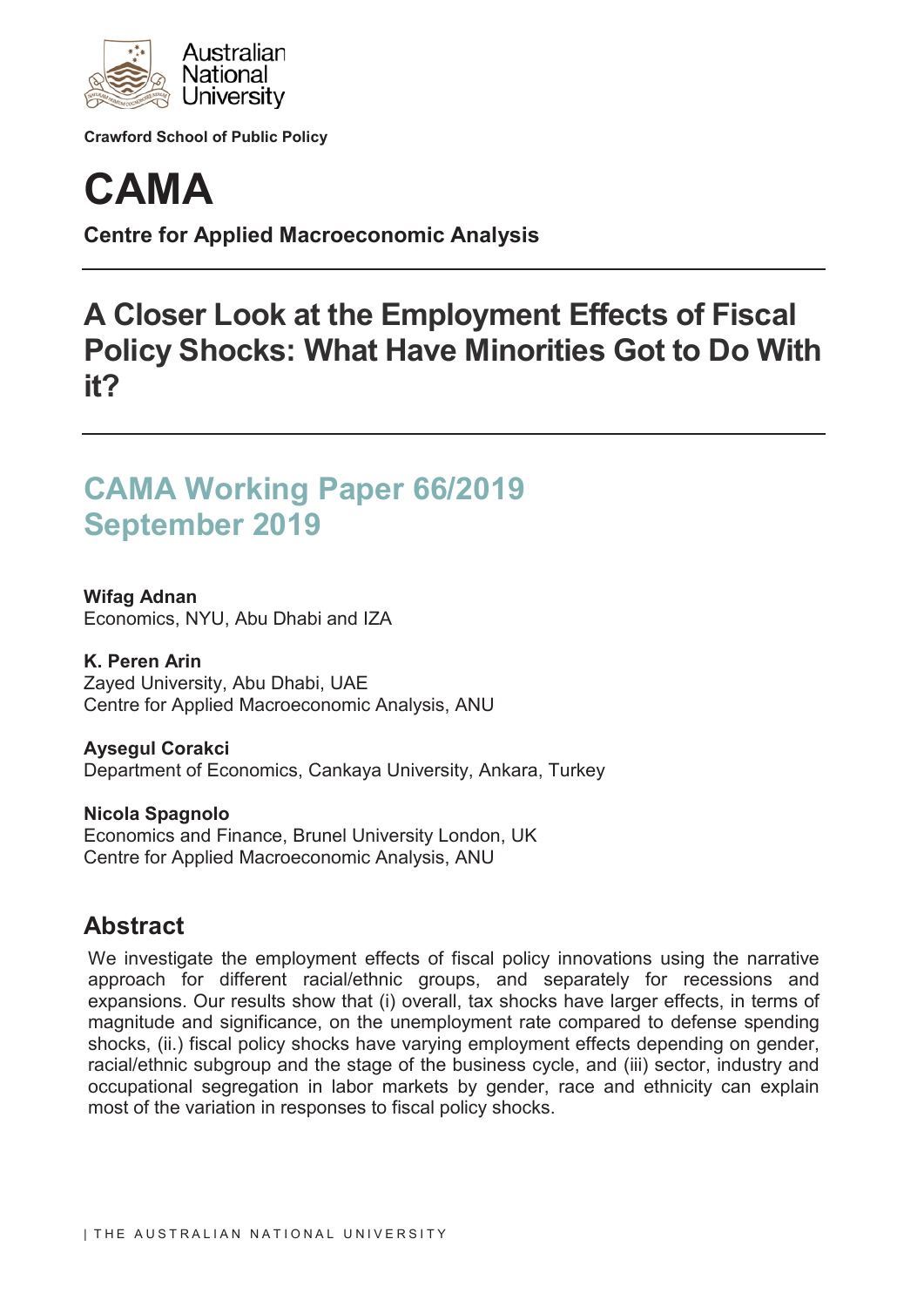**Keywords**

**JEL Classification**

### **Address for correspondence:**

(E) cama.admin@anu.edu.au

**ISSN 2206-0332**

**The Centre for Applied Macroeconomic Analysis** in the Crawford School of Public Policy has been established to build strong links between professional macroeconomists. It provides a forum for quality macroeconomic research and discussion of policy issues between academia, government and the private sector.

**The Crawford School of Public Policy** is the Australian National University's public policy school, serving and influencing Australia, Asia and the Pacific through advanced policy research, graduate and executive education, and policy impact.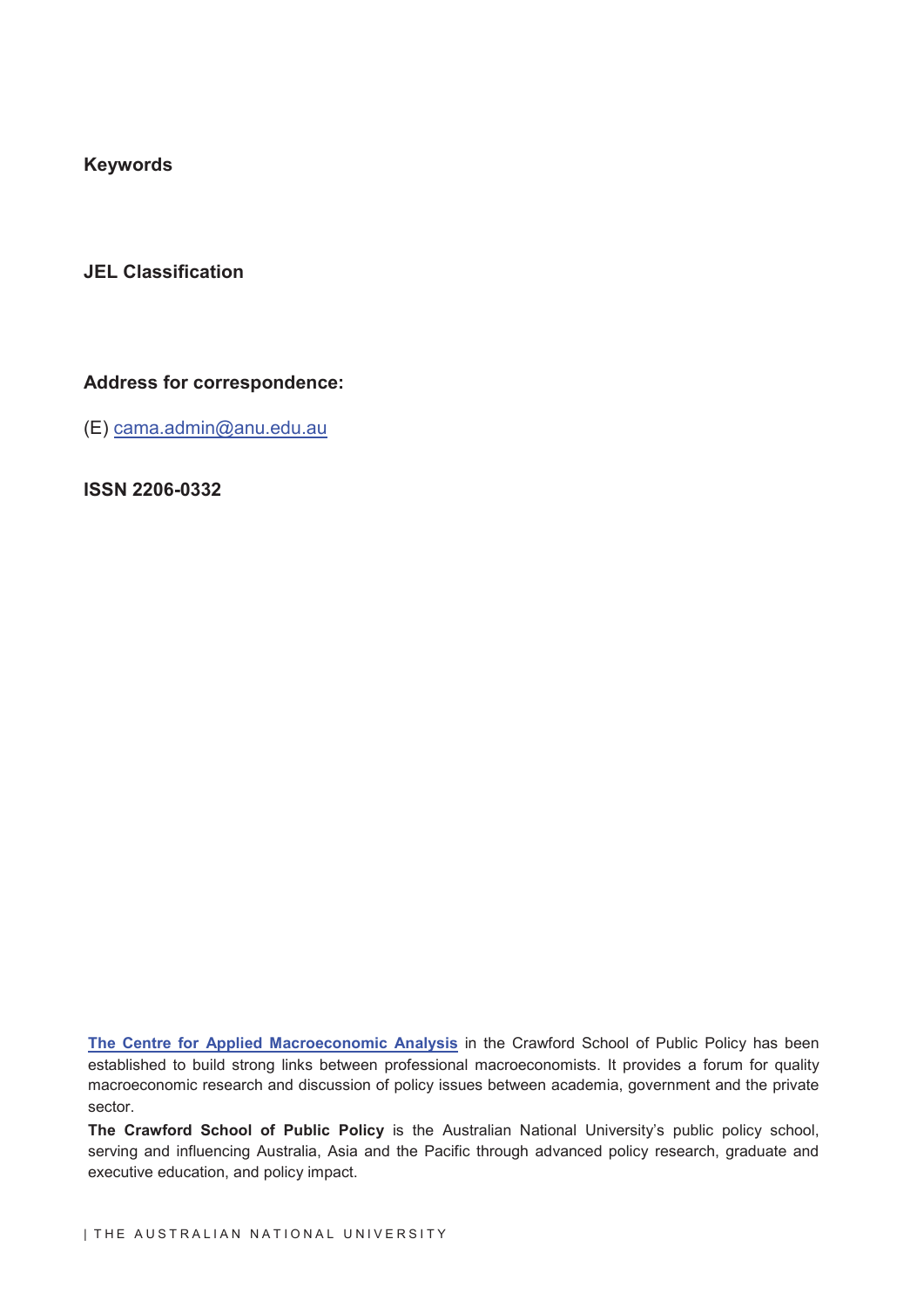### **A Closer Look at the Employment Effects of Fiscal Policy Shocks: What Have Minorities Got to Do With it?**

By Wifag Adnan, K. Peren Arin, Aysegul Corakci and Nicola SPAGNOLO\*

We investigate the employment effects of fiscal policy innovations using the narrative approach for different racial/ethnic groups, and separately for recessions and expansions. Our results show that  $(i)$ overall, tax shocks have larger effects, in terms of magnitude and significance, on the unemployment rate compared to defense spending shocks, (ii.) fiscal policy shocks have varying employment effects depending on gender, racial/ethnic subgroup and the stage of the business cycle, and (iii) sector, industry and occupational segregation in labor markets by gender, race and ethnicity can explain most of the variation in responses to fiscal policy shocks.

Adnan: Economics, NYU, Abu Dhabi and IZA; Wa22@nyu.edu. Arin: Zayed University, Abu Dhabi, UAE. Centre for Applied Macroeconomic Analysis (CAMA), National Australian University, Australia, Kerim.arin@zu.ac.ae. Eruygur: Department of Economics, Cankaya University, Ankara, Turkey, Aeruygur@cankaya.edu.tr. Spagnolo: Centre for Applied Macroeconomic Analysis (CAMA), National Australian University, Australia; Economics and Finance, Brunel University London, UK, nicola.spagnolo@brunel.ac.uk. We would like to thank Joshua Aizelman, Olivia Cassero, Chetan Dave, Blagoj Gegov, Joseph-Simon Goerlach, Tom Jongsma, Faik Koray, Michael McMahon, and Caroline Williams, as well as the seminar participants in Montpellier Business School, Zayed University, TU Dresden and UAE Department of Finance for their valuable suggestions. All errors are our own. Corresponding Author: Wifag Adnan, NYU, Abu Dhabi, UAE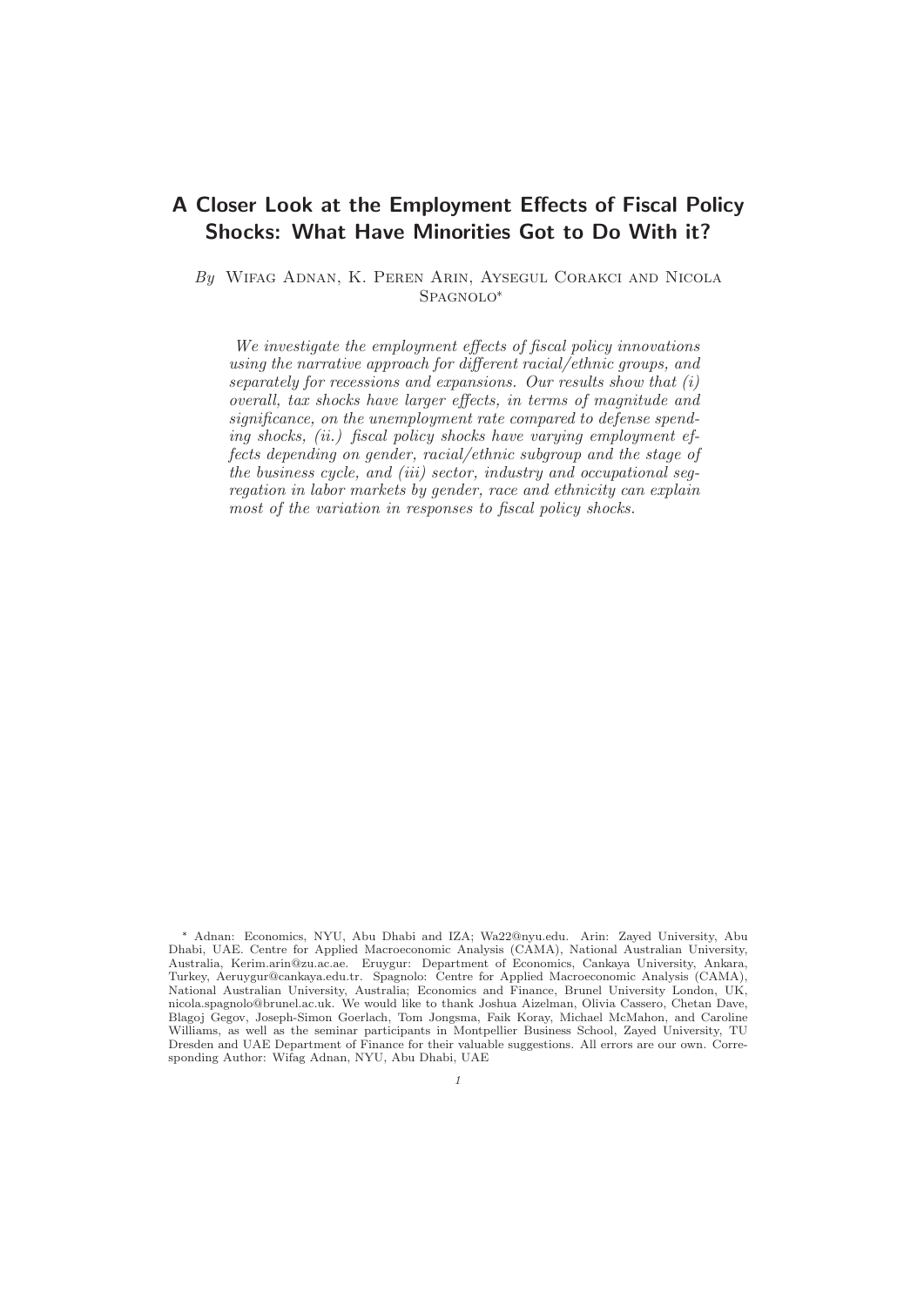#### **I. Introduction**

The severe financial crisis that beset the world economy in 2008-09 and the unequal and faltering recovery that followed have had a very noticeable impact on the evolution of unemployment in the years that followed. In such an environment, taking necessary measures to prevent persistently high unemployment rates from causing long-term damage to the growth and development prospects of their economies is one of the most urgent imperatives facing governments. Macroeconomic policies may play a significant role in dampening unemployment rates, and thus reducing the risk of hysteresis. For instance, where insufficient aggregate demand threatens to inflame hysteresis, expansionary demand-side policies may be appropriate. Although the majority of studies in the literature concentrate on the role of monetary policy, hysteresis could also be prevented by adopting expansionary fiscal policy or by avoiding fiscal consolidation during the course of a recession (DeLong and Summers, 2012).

To properly evaluate the effectiveness of expansionary fiscal policy in inducing long-run economic growth or in alleviating crises, it is vital to identify and quantify its impact on labor market outcomes. The focus of research in this area has been primarily on the effect of fiscal policy multipliers on output or consumption, with limited attention paid to estimating responses in terms of changes in employment outcomes: unemployment, labor force participation or part-time work. It is hardly surprising that most empirical studies have focused on identifying the effects of fiscal shocks on macroeconomic outcomes, where strong theoretical predictions, (Keynesian models, intertemporal models based on representative agents), can be made<sup>1</sup>. Equally, few empirical papers examine the distributional

<sup>&</sup>lt;sup>1</sup>One exception is Shapiro (2006), who investigates the employment effects of phasing in tax cuts by comparing the phased-in tax cuts of 2001 with the accelerated tax cuts in 2003 and finds that economic activity responded much faster in 2003 relative to 2001. An intuitive explanation is that phased-in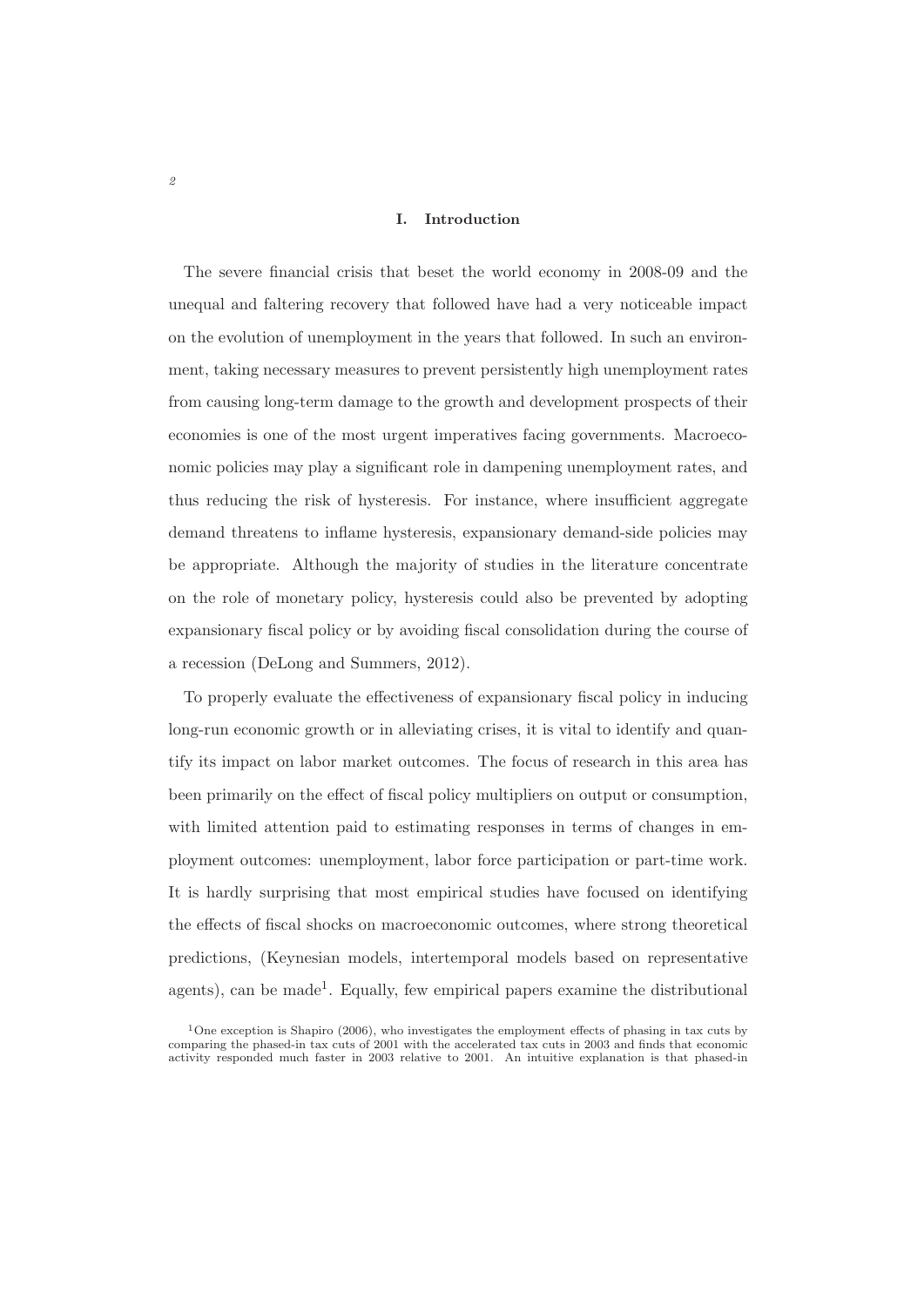effects of fiscal policy with respect to race and ethnicity (Abell, 1990, 1991) and there is even less guidance from the theoretical literature.

Using micro-level data, the primary aim of this paper is to quantify the effects of fiscal policy shocks, i.e. changes in defense spending and in (levels of taxation) tax structure, on the likelihood of unemployment, separately for the three major racial/ethnic subgroups: non-Hispanic Whites, Hispanic Whites and Blacks/African Americans2. Fiscal policy measures are estimated using the narrative approach. Specifically, we use the defense measure in Ramey (2016), which derives a novel "defense news" variable that measures the present discounted value of expected change in military spending from 1889 to 2015. Likewise, Romer and Romer (2009) identify the magnitude and direction of a tax change as well as determine the motivation underlying major tax legislations by examining corresponding economic reports and government-related documents. We extend their methodology to argue that there were no exogenous tax changes for the years 2008-2012. These two fiscal policy instruments, combined with the monthly waves of the CPS micro-level data from 1976-2012, allow us to measure the effect of fiscal shocks on the likelihood of unemployment for various subgroups of the US population.

First, we show that the negative effects of tax hikes, (and to some extent increased defense spending), are completely driven by recessionary periods. Furthermore, we find substantive differences in the impact of exogenous fiscal policy instruments on the likelihood of unemployment across race and ethnicity. For example, during recessionary periods, the employment outcomes of non-Hispanic Whites are the most responsive to changes in defense spending that occurred two

tax cuts incentivize firms and workers to delay production until their implementation date, after which productivity gains increase as measured by the employment rate, hours worked, and GDP.

<sup>2</sup>Thereafter, we will refer to this group as "Black" since some members of this group may identify as Black but not as African American, due to the unique historical experiences of the latter group.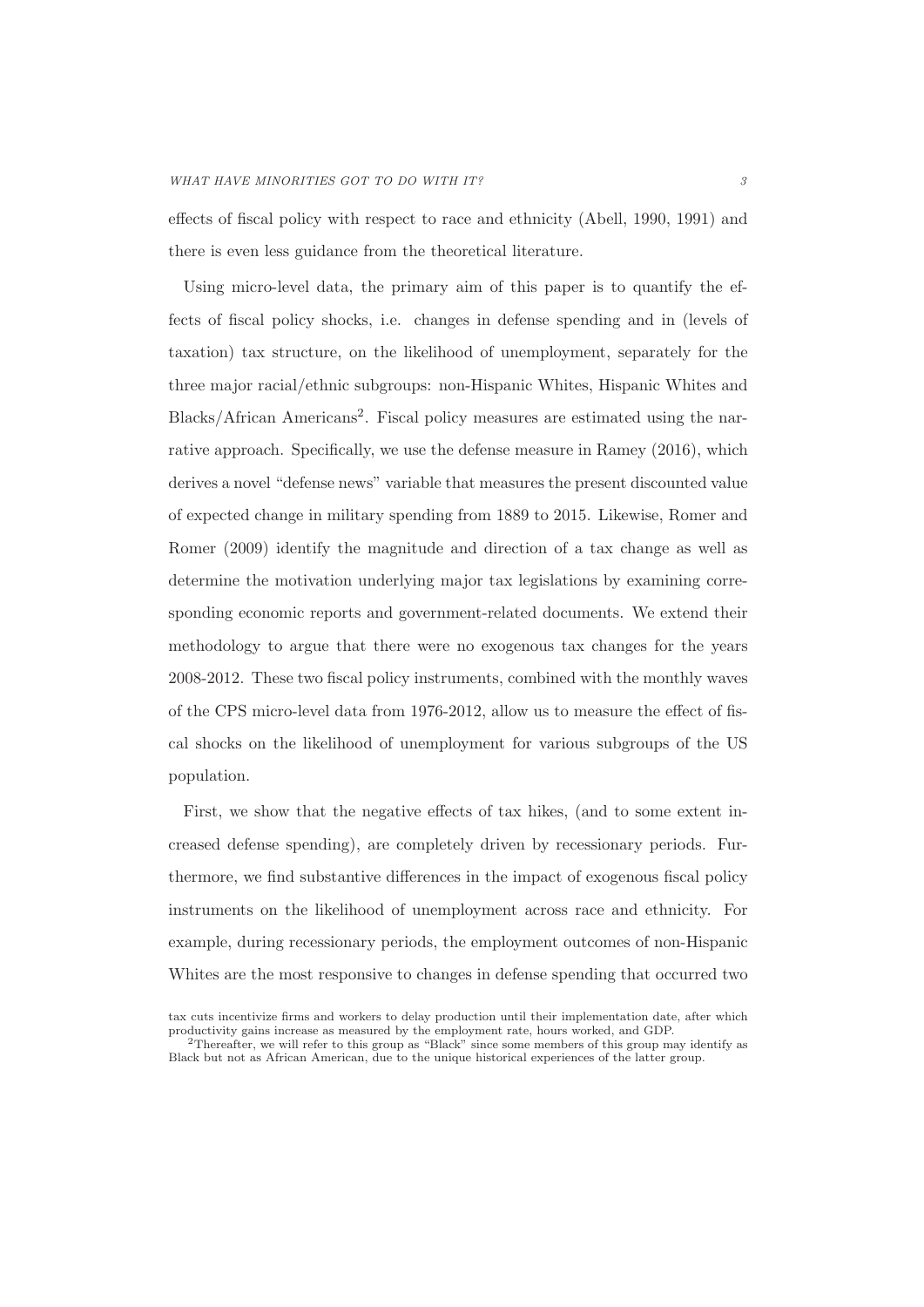years earlier, while in the case of Blacks and Hispanic Whites the changes are not significantly different from zero. We also find that changes in tax policy have no effect on Blacks' employment outcomes after two years, but have a considerable effect on those of non-Hispanic Whites. Meanwhile, Hispanic Whites are the group most affected by changes in tax policy. These findings raise several concerns about the implementation and design of fiscal policy (measures) instruments. For instance, what are the mechanisms underlying the variation in employment responses to changes in fiscal policy? We show that the uneven allocation of jobs, according to sector, industry, and occupational status, across gender, racial and ethnic groups plays a major role in producing these results.

The findings raise a multitude of other questions that warrant discussion but which will only be partially addressed because they are outside the scope of this paper. For example, if exogenous changes in tax policy have little to no effect on the employment outcomes of Blacks, how does the implementation of tax cuts during recessionary periods, as opposed to increases in government spending, change the overall welfare of this community? How will the choice of fiscal policy instruments impede the relative progress of this group and affect inequality among the subgroups? Furthermore, is it possible to redesign fiscal policies in such a way that all groups have a similar likelihood of benefiting? This is especially important, in light of the fact that many fiscal policy adjustments are not unexpected, but are, in fact, designed to target certain goals, e.g. reduce the deficit, or alleviate the impact of a crisis.

The remainder of the paper is organized as follows: Section II reviews the strands of literature that are related to this paper. Section III provides a closer look at the data used and sheds light on key descriptive statistics for both macrolevel and micro-level data. Section IV presents the empirical strategy employed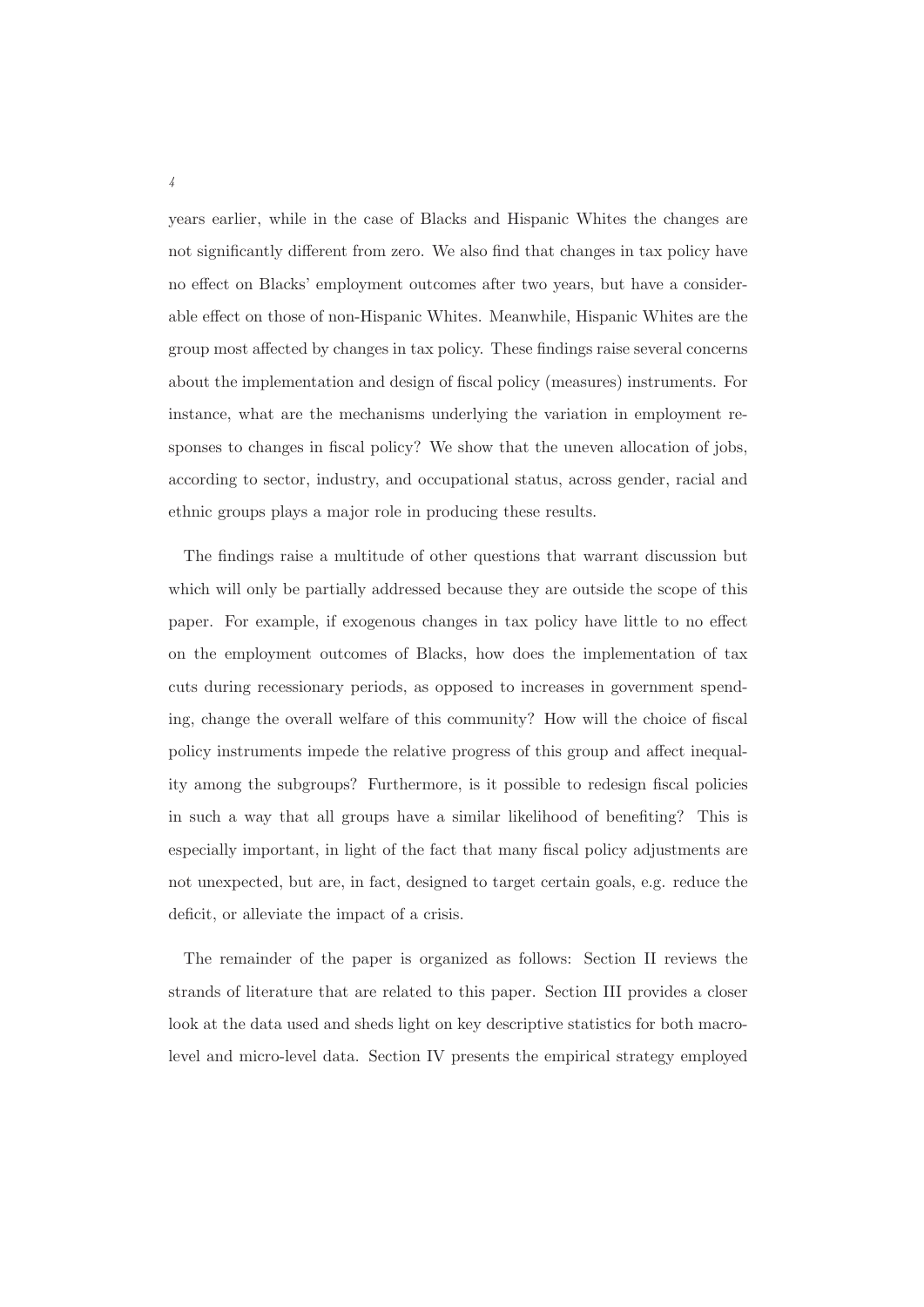in the paper. Section V displays the results for each state of the business cycle and provides a subgroup analysis. Section VI considers a few extensions to our approach and Section VII concludes.

#### **II. Literature Review**

The contribution of this paper lies at the intersection of macroeconomics and labor economics. The first strand of literature is concerned with the prevalence of segregated labor markets across gender, race, ethnicity and gender, and the consequences of such segregation for labor market outcomes. Burbridge (1994) has argued that the rapid expansion of healthcare, education and the social service industries, especially between 1950 and 1970, has led to a rise in occupational segregation by gender. However, such segregation has led to a wage penalty that is associated with female-intensive occupations (England, 1982; Goldin, 2014). Moreover, some have shown, using the index of occupational dissimilarity, that between 1940 and 1980, Black men and women were underrepresented in prestigious high paid occupations, despite the tremendous progress made since 1940 (Cunningham and Zalokar, 1992). In particular, the period 1950 to 1990 saw a dramatic rise in the proportion of employed Blacks, and in particular Black women, working in the public sector, relative to their White counterparts (Burbridge, 1994; 1994a). As was the case with gender, such occupational segregation by race was associated with labor market penalties. Indeed, related studies have demonstrated that a substantial portion of the racial wage gap can be attributed to occupational segregation, 65% of which cannot be explained by racial differences in human capital or other observable characteristics (Gill, 1994; Anderson and Shapiro, 1996).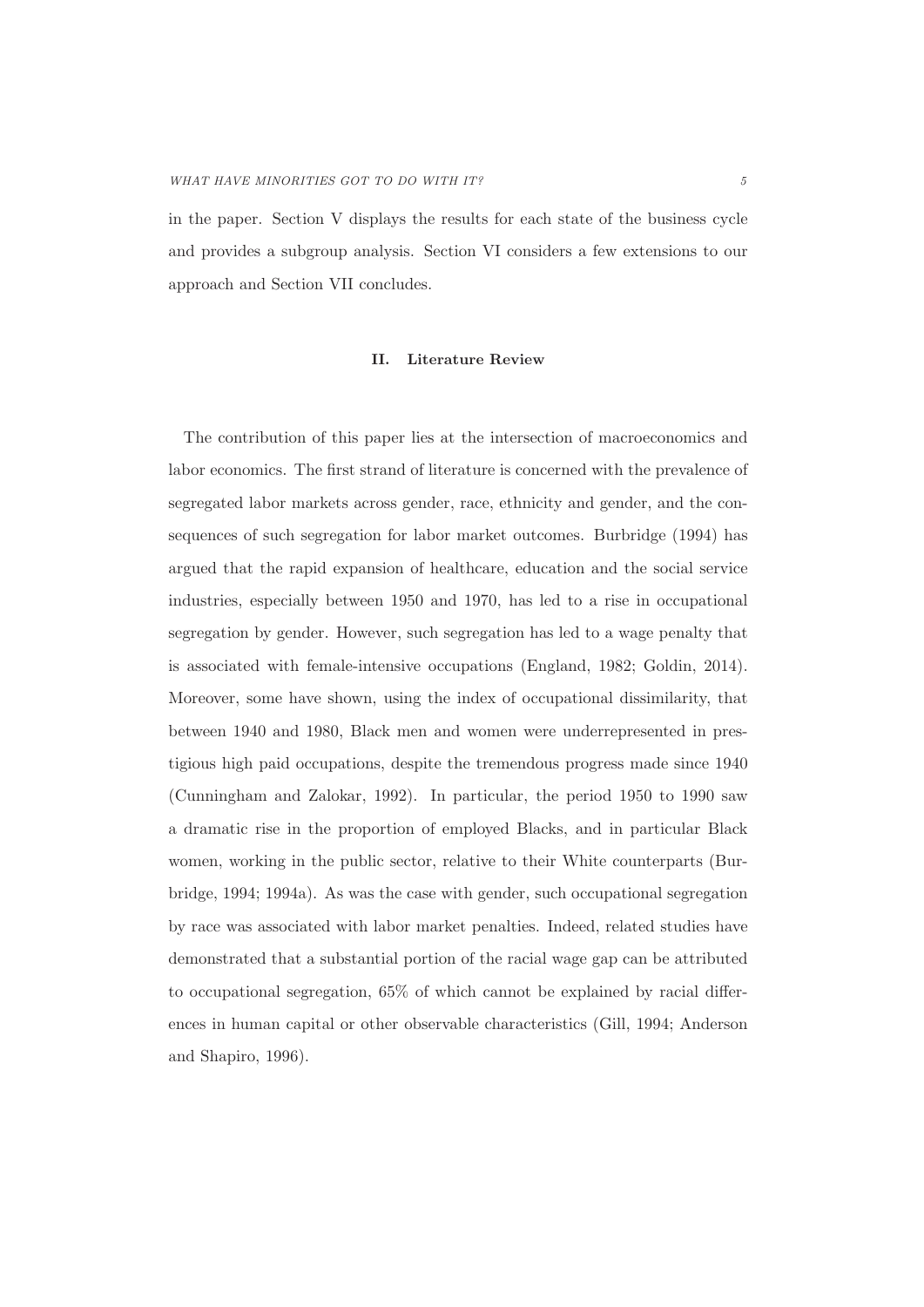Most studies on segregated labor markets and their consequences do not provide a framework to model labor market outcomes at various stages of the business cycle. One exception is Blanchard and Diamond (1990), who find that as an economy recovers from recession and businesses rehire, they select individuals who have the strongest labor market attachment. Motivated by different cyclical trends across age and sex groups, their model categorizes workers into primary and secondary workers, where the latter are perceived to have lower attachment, either due to high turnover or inadequate search during periods of low activity. Related empirical studies were then conducted to investigate how business cycle fluctuations shape the labor market outcomes of minorities. For example, Borjas (2006) finds that the wage rates of racial/ethnic minority groups, especially men, are relatively more sensitive to business cycle fluctuations. Likewise, Couch and Fairlie (2010) show that Black men are more likely to experience immediate job loss as economic activity declines, which is consistent with the increase in the racial unemployment gap that occurs during recessions (Cajner et al., 2017). Other studies show that women experience longer periods of unemployment duration, although there are signs that women's employment outcomes are converging with those for men (Abraham and Shimer, 2001). However, none of these studies examined the distributional effects of deploying particular fiscal policy instruments, the use of which is likely to vary within and across business cycles, on the employment outcomes of various minority groups.

Recently, a number of studies have investigated the effects of fiscal policy (Cloyne and Surico, 2017; Anderson, Inoue and Rossi, 2016) and using microlevel data, have provided evidence that economic agents react differently to fiscal shocks, based on their income and borrowing constraints. Moreover, Cloyne and Surico (2017) showed that in the U.K, households with mortgage debt exhibit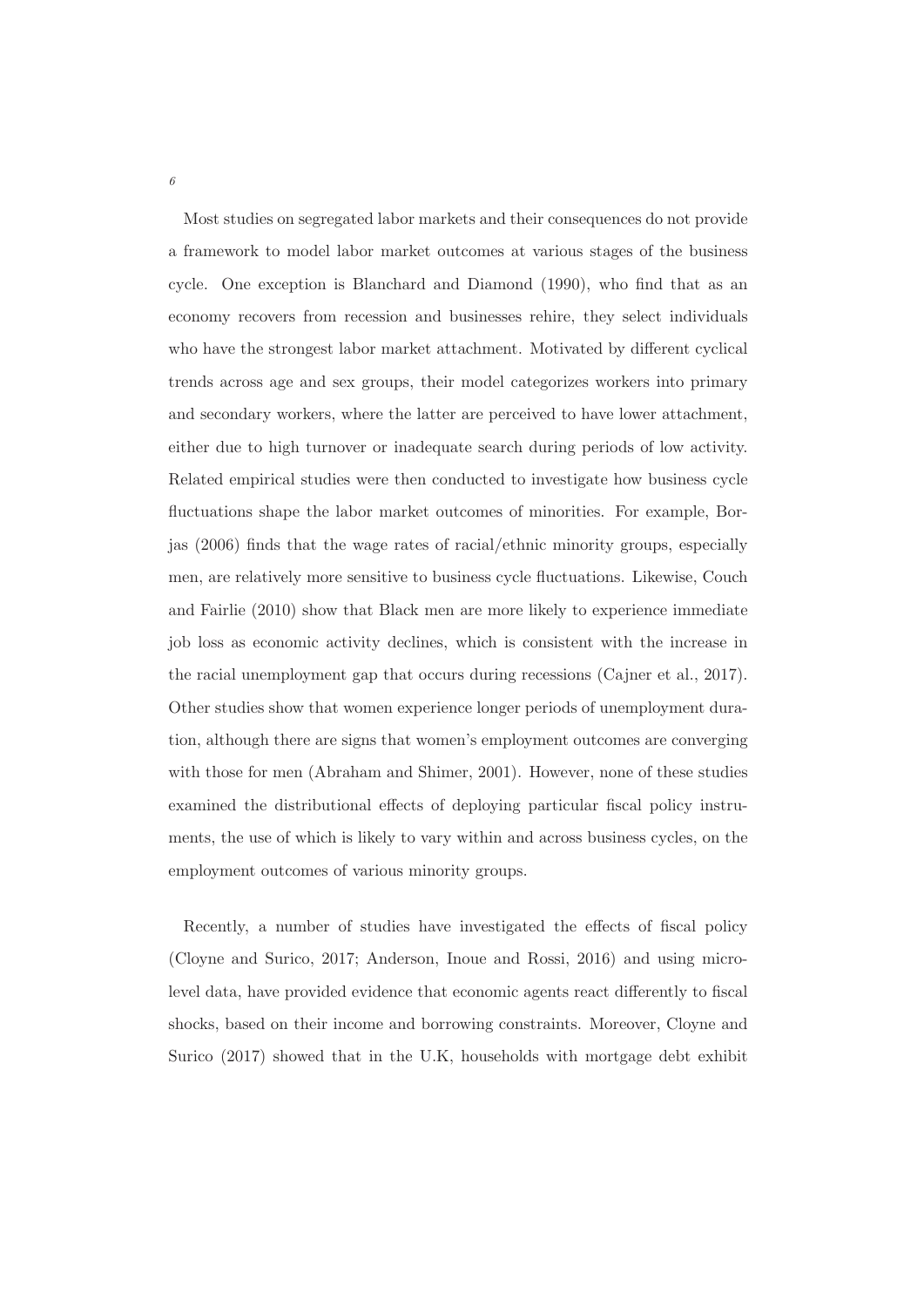large and significant consumption responses to tax changes. As it is a known fact that, in the U.S, home ownership rates are lowest for ethnic minorities, it is reasonable to expect that, at least with respect to consumption, minorities would be less sensitive towards fiscal policy shocks. While this nascent literature is informative for investigating consumption and income effects, its primary concern is with testing the validity of well-known macroeconomic theories, e.g. Keynesian models and intertemporal models based on representative agents, and it is thus, relatively silent on the relationship between fiscal policy instruments and employment outcomes. Using tax return data, Zidar (2019) finds that the positive relationship between tax cuts and employment growth can be primarily explained by tax cuts for low-income groups.

In this paper, we aim provide a framework to identify the possible mechanisms underlying variations in the responses of particular labor market segments to exogenous changes in fiscal policy. Combining the empirical literature on testing macroeconomic theories with the literature on segregated labor markets does however suggest that minority groups–based on race, ethnicity and gender–are overrepresented in industries and occupations that are affected in different ways when fiscal policy instruments are deployed.

This paper also relates to two major strands of the fiscal policy literature, most of which is generally analyzed through the use of vector autoregressive (VAR) models. The main issue within this framework is the identification of fiscal shocks, or fiscal policy innovations. Two strands of literature have emerged in terms of the identification problem. The first group produces fiscal shocks endogenously by identifying them by recursive orderings or restrictions on the model's dynamics (Blanchard and Perotti, 2002; Ravn and Simonelli, 2007; Monacelli, Perotti and Trigari, 2010). Meanwhile, in the second group, spending shocks are determined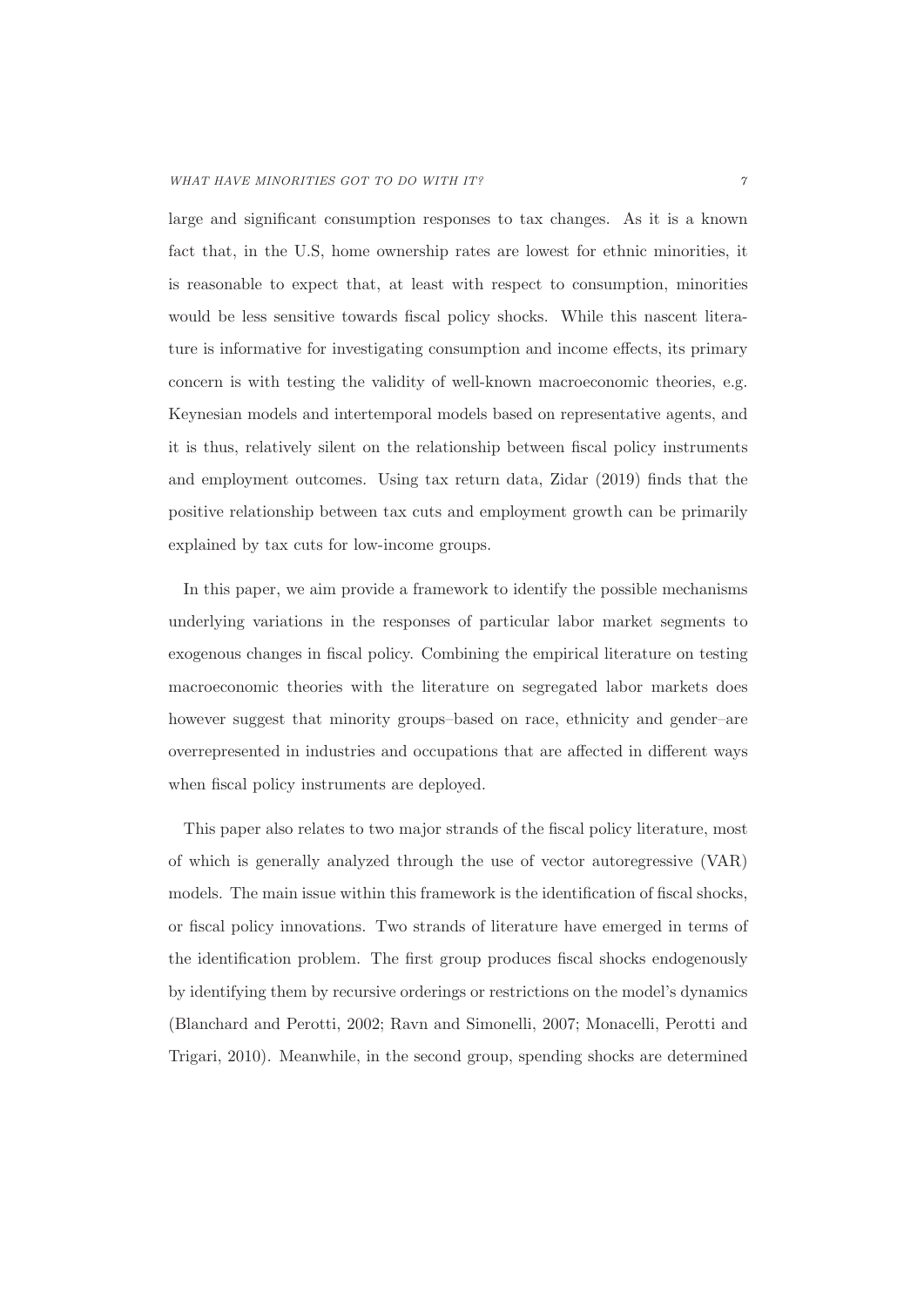exogenously using direct observations acquired through the narrative approach (e.g. Ramey and Shapiro, 1998; Mertens and Ravn, 2012; Romer and Romer, 2009).

The first approach is criticized on the grounds that if the fiscal shocks identified are in fact anticipated by economic agents prior to implementation, then the impulse responses thereby obtained will be biased. The narrative approach, which handles the aforementioned fiscal foresight critique, has increasingly become a welcome alternative. With this approach, exogenous fiscal shocks are identified by a narrative-based dummy, where Ramey and Shapiro (1998) construct a defense news measure using media outlets and Romer and Romer (2010) use information from presidential speeches and Congressional reports to identify and quantify exogenous tax changes<sup>3</sup>.

Studies using the VAR approach have demonstrated that a positive government spending shock decreases overall unemployment in the United States, and that the maximum impact takes approximately two years to occur. Monacelli, Perotti and Trigari (2010) have documented that the unemployment multiplier ranges exogenous tax changes<sup>3</sup>.<br>
Studies using the VAR approach have demonstrated that a positive government<br>
spending shock decreases overall unemployment in the United States, and that<br>
the maximum impact takes approximately and Miyamoto (2013) and Pappa, Sajedi and Vella (2015) have confirmed the favorable effects of fiscal expansions on unemployment for Japan and 26 European countries, respectively, also by using the VAR approach. While some progress has been made in identifying the unemployment effects of changes in fiscal policy, most studies have focused on the effects on hours worked, consumption, and real wages (Bates, Jackson and Johnson, 2007; Galí, Lòpez-Salido and Vallés, 2007; Perotti, Reis and Ramey, 2007; Mountford and Uhlig, 2009). In line with the

<sup>3</sup>Specifically, Ramey and Shapiro (1998) utilize large exogenous increases in defense spending, such as the Vietnam War, the Korean War, and the Carter-Reagan military build-up, to identify shocks to fiscal policy.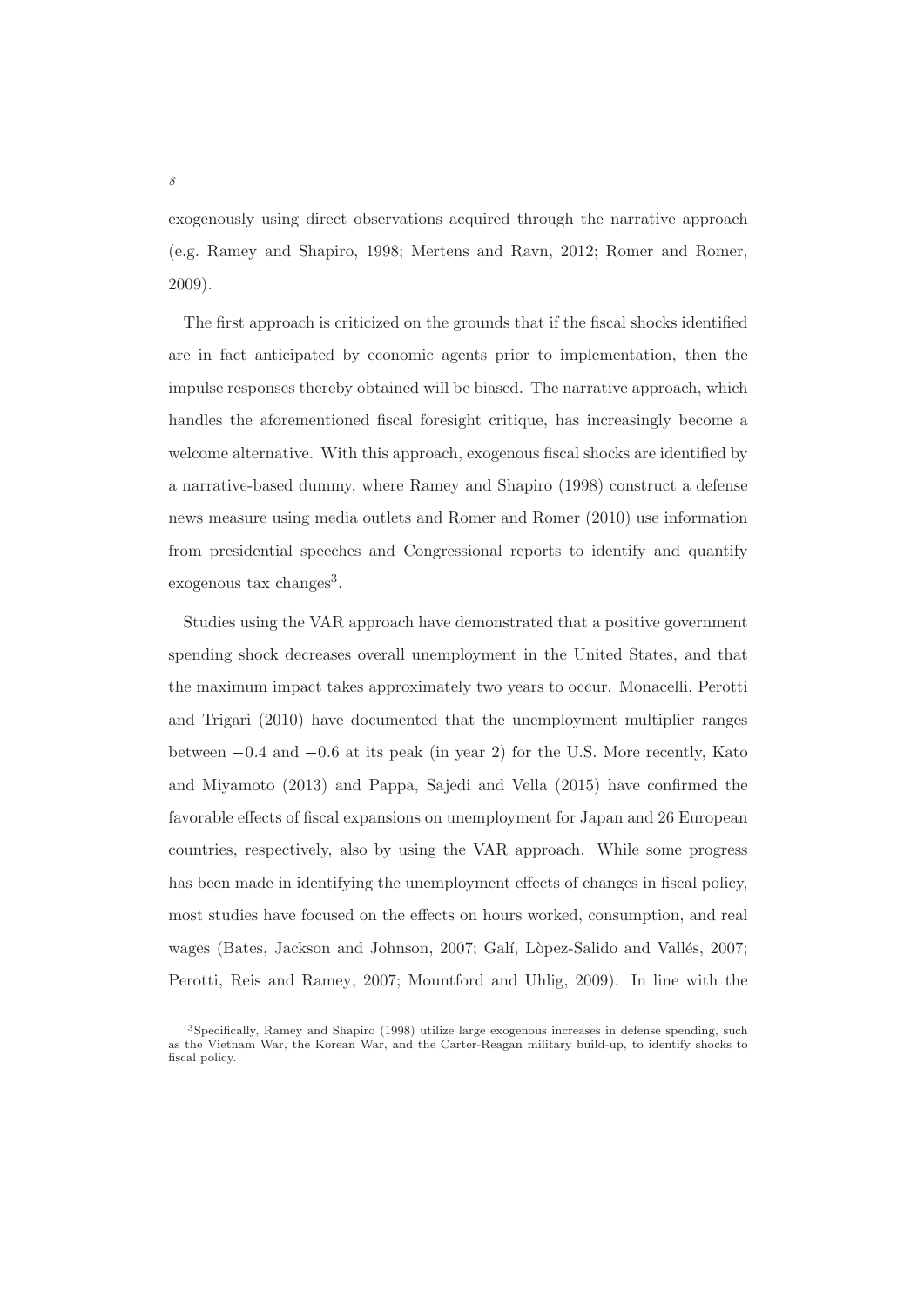Keynesian model, they find that a positive spending shock leads to a rise in all three outcomes.

Studies using the narrative approach usually analyze the effects of a positive shock in defense spending, (vs overall government spending), on macroeconomic outcomes and, although they find a positive effect on hours worked, their results reveal a negative effect on consumption and real wages (Ramey and Shapiro, 1998; Yuan and Li, 2000; Burnside, Eichenbaum and Fisher, 2004; Mertens and Ravn, 2012). These results have been explained by intertemporal models where households expect a tax hike following a positive spending shock to satisfy the government's intertemporal budget constraint. Through this negative wealth effect, households make optimal decisions by reducing consumption and by raising hours worked, thereby reducing real wages. Similarly, Romer and Romer (2010) find contractionary output effects in response to exogenous tax increases and identify the most sizeable decline in the investment component of GDP.

#### **III. Data**

#### A. Micro Data (CPS)

The micro-level data used in this paper combines all monthly household-level CPS data from 1976-2012, and uses the unique identifier to form a panel dataset at the individual level. In order to take full advantage of the longitudinal design of the data, only the years 1976-2012 are studied in the micro analysis, although our period of interest starts in 1973 after several variables on race and ethnicity were available<sup>4</sup>. The CPS is a monthly survey with a rotation design that visits households for four consecutive months and after an eight month hiatus

<sup>4</sup>That said, inclusion of 1973-1975, using only annual (ACES) data, does not alter the qualitative nature of the results.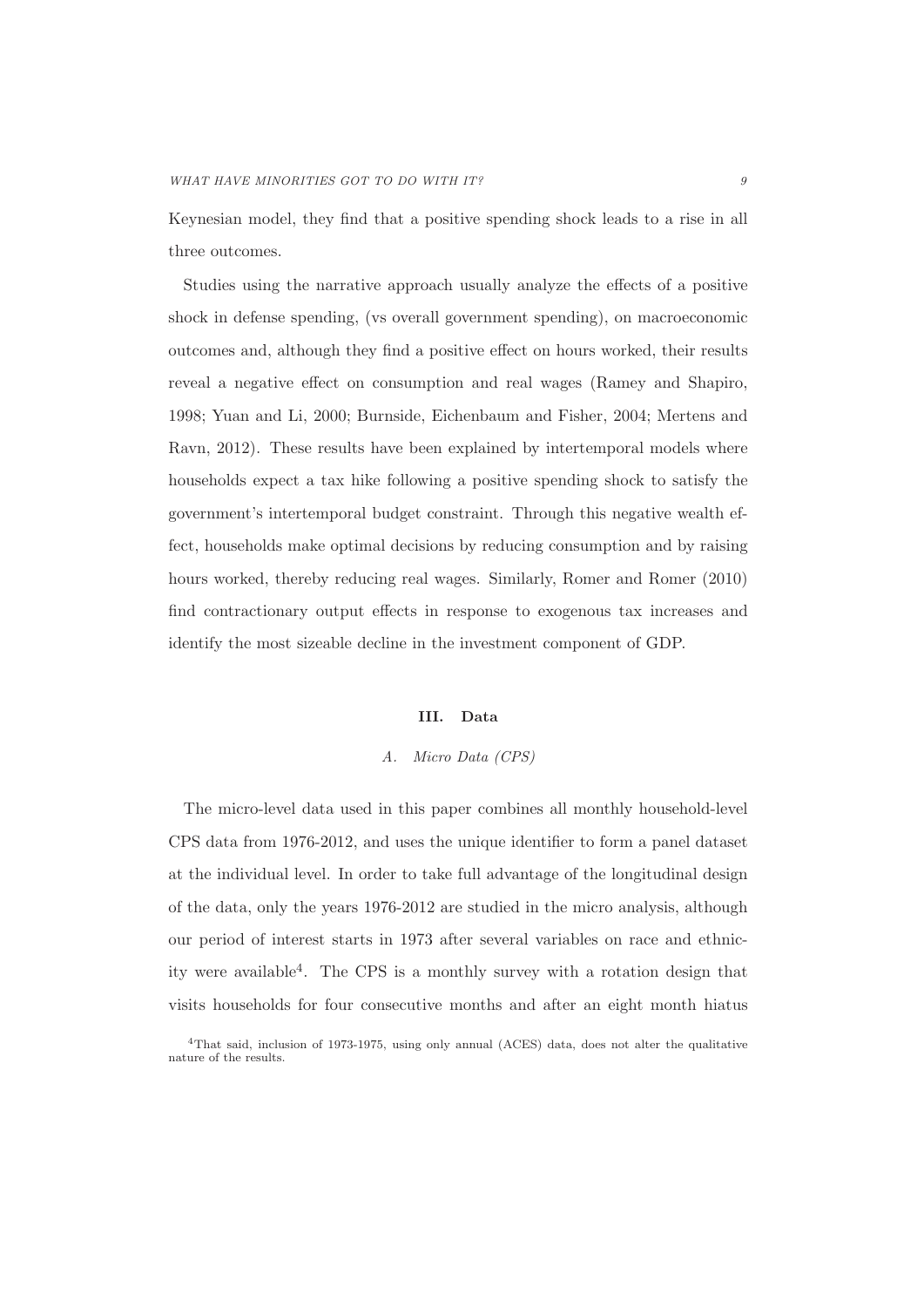revisits the same households for four more consecutive months. Approximately 50,000 households are sampled every month on detailed demographic and social characteristics as well as labor force and employment outcomes. Our full sample includes about 39 million individual observations in the age range of18-64 that were interviewed during the period 1976-2012<sup>5</sup>.

The coding of some variables was changed over time in order to provide researchers with more information about the survey sample, and thus most variables over this long period were not consistent. To ensure uniformity across years, we recode these variables in accordance with a broader definition of responses. For example, the coding of marital status changed in 1989 to include the additional status of "separated", but also to distinguish between divorced and widowed individuals, who were previously in the same category. In our paper, we use the coding prior to 1989 for marital status in order to achieve uniformity across years, and this procedure is followed with respect to other variables whose codes changed over time, such as educational attainment, race, and ethnicity.

To determine whether a year is included during a recessionary or expansionary period, we first estimate the (weighted) average national unemployment rate according to the CPS data by year. Recessionary periods are defined as those where the unemployment rate is rising, as in the years 1980-83, 1990-92, 2000-2003, and 2008-2010, covering over one third of all observations–14.87 million total and 11.46 million in the labor force–in the full sample. On the other hand, when the unemployment rate is falling, as in 1976-1979, 1984-1989, 1993-99, 2004-2006, and 2011-12, these periods are considered expansionary periods, where there are over 25 million observations in the full sample and 19 million in the labor force. This

<sup>5</sup>If we assume the average household over the period of interest has 1.8 working-age adults between the ages of 18 and 64, and given that fewer households were sampled in recent years, an average of 48,000 households were sampled monthly, then we have a total of 48,000 households\*1.8 individuals/household\*12 months\*31 years=32 million individuals.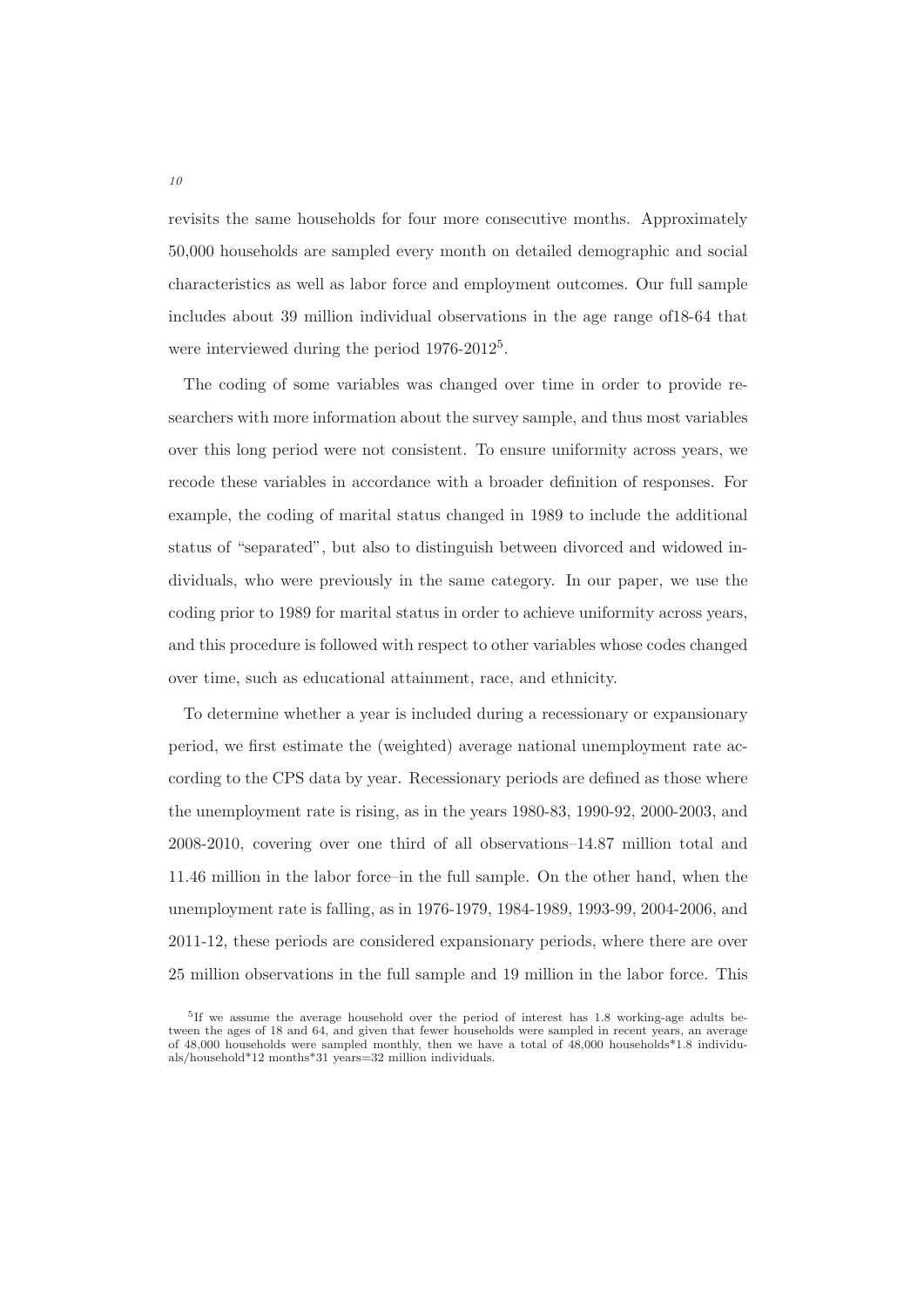categorization is relevant as one of the primary questions of interest is to infer whether fiscal policy shocks vary at different states of the business cycle. This way of categorizing recessions and expansions largely overlaps with the NBER peak to trough and trough to peak dates.

#### B. Macro Data

Our main (independent) variables of interest include exogenous measures of changes in defense spending and changes in tax policy. The government spending measure,  $(D<sub>t</sub>)$  is the real present discounted value of expected change in defense spending used in Ramey (2016), which covers all years from 1889 to 2015. Tax policy innovations, from 1976 to 2007, are identified through the change in real exogenous tax liabilities  $(T_t)$  as is estimated in (Romer and Romer, 2009, 2010). To cover recent changes in tax policy, during the period 2008-2011, we examine the Economic Report of the President (ERP) for each year between 2009 and 2012, which provides detailed information on the motivation underlying all acts of tax legislation in the previous year.

We argue that all tax legislation that occurred between 2008 and 2011 fell into at least one of two categories: either, the leglislation was created to dampen the effect of the 2007-2008 Financial Crisis, or it was simply an extension of a previous tax policy (see Appendix A for more details). In the former case, it is clear that such tax legislation cannot be considered exogenous to output or employment since the intention of policymakers was to produce a countercyclical response to dire economic conditions. Furthermore, following Romer and Romer (2009), allowing extensions of tax policies, unlike that of tax expirations, is not considered a tax policy innovation. Thus, none of the changes in tax liabilities collected between 2008 and 2011 are considered exogenous tax changes, which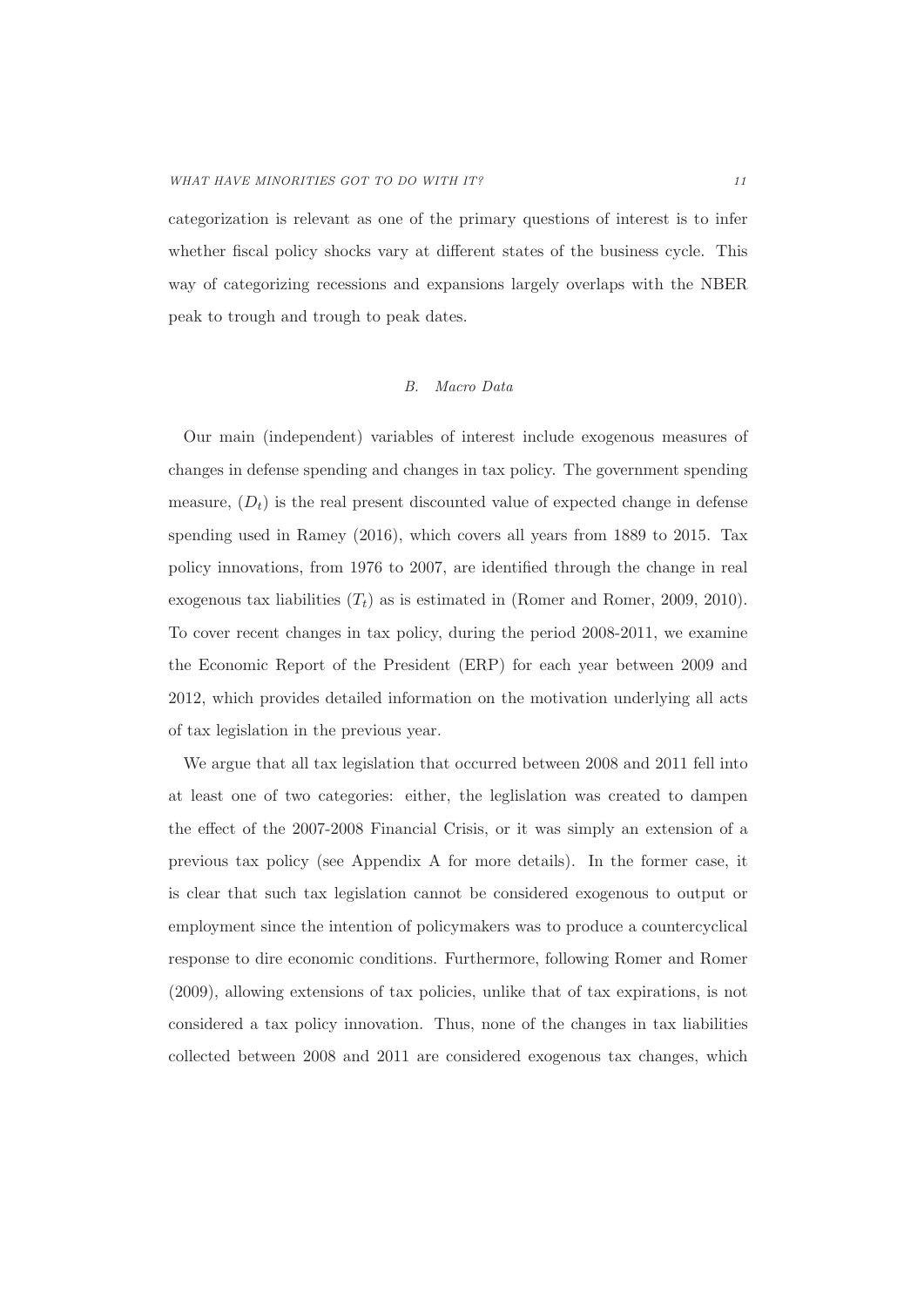means that for these years  $T_t = 0$ . In fact, we believe that the tax cuts of 2018 represent the first exogenous tax change after 2007. However, since the language in the Economic Reports of the President has become more ambiguous in recent years, we choose to conduct our main analyses using tax measures only until 2011.

For all empirical specifications, we employ both fiscal variables in order to control for the budget equation, since failing to do so results in biased estimates of the parameters of interest(Kneller, Bleaney and Gemmell, 1999). Additionally, monetary policy shocks are identified through the federal funds rate  $(M_t)$ , since it has been the primary target policy variable for the Federal Reserve since 1982. We should also note that inclusion of these variables are mostly consistent with Barro and Redlick (2011), with the exception that they use the squared government bond spread as an indicator of monetary credit conditions. It is worth noting that replacing the FFR with the squared government bond spread does not alter our results<sup>6</sup>.

#### C. Descriptive Statistics

Our macroeconomic dataset covers the period 1976:I–2012:IV, for a total of 148 observations. We should also note that our sample includes three wars during which defense spending increased considerably: the Cold War and the first and second Gulf Wars. Our data sample also includes large exogenous tax changes such as the largest tax cut since World War II, Reagan's Economic Recovery Tax Act of 1981, and Bush's Economic Growth Tax Relief Reconciliation Act of 2001; examples of deficit reduction tax increases in our analysis include Clinton's Omnibus Budget Reconciliation Act of 1993, one of the most significant tax in-

<sup>6</sup>All this unemployment data is maintained in LABSTAT, the BLS public database on the Internet. They can be accessed at www.bls.gov/data/home.htm.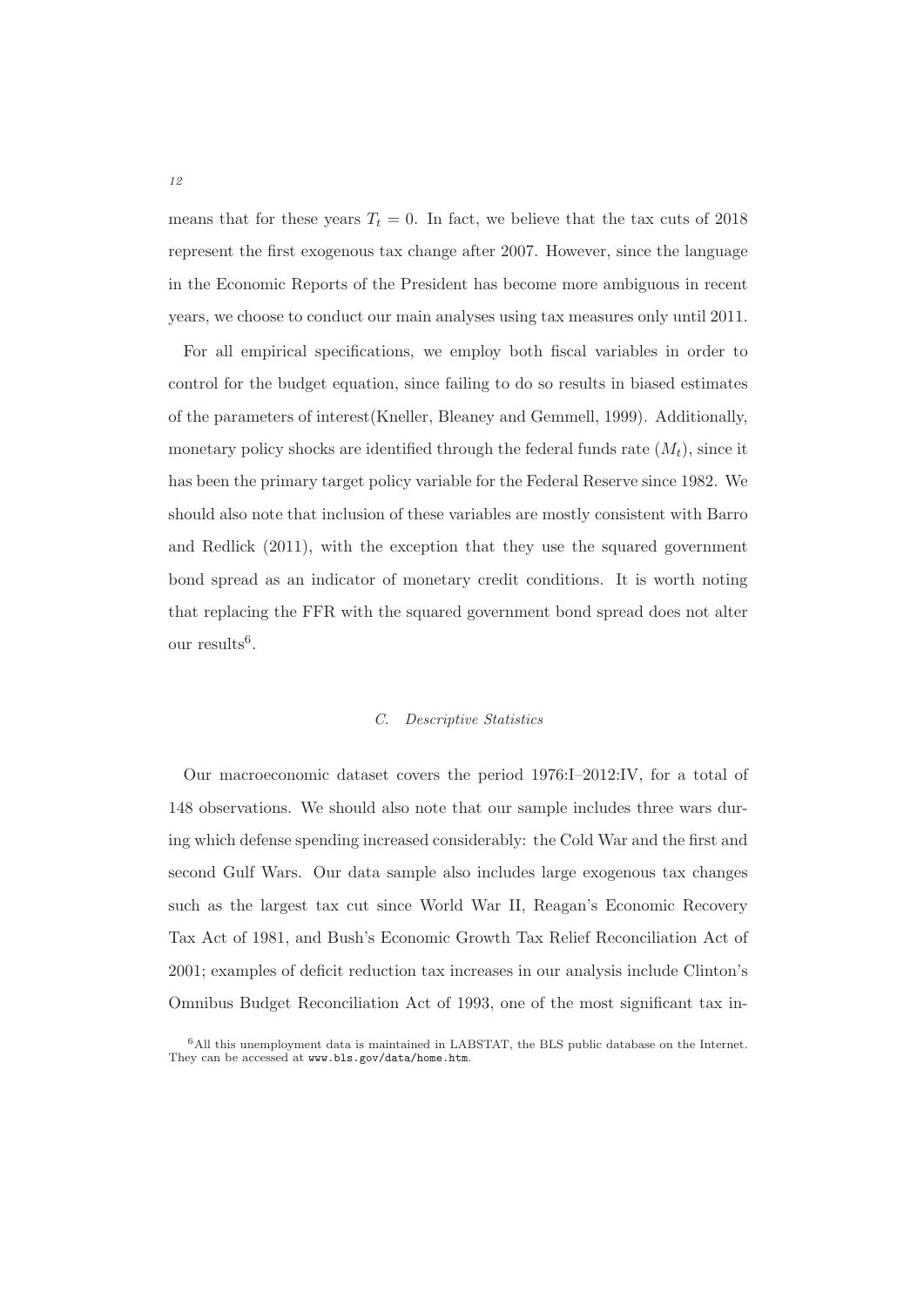creases in recent history. Finally, our dataset allows the years following the Great Recession (2007-08) to be included in our analysis.

Figure 1 reports plots of the policy variables. A visual inspection would confirm that defense spending increased in the late 1970s (the Cold War), early in 1990 (Iraq War) and at the beginning of this century (2nd Iraq War). Tax rates show rather volatile behavior, primarily due to changes in political party orientation and other changes at the congressional and executive levels. To get a first sense of the relationship between fiscal policy shocks and macro-level unemployment rates, we estimate a 3-variable Vector Autoregressive (VAR) model. Each model comprises of the following variables: Unemployment Rate (U), Exogenous Government spending shocks (G) and exogenous changes in Tax liabilities (T). For the unemployment rates, we use various unemployment rates, all of which were obtained from the labor force statistics database of the Current Population Survey (CPS) provided by the Bureau of Labor Statistics (LBS). Our specifications include the unemployment rate (for people 16 years old and over), disaggregated by race (White, Black or African American, and Hispanic or Latino ethnicity).

The shocks to policy variables are identified from a Choleski decomposition of the variance-covariance matrix. In a choleski ordering, variables higher in the ordering are assumed to affect variables lower in the ordering contemporaneously, whereas variables lower in the ordering can only affect variables higher in the ordering only with a lag. For this particular exercise, we have tried two Choleski orderings: U, G, T and T, G, U. For both orderings the results were essentially the same. Below the empirical results for the former ordering are presented. Following (Romer and Romer, 2009, 2010) a lag length of 12 was chosen for all variables in the VAR. One standard deviation confidence intervals are obtained from 10,000 Monte Carlo draws. For space constraints, only the impulse response functions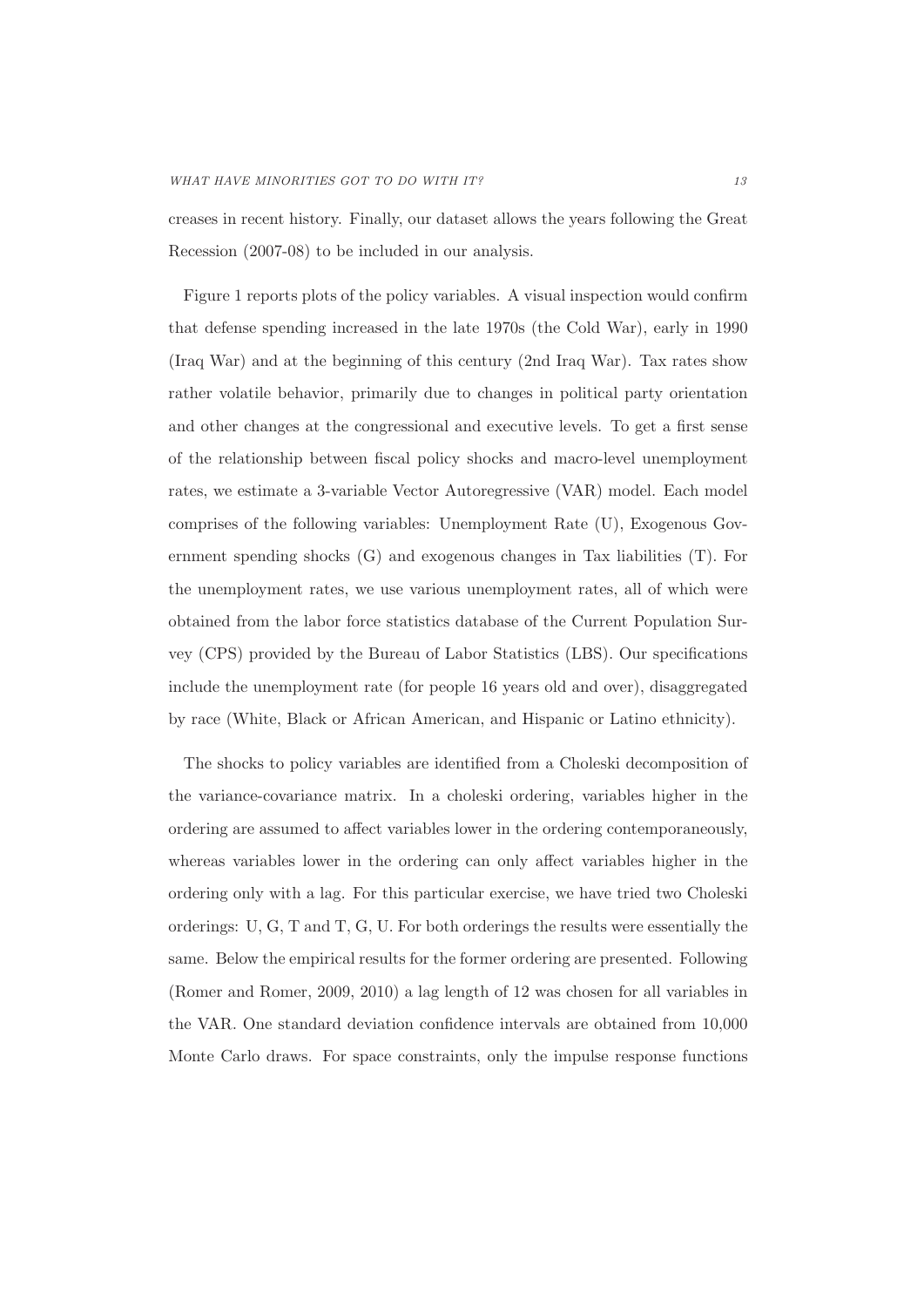(IRFs) to a one-standard deviation tax or defense spending policy shock were reported. The recessionary periods are controlled for with an exogenous dummy variable.

Figures 2 and 3 report the impulse response function of total unemployment to a one standard deviation shock to taxes or defense spending. The response of unemployment is insignificant for the first 7 quarters, but there is a positive and significant response between 7th and 12th quarters. For defense spending, the effect is also positive and largest in magnitude after 7 quarters, but is statistically insignificant throughout all quarters. To explore differences across race and ethnicity, Figures 4 and 5 reports the IRF of unemployment by race/ethnic subgroup to a one-standard deviation shock to taxes and defense spending: there is a statistically significant, and positive response to a tax shock between 7th and 11th quarters for Hispanic and non-Hispanic Whites, though the magnitude of the response varies across quarters and is consistently greater for Hispanic Whites. Both the magnitude and the significance of the response diminish for Blacks. These results suggest that the employment outcomes of Blacks are not as affected by tax policy innovations as can be predicted by the national average, while Hispanic Whites' employment outcomes are more likely to be shaped by exogneous tax changes. The main analysis will show that these results only hold under certain conditions.

For all groups, a one standard deviation in defense spending have a positive but statistically insignificant effect on unemployment (Figure 5). While these descriptive findings are useful, they can be misleading without further scrutinization since particular groups and model specifications alter the results. For example, defense spending shocks do have a strong and statistically significant effect on unemployment, but only consistently for non-Hispanic White males.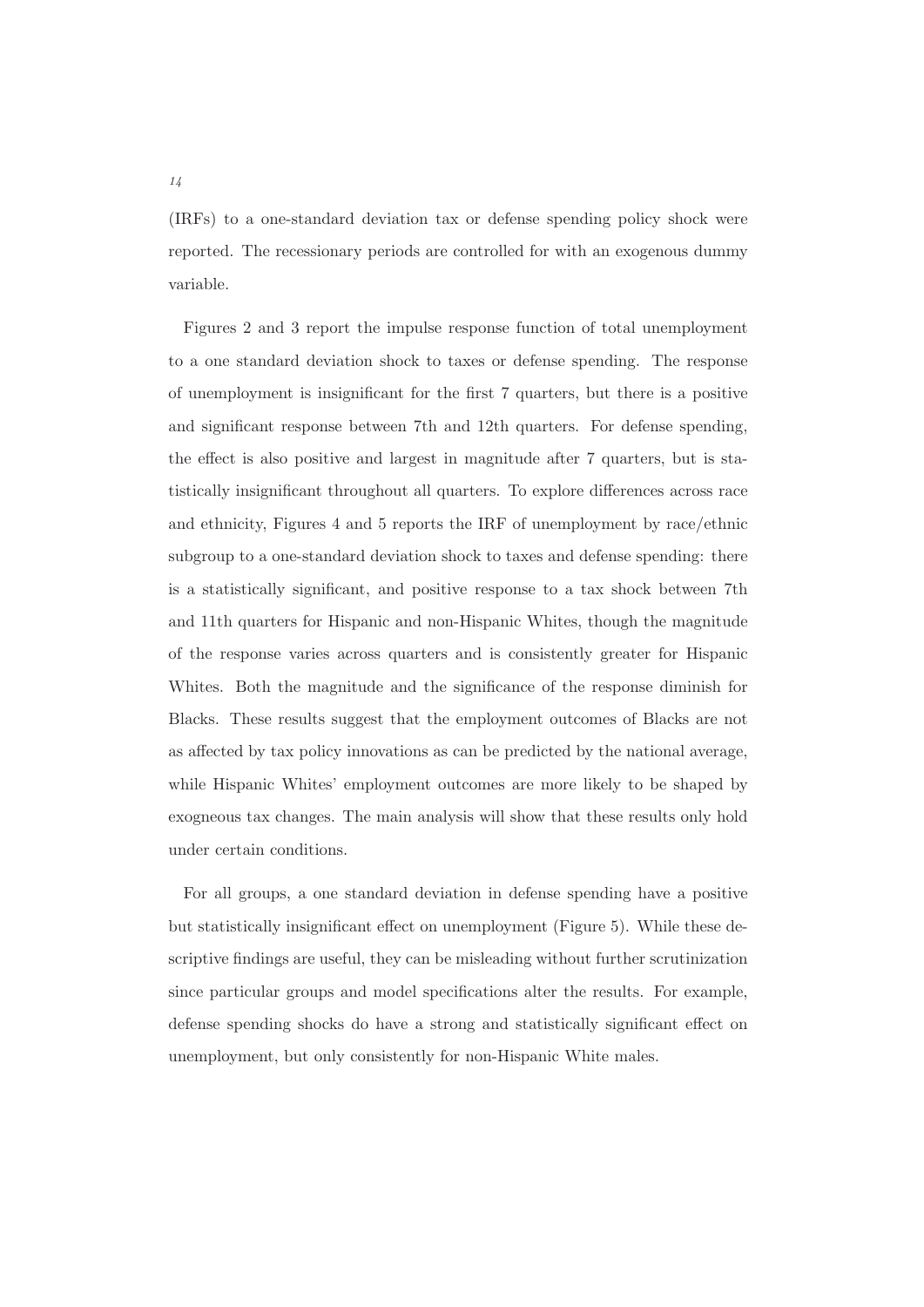Finally, to provide descriptive evidence on whether the role of fiscal policy instruments varies, according to the state of the business cycle, we report coefficients of an OLS regression, where unemployment is regressed on 10 lags of each fiscal policy shock, separately for recessions and expansions. Figures 6 and 7 show that during recessionary periods only, increases in tax policy and defense spending have adverse employment shocks; the effect during expansionary periods is economically and statistically insignificant. In the remainder of the paper, our empirical analysis will first investigate the validity of these results and then scrutinize the hidden fabric by isolating its causes through the use of micro-level data.

#### **IV. Empirical Strategy**

The micro analysis allows for an extensive set of controls using a large sample size and, therefore, we use it as our baseline results. To analyze the effect of exogenous fiscal policy shocks on the likelihood of becoming unemployed between 1976 and 2012, we estimate a linear probability model:

$$
I(Unemp)_{i,s,t} = \sum_{j=0}^{2} \beta_j D_{t-j} + \sum_{j=0}^{2} \theta_j T_{t-j} + \sum_{j=0}^{2} \lambda_j M_{t-j} +
$$
  

$$
\zeta I(MS)_{i,s,t, + \sum_{j=0}^{2} \beta_j' D_{t-j} I(MS)_{i,s,t} + \sum_{j=0}^{2} \theta_j' T_{t-j} I(MS)_{i,s,t} +
$$
  

$$
\sum_{j=0}^{2} \lambda_j' M_{t-j} I(MS)_{i,s,t} + \delta X_{i,s,t} + \varepsilon_{i,s,t} \quad (1)
$$

where the dependent variable is a dummy variable that takes the value 1 if an individual  $i$  is unemployed in state  $s$  during time  $t$  and  $0$  otherwise;  $j$  represents the number of years that the variables of interest are lagged. The dependent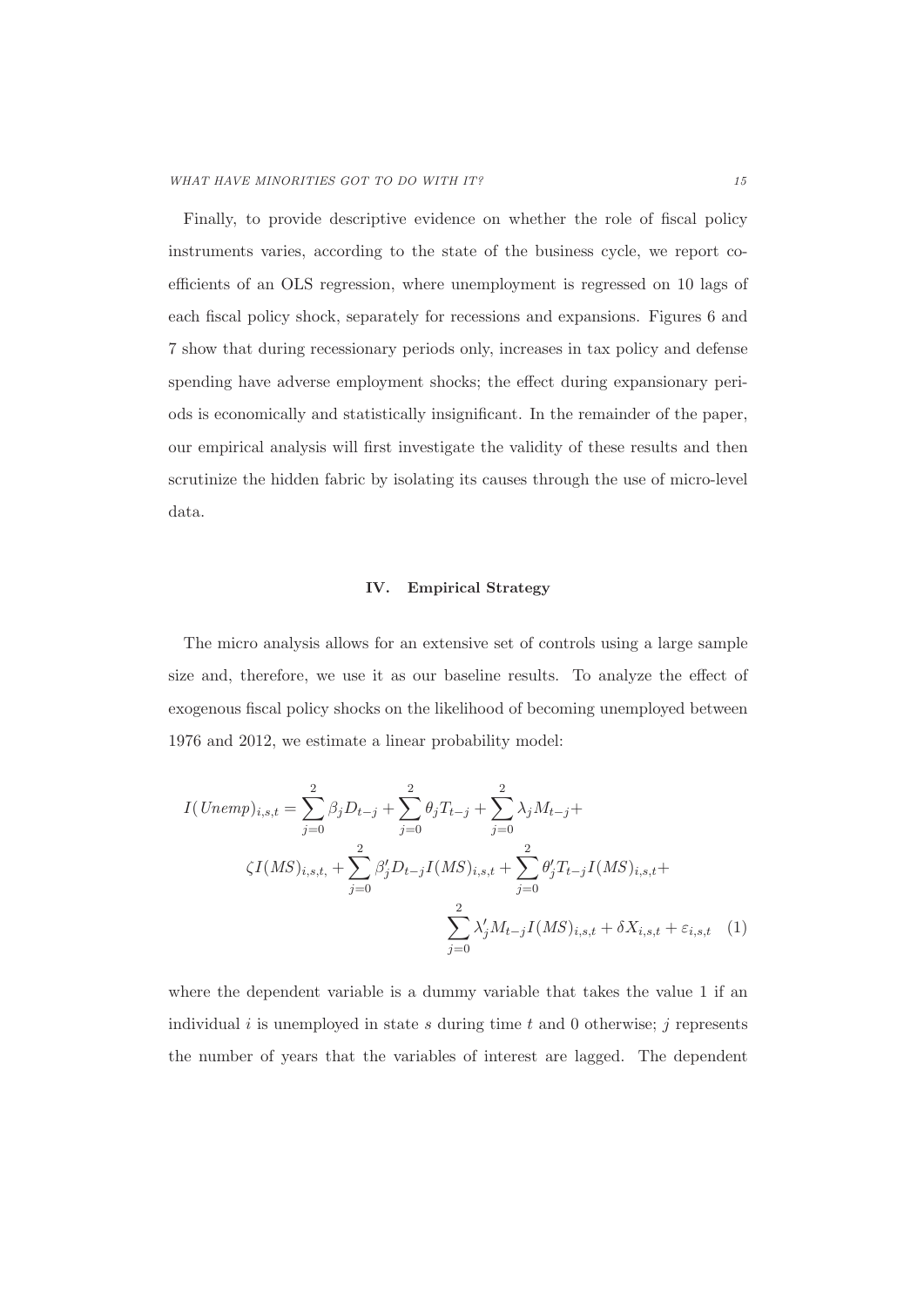variable is regressed on the two following variables of interest: the expected change in defense spending  $(D_t)$  from Ramey (2015) and the change in exogenous tax liabilities  $(T_t)$  from Romer and Romer, 2010. The federal funds rate  $(M_t)$  is included as a proxy for monetary policy shocks.

Since a major contribution of this paper is to examine the differential effects of fiscal and monetary shocks on minority groups' labor market outcomes, two dummy variables are included to control for race (Black/White) and ethnicity (Hispanic/Non-Hispanic), where non-Hispanic Whites are the reference group. For brevity, MS in equation (1) represents the minority status–racial and ethnic–of an individual and, thus, the indicator variable  $I(MS)_{i,s,t}$  consists of both dummy variables. Interaction terms between race, ethnicity and changes in fiscal policy are included to capture whether different subgroups of the population are uniformly affected by changes in policy. In addition to their current value, fiscal policy variables and the federal funds rate are also lagged two years and are interacted with race and ethnicity. Following the descriptive analysis above, all regressions are estimated separately during recessions and expansions.

While the variables of interest are exogenous, endogeneity concerns remain. For one, individuals who face limited options in the labor market, i.e. low-skilled, members of minority groups, and young people, may be underrepresented in the labor force during quarters where major changes in federal policy actually took place. In addition to race and ethnicity, we control for six educational attainment dummies, a fourth polynomial in age, marital status, and whether or not the individual was unemployed during the last visit  $(X_{i,s,t})$ . A second issue is that there is a great deal of variation across states with respect to tax policies and defense spending, some of which will coincide with changes in federal policies but other changes in state policies may be a direct response to it. For example, if the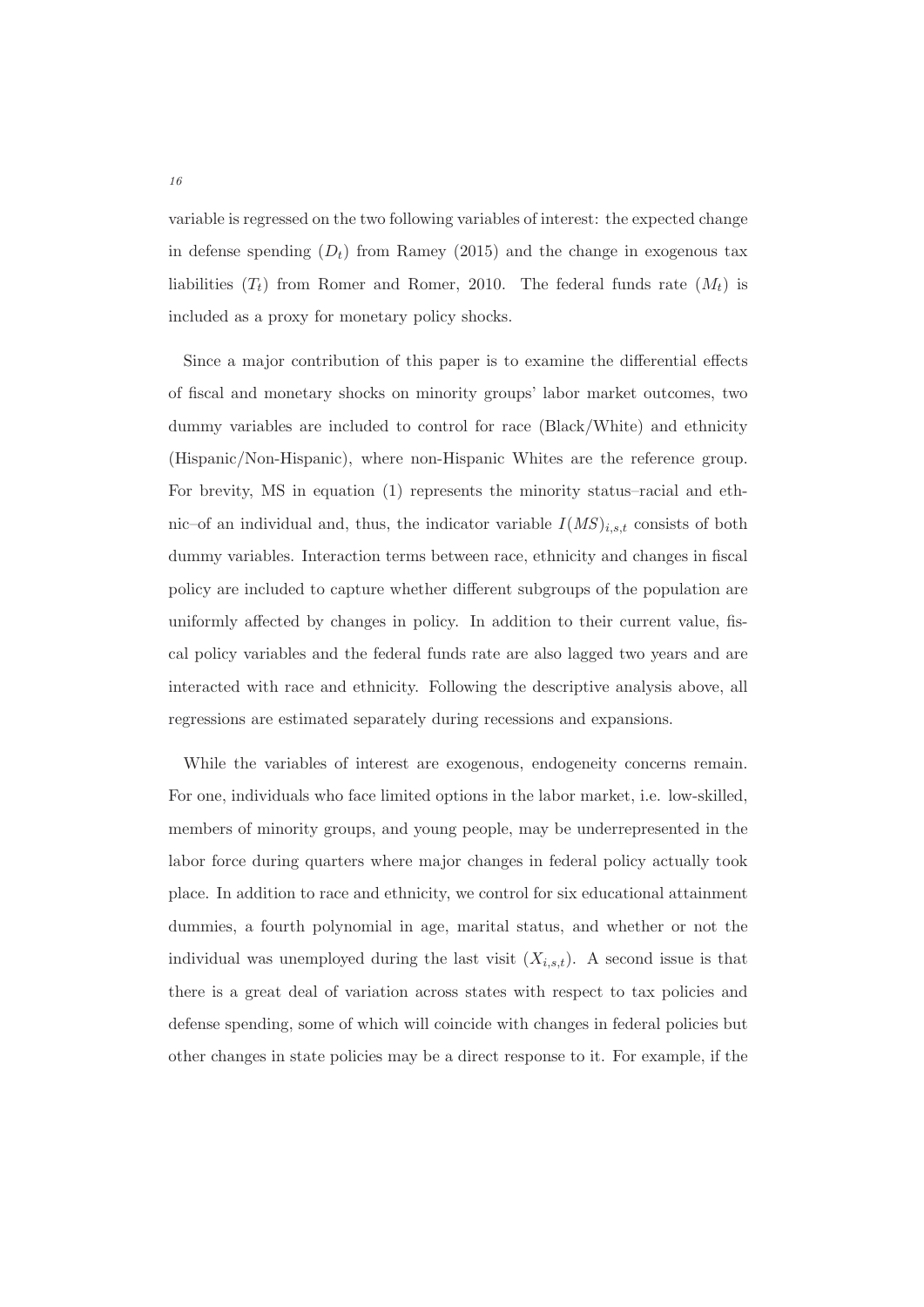federal government increases federal taxes and some states respond by reducing state taxes in order to appease the public, the effect of changes in federal tax policy on employment outcomes may be muted in those states. Thus, to the extent that state policies offset or complement federal ones, the parameters of interest are biased downward or upward respectively. Similarly, changes in power dynamics concerning political parties and policymakers across states may alter how some states react to federal policies over time.

Accordingly, changes in employment outcomes that cannot be accounted for by individual characteristics or changes in federal policies are included in the error term and can be decomposed into the following:

$$
\varepsilon_{i,s,t} = \mu_s + \tau + \sigma_{st} + \tilde{\alpha}_{it} \tag{2}
$$

where  $\mu_s$  represents the inclusion of state fixed effects,  $\tau$  is a yearly time trend, and  $\sigma_{st}$  is the interaction of state-time trend effects. In the first specification of the linear probability model, the parameters are unbiased as long as idiosyncratic changes across individuals  $(\tilde{\alpha}_{it})$ , beyond those included in  $X_{i,s,t}$ , are uncorrelated with changes in federal policies. In our second specification, a slight variant of this model is introduced so that the error term is split in the following way:

$$
\varepsilon_{i,s,t} = \mu_s + \tau + \sigma_{st} + \tilde{\alpha}'_{it} + \alpha_i \tag{3}
$$

In other words, in this specification, time-invariant individual fixed effects  $(\alpha_i)$ are incorporated to account for time-invariant observable and unobservable characteristics. This allows us to capture the effect of changes in federal policies on employment outcomes within individuals. To the extent that time-variant individual traits  $(\tilde{\alpha}'_{it})$  are uncorrelated with changes in federal policies–a fair assumption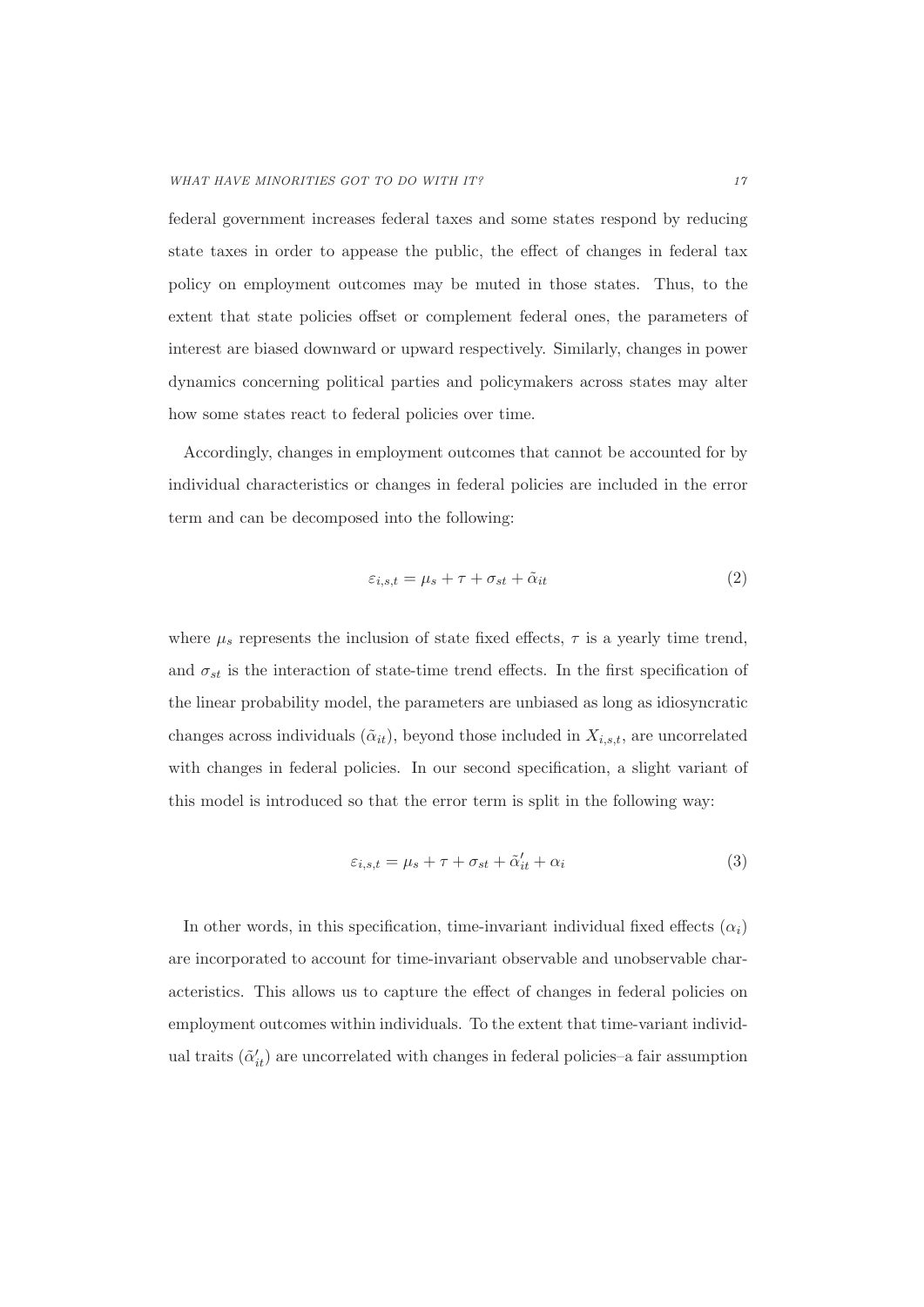given the short time span of the panel data–the parameters of the second specification are unbiased. One caveat, however, is that the error term must also be uncorrelated with controls other than the variables of interest, which may be problematic since time-invariant fixed effects are likely to be correlated with lagged unemployment. To address this issue, we also report the parameter estimates of a logit model with fixed effects, which are identified even in the presence of a correlation between fixed effects and other controls. Overall, the results are quite similar.

#### **V. Empirical Analysis**

#### A. Recessions

Table 2 displays the baseline results for equation (1) during recessionary periods, where the first column includes the full sample of labor force participants. Controls include a gender dummy, a dummy for Hispanic, a dummy for Black (non-Hispanic Whites are the reference group), a fourth polynomial in age, a dummy for being married, and six educational attainment dummy variables. Additionally, state fixed effects are included to control for state-level military spending and tax policie. A time trend and state-year trend effects are used to account for changes in these policies over time; standard errors are clustered at the state level. For all tables in the analysis, the point estimates are multiplied by 100 for ease of interpretation. The point estimates suggest that a 1% exogenous increase in tax liabilities, two years prior to a recession, raises the likelihood of being unemployed by approximately 1.1 percentage points two years later for the reference group, non-Hispanic Whites. The point estimates of the interaction terms show that Blacks' employment outcomes are not shaped by changes in taxes while those of Hispanics are the most affected. Moreover, the p-value associated with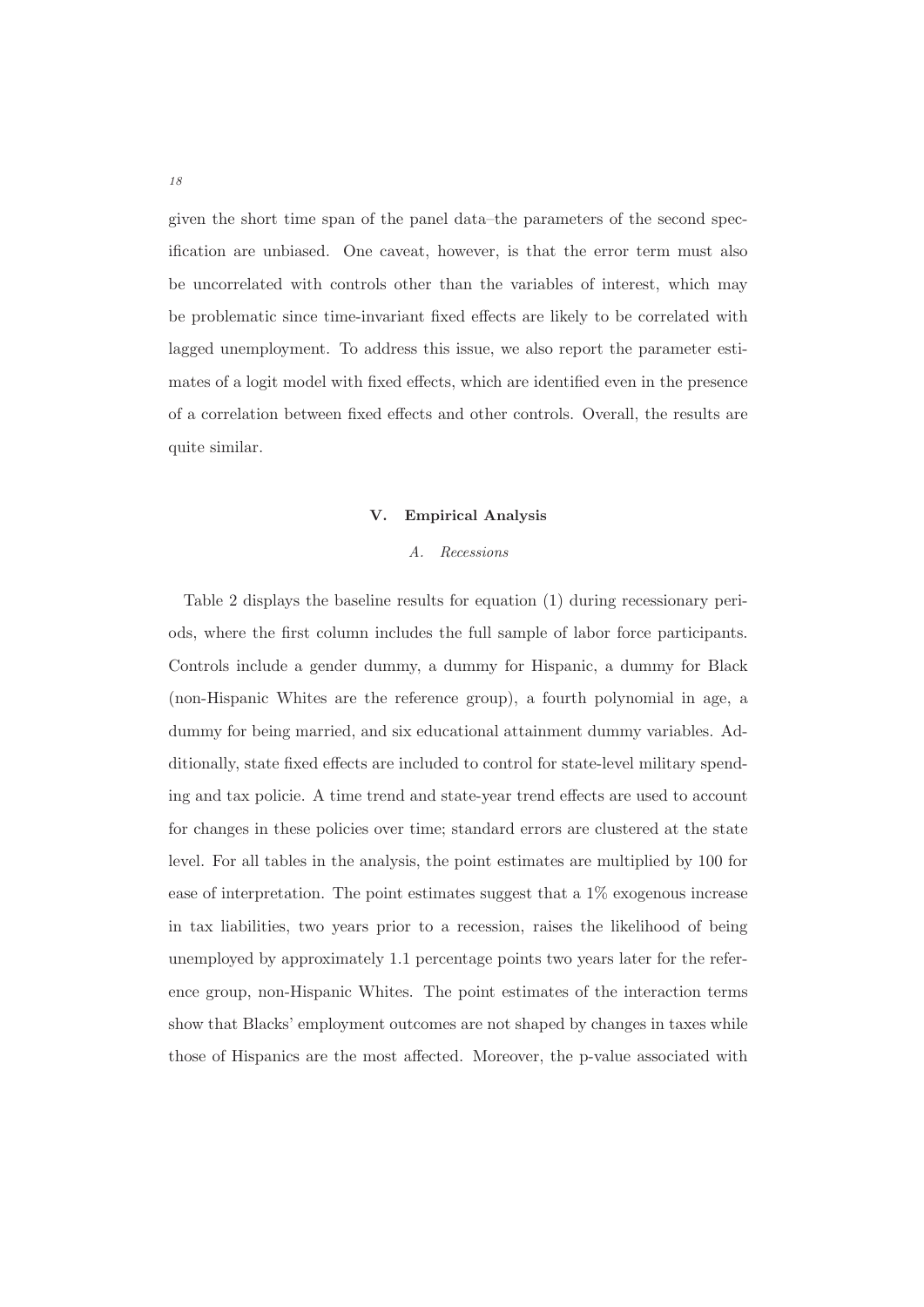the effect of taxes for Blacks is 0.53 while the corresponding value for Hispanics is 0.00. In contrast, Hispanics' employment prospects are the least likely to be influenced by defense spending. Col $(1)$  shows that a \$1000 increase in the present discounted value of defense spending raises the unemployment rate by 1.5 ppts for non-Hispanic Whites, 1.3 ppts for Blacks and a statistically insignificant 0.7 ppts for Hispanics. To ensure that these results are not biased by different groups' recent employment status, a dummy variable for whether or not one was unemployed approximately a year ago is included in col (2); the results are qualitatively  $similar<sup>7</sup>$ .

In the remainder of our analysis, the sample is limited to labor force participants whose employment status has changed over the survey period in order to compare models with and without individual fixed effects, and examine which factors contribute the most to changes in employment outcomes. Using a linear probability model without individual fixed effects, we continue to find that tax hikes have adverse employment effects during recessionary periods and that this effect is not significant for Blacks but large for Hispanics. However, with respect to defense spending, the likelihood of unemployment for both Blacks and Hispanics are unaltered by changes in defense spending. Note that since the sample is limited to those who have changed their employment status during the 16 quarters they were interviewed, the point estimates are inflated relative to those in columns (1) and (2). With the inclusion of individual fixed effects in col (4) and (5), changes in the tax structure have a statistically and economically significant effect on all groups but Blacks (Hispanics) continue to be the least (most) vulnerable to such shocks. In contrast to tax policies, defense shocks have almost

 ${\rm ^7The}$  only exception is that the employment status of Hispanics is much more susceptible to changes in tax policy when the lagged unemployment status is included. This is due to the fact that Hispanics have the lowest unemployment rates and have the lowest likelihood of being unemployed one year ago, which downward biases the results in column (1).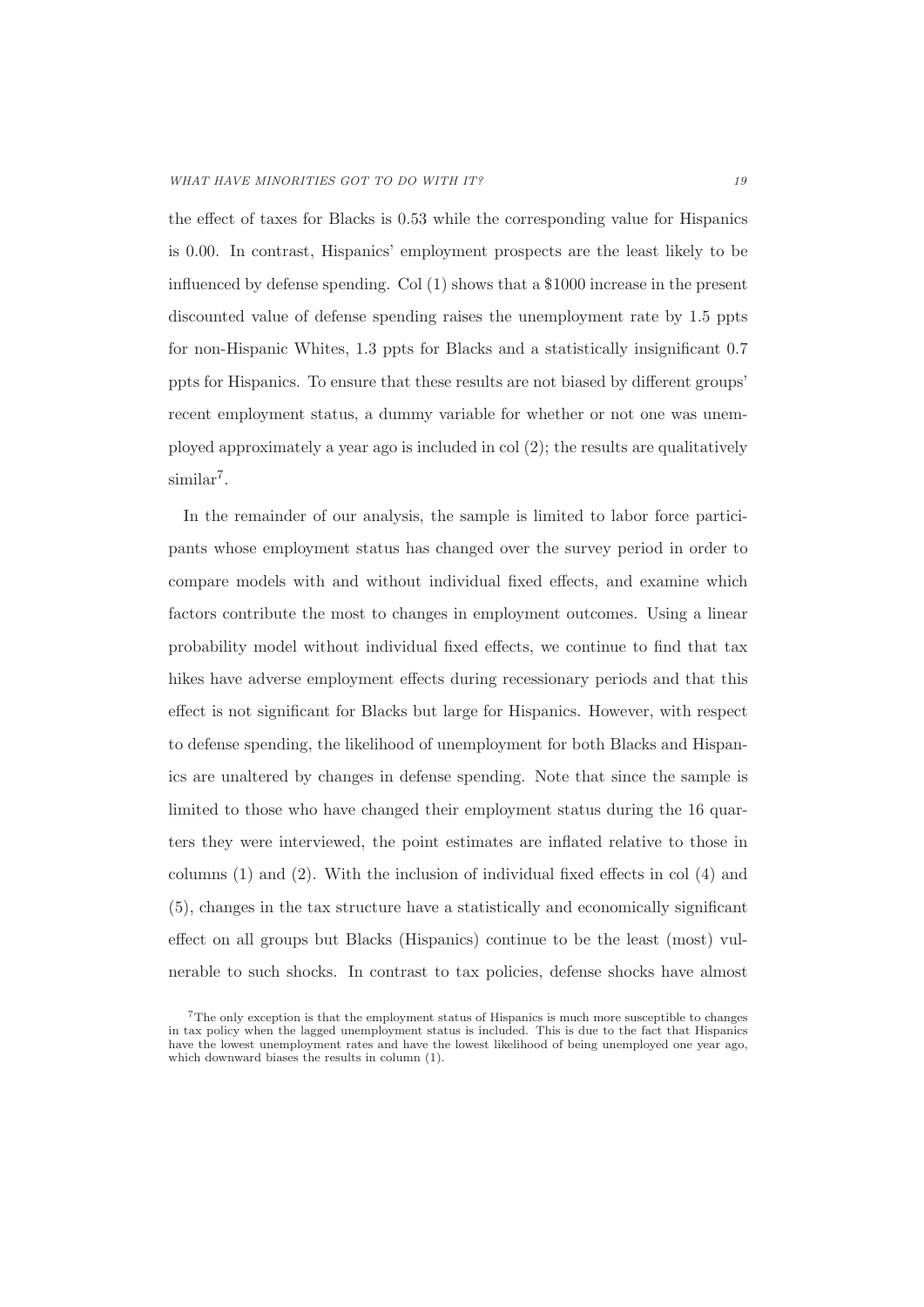no effect on the employment outcomes of minority groups. Our main result here is consistent with studies that show that increases in defense spending, as opposed to government spending in general, may have adverse effects on economic growth (Ramey, 2011; Fishback, 2006; Giavazzi and Pagano, 1990; Abell, 1990; Hall, 1986). However, some studies have shown that when the data is limited to recessionary periods or periods of high levels of unemployment, the impact of defense spending on consumption is positive (Auerbach and Gorodnichenko, 2012; Giavazzi and McMahon, 2012), but there is no effect on the probability of employment (Giavazzi and McMahon, 2012).

Since fixed effects specifications are identified by those who switch between the two employment outcomes, the point estimates represent the likelihood of a switch in employment status after a change in fiscal policy. One concern with fixed effects specifications is the exclusion of those who remained employed or unemployed throughout the period in which the survey was taken. If these individuals are substantively different from those who did switch their employment status, the parameters of the fixed effects specification are biased. We revisit this issue later.

#### B. Expansions

We repeat the exercise during expansionary periods to assess the validity of the descriptive statistics where tax hikes and increases in military spending have adverse effects during recessionary periods but little to no effect during expansionary periods. As shown in Table 3, the effect of an increase in taxes results in a decline in the unemployment rate after two years, but the impact is smaller for Blacks and Hispanics. With the inclusion of fixed effects, the employment outcomes of ethnic and racial minority groups are even less responsive to changes in tax policy. Upon further investigation, we find that when splitting the data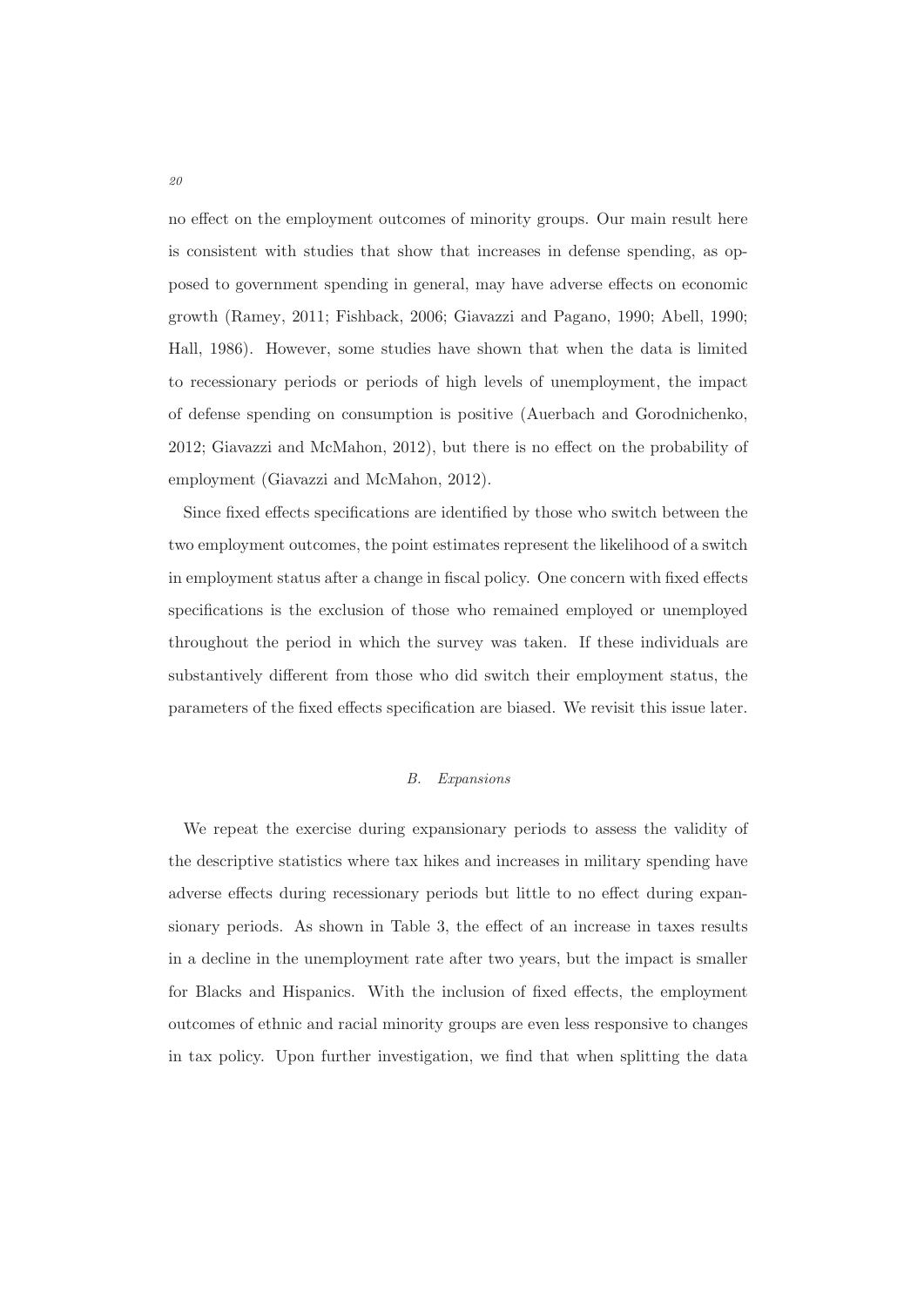on expansions into two periods before and after 1990, as in columns (4) and (5), tax hikes were unfavorable during the post-1990 period, while being advantageous prior to 1990. This result may be explained through the expansion of the EITC, which provided work incentives for low-income families, especially single mothers and female-headed households by reforming welfare to favor those who are employed (Hoynes, 2014). Nevertheless, in all specifications, minority groups are less affected by tax policy changes relative to non-Hispanic whites.

Meanwhile, increases in defense spending continue to have adverse employment effects that are of similar magnitude as previously discussed, but with the presence of individual fixed effects, the effect of defense spending increases dramatically. As noted before, this is in line with the previous literature. One notable difference with respect to the business cycle is that during recessions, the impact of defense spending is more economically significant one year after the policy is implemented, while during expansions, the impact is mainly realized after two years. Recessionary periods may be more reactive to changes in defense spending since the economy is not operating at its full potential. Furthermore, unlike recessions, during expansions, the inclusion of individual fixed effects leads to more uniformity across racial and ethnic groups.

Overall, the results suggest that increases in defense spending (two years later) are likely to lead to increases in the unemployment rate for all groups during expansions and for non-Hispanic whites during recessions; these results are robust to various model specifications. This is inconsistent with findings that show than an increase in defense spending harms Blacks more than Whites (Abell, 1990). One explanation for this inconsistency may be that the time period used in Abell (1990) only covers the 1980's, a period of high-tech weaponry investment during the Cold War; additionally, changes in the business cycle are not accounted for in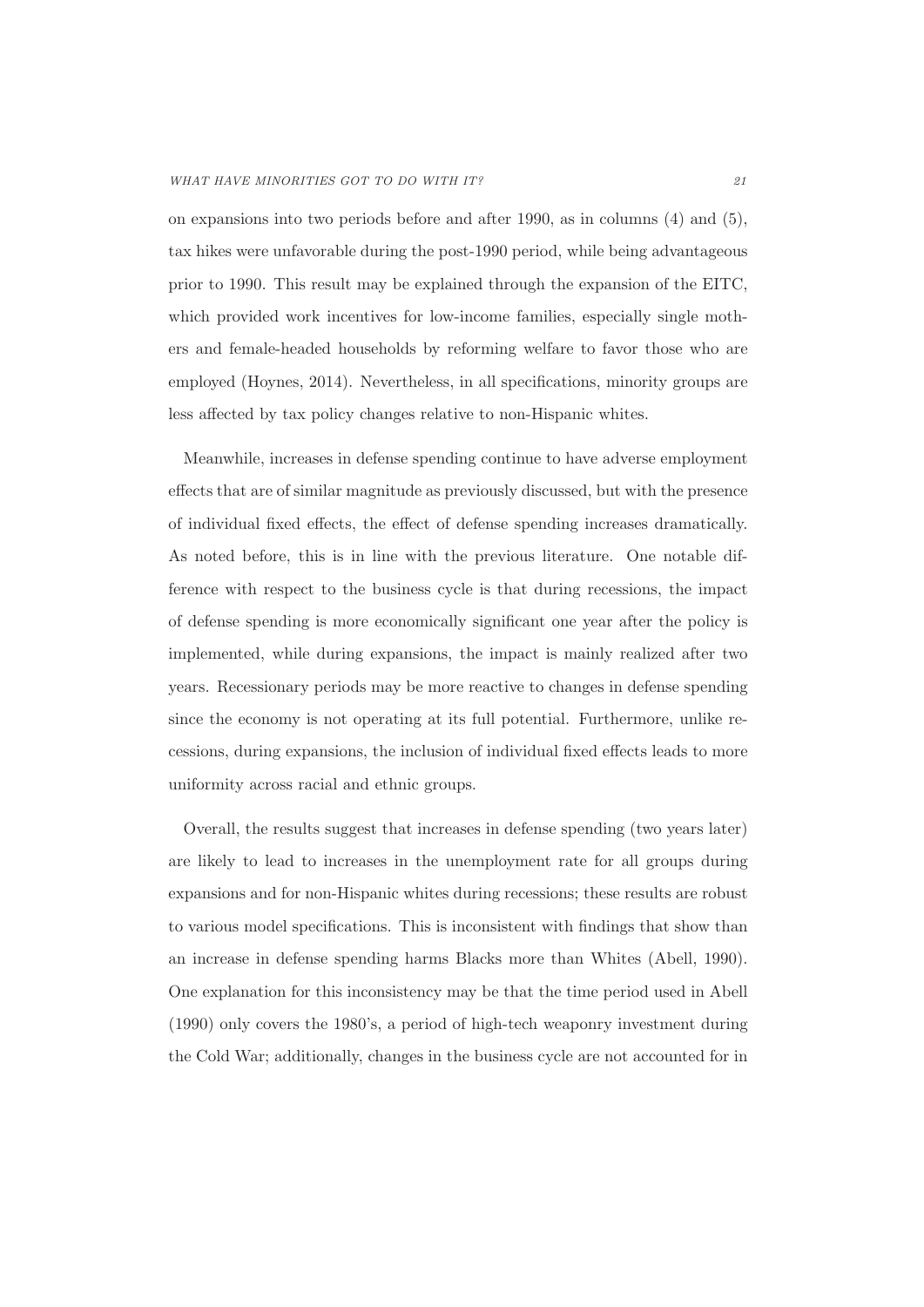Abell's paper. When we disaggregate the sample into two periods, pre-1990 and post-1990, we find some evidence in support of the hypothesis that increases in defense spending led to detrimental consequences for the job prospects of Blacks during the pre-1990 period. However, the standard errors are too large to produce a p-value that is low enough to reject the null hypothesis that increases in the defense spending had no effect on the employment status for Black labor force participants.

An increase in defense spending two years later has adverse employment effects during recessionary periods and expansions during the post-1990 period. Minority groups are generally less affected, although to varying degrees, depending on the specification and the stage of the business cycle. On the other hand, an increase in tax liabilities raises the likelihood of unemployment during recessions but decreases its likelihood during expansions. Relative to non-Hispanic Whites, Blacks are consistently less affected by changes in tax policy, while Hispanics are the most susceptible during recessions and much less affected during expansions. To examine these trends further, we now turn to the role of gender, industrial classification and occupational status.

#### C. Heterogeneity and Subgroup Analysis

Table 4 reports individual fixed effect estimates for regression (1) separately for each gender and the state of the business cycle, providing a first step to examine the mechanisms underlining the distributional effects of fiscal policy changes. The results show that during recessionary periods, the magnitude of the point estimates for changes in tax policy and defense spending are much larger for men than women. This implies that men's employment outcomes are much more susceptible to fiscal policy changes than women. Additionally, note that we no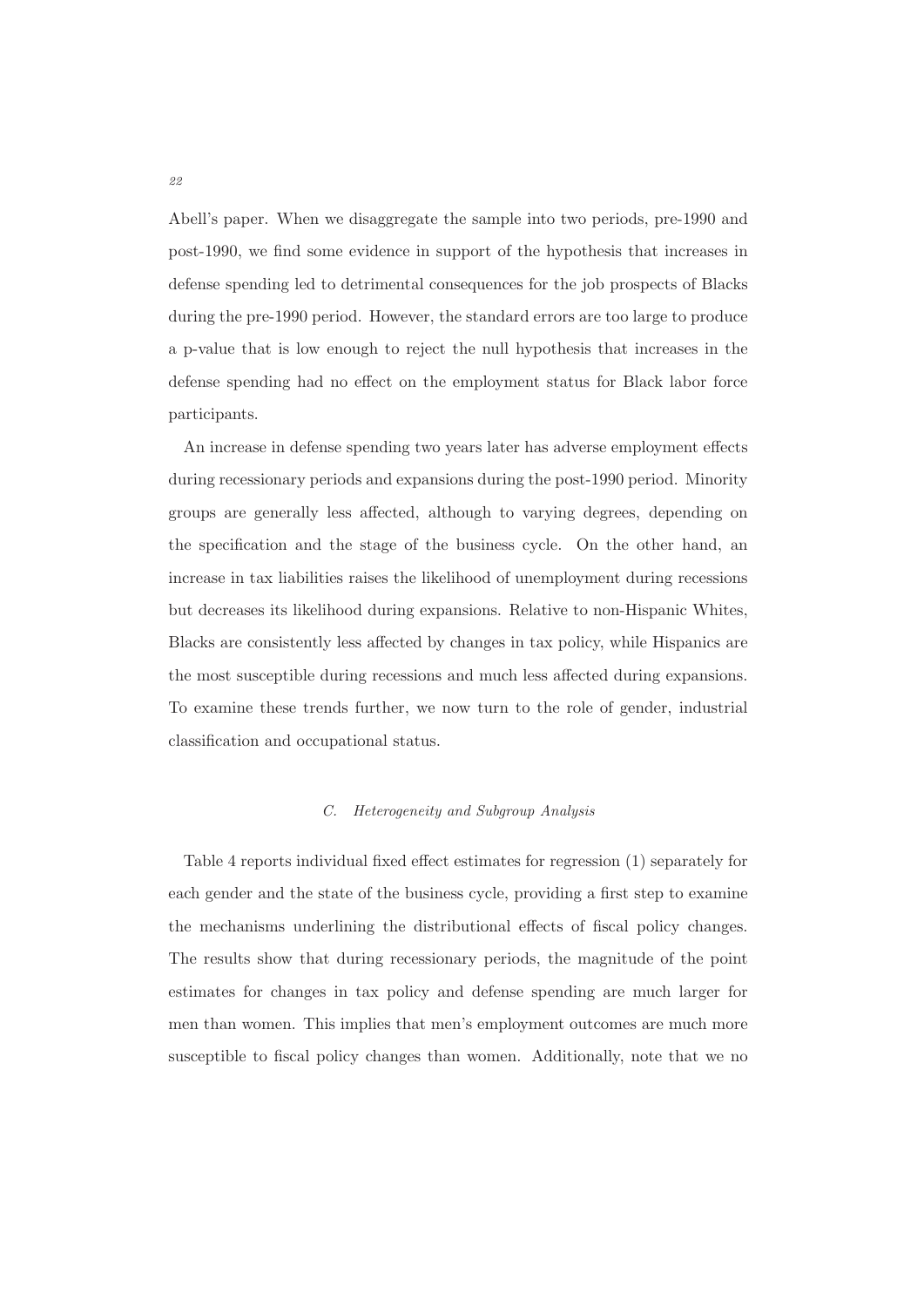longer observe the trends in Table 2, where Blacks (Hispanics) are less (more) likely to be affected by tax policy changes. Instead, male's employment outcomes seem to respond in a relatively uniform manner to tax changes during recessionary periods.

The trends related to tax policy changes observed for the full sample during recessionary period are in fact, completely driven by women, where Black women's employment outcomes are the least affected by tax changes while outcomes of Hispanic women are the most influenced. In constrast, the finding that changes in defense spending shape the employment outcomes of non-Hispanic Whites but not those of ethnic/racial minority groups is primarily driven by men; in fact, military spending changes have no effect on female employment outcomes. In the case for expanionary periods, columns (3) and (4) suggest that prior results reported in relation to changes in tax policy are driven by men's employment outcomes, where non-Hispanic whites are the most affected, followed by Hispanic Whites, and where the effect of tax policy changes on Black's employment outcomes is not significantly different from zero. Finally, the employment outcomes of all six groups (gender\*racial/ethnic group) are both highly and evenly responsive to changes in defense spending.

At this point, we aim to investigate the variation in responses to fiscal policy instruments across the six groups. For example, why do women drive the results for tax changes during recessions while men drive the results for changes in defense spending? We will use changes in sector, industry affiliation and occupation status across gender, racial and ethnic lines to understand how different groups are favored by fiscal policy changes. Table 5 reports the results for a linear probability model (LPM) during recessionary periods, first without job-related controls, then by sectoral and industry affiliation in their most recent job, and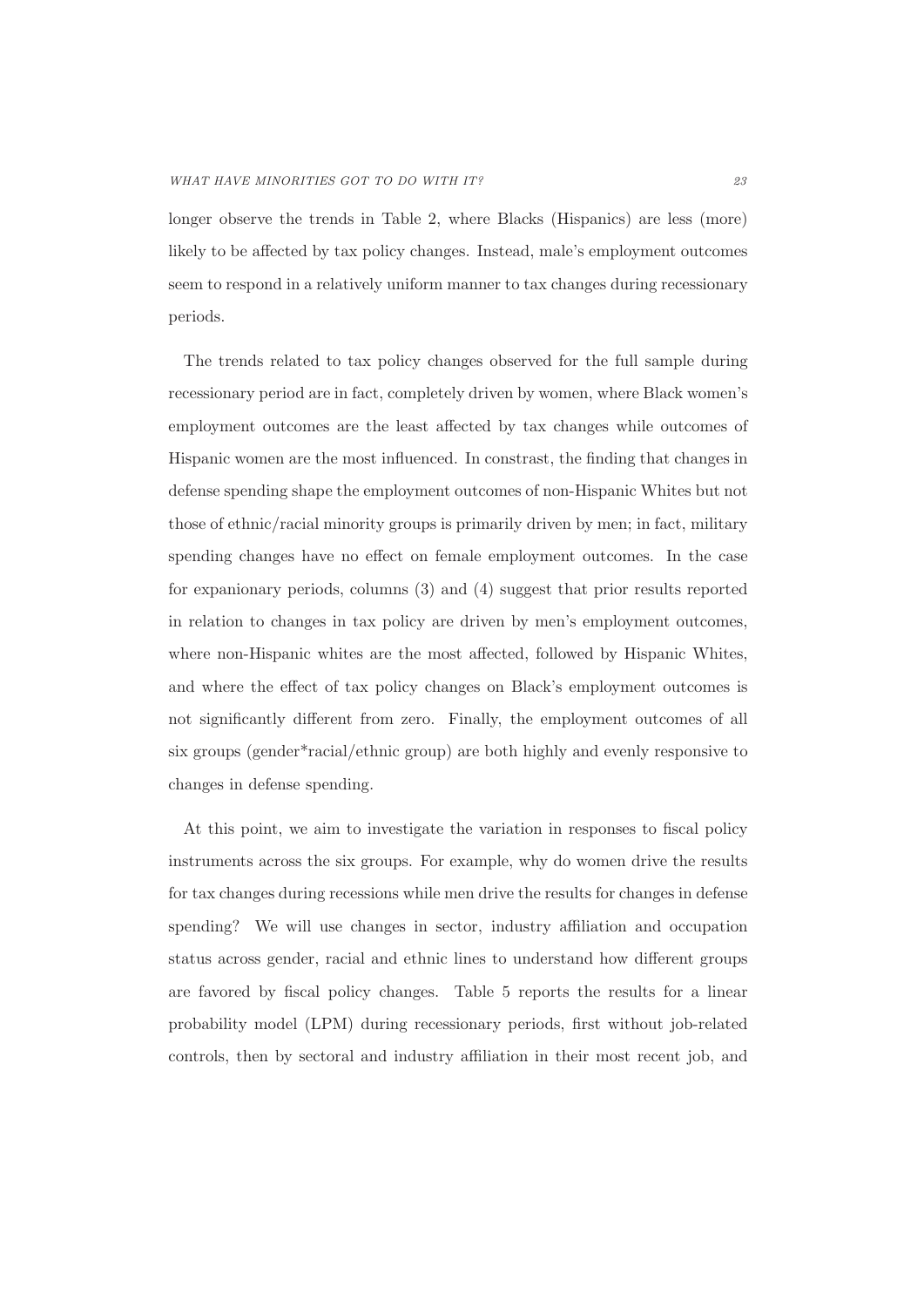finally by occupational status in their most recent job; as before, the sample is limited to those whose employment status has changed during the sixteen quarters interviewed, and the regressions are run separately by gender. The coefficients for each industry and occupation control are reported in Appendix Tables 1 and 2.

A comparison of columns (1)-(3) shows that when sector and industry controls are included, a tax hike has an adverse effect during recessions on all groups of women two years later, but there is no effect on any group when occupation controls are included. The result in column (1) (as well as that in Tables 2 and 4) that Black (Hispanic) women are the least (most) responsive to changes in tax policy does not hold anymore. This is because Black women are more likely to be employed in the public sector (see Table 1) as well as industries that are the least responsive to changes in tax policy, such as Public Administration and Education/Health (see Appendix Table 1). Similarly, Hispanic women are less likely to work in such industries and even with respect to occupational status, they are overrepresented in occupations that are sensitive to tax changes such as Sales & Services and Elementary occupations (see Appendix Table 2).

For men, tax changes had a relatively uniform effect on changes in employment outcomes across groups during recessions. The effect was even more uniform when industry and sector were controlled for, possibly due to a combination of trends that partly offset each each other. For example, Black men are overrepresented in Education and Health, and Public Administration (and the public sector in general), but are underrepresented as self-employed; meanwhile, these three job types are among the leastly likely to be affected by tax changes. However, when occupational status is included in the regressions, tax changes have no effect on the employment outcomes of any group. Specifically, the results are driven by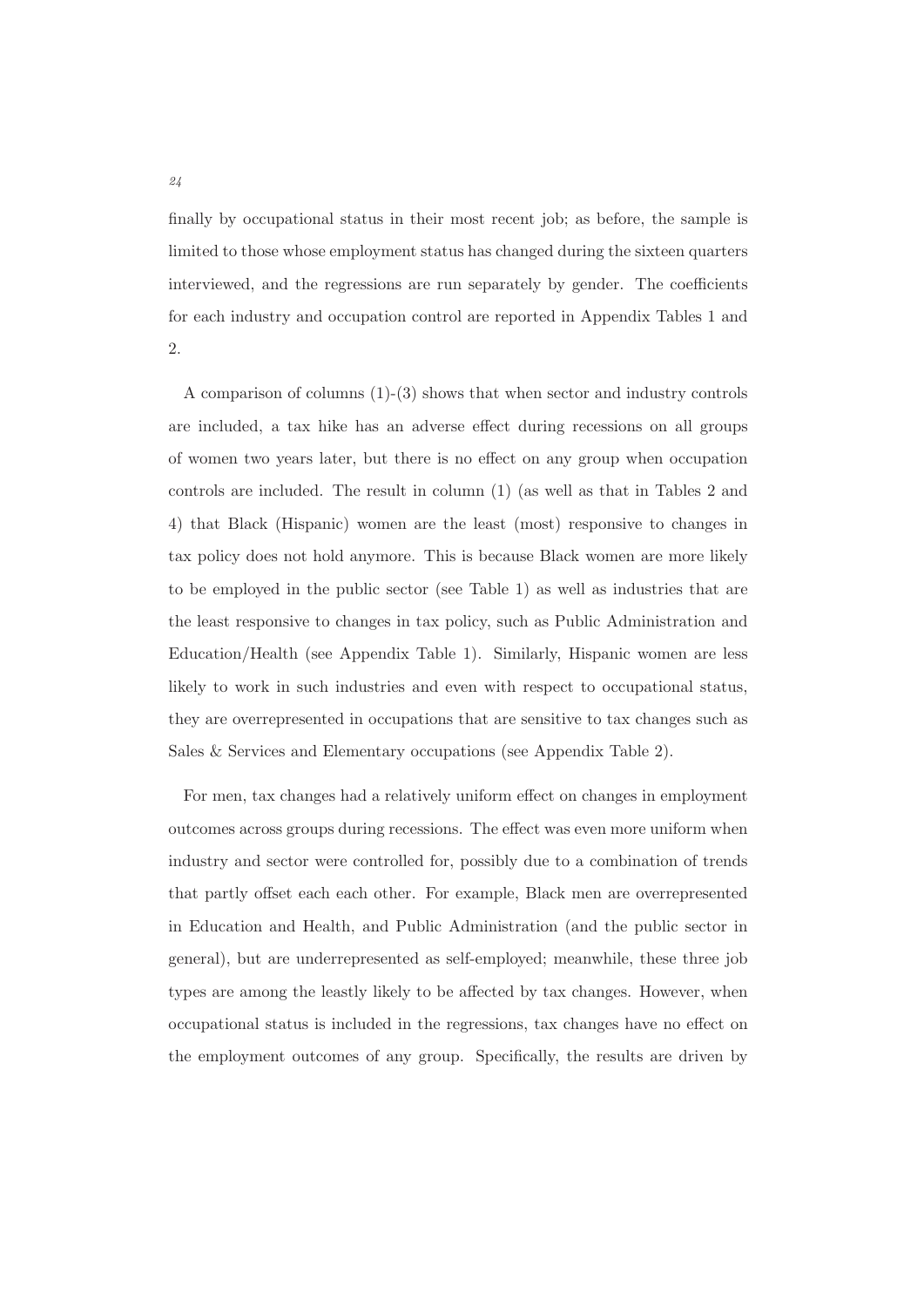men in elementary occupations, whose employment status are most vulnerable to policy changes. This is especially problematic given that nearly 40% of minority men and 28.6% of non-Hispanic White men held jobs in elementary occupations during the sample period.

 $Col(1)$  and  $(4)$  show that non-Hispanic white men and women are the most susceptible to changes in defense spending. For women, the results can be attributed to the high porportion of self-employed workers, a group that has a high propensity to vary employment outcomes with changes in defense spending. Meanwhile, it seems that industry affiliation and occupational status play little to no role in explaining the differences observed among groups. For men, the results are primarily driven by the manufacturing industry, which is simultaneously overrepresented by non-Hispanic Whites (followed by Blacks) and is the most responsive to military spending, as expected. As before, elementary occupation male workers are the most susceptible to becoming unemployed as defense spending increases during a recession. We now turn to Table 6 for a brief discussion on how fiscal policies inadvertently favored various groups during expansionary periods.

During expansionary periods, all six groups experienced favorable outcomes in the event of a tax hike. However, in the presence of occupational controls, the effect of a change in tax on the likelihood of being unemployed was no longer statistically significant for Hispanic women. This is likely the result of their under(over)-representation as academic professionals (elementary occupation workers). For men, the point estimates and corresponding p-values suggest that the effect of tax changes is relatively uniform for all specifications, and the influence of tax changes varies across occupations. Unlike tax hikes, increases in defense spending led to a rise in the unemployment rate of non-Hispanic white men, but no other group. Moreover, when controls for sector and industry affilia-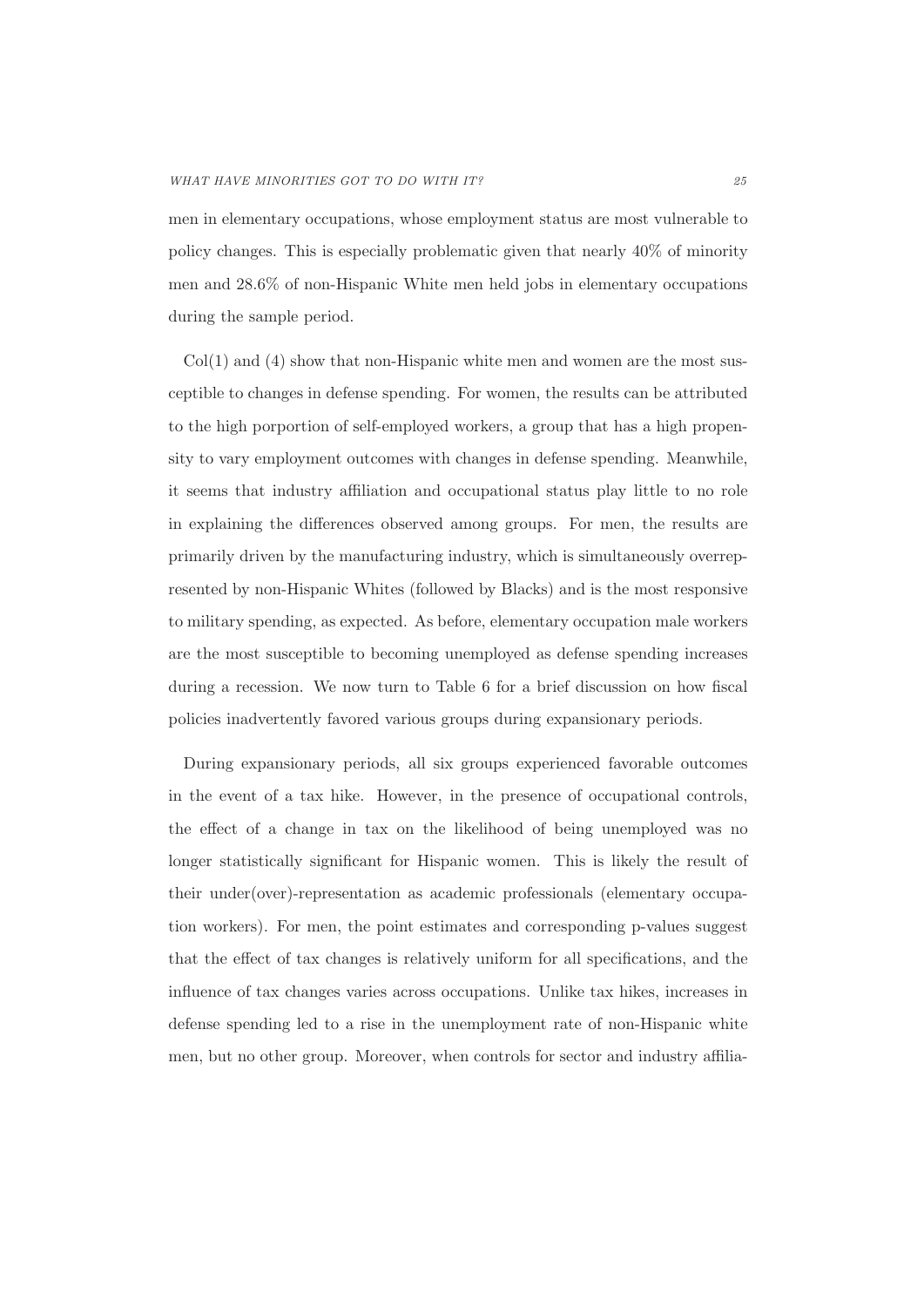tion are included, we find that Black and Hispanic men are affected by changes in defense spending, while there is no statistically significant effect on non-Hispanic white men; these conclusions are consistent with previous findings(Abell, 1991, 1990). However, upon close examination, the effect of defense spending has a strong effect primarily on clerical and crafts/trades related male workers during expansions. Otherwise the effect is not statistically different from zero for any subgroup. The analysis for women implies that defense spending has no effect on the employment outcomes of any group of women, with or without controls, during expansionary periods.

In the 1980s industry shifts were large and significant where public sector jobs and the service industry (financial, real estate, business, legal, health, and education) experienced tremendous growth (Plunkert, 1990), all the while Hispanics were highly concentrated in either moderately growing industries (construction, hospitality, and transportation) or declining industries (agriculture).

Our contrasting findings for recessions and expansions allow us to confirm that, indeed, fiscal policy shocks not only have varying effects on employment outcomes depending on the stage of the business cycle in question but also have contrasting effects on racial/ethnic subgroups at different points and episodes of the business cycle.

#### **VI. Discussion & Extensions**

We examine whether our main results can be extended to other dimensions of employment and unemployment by investigating changes in labor force status as well as changes in contract type (full-time/part-time) during the survey period. First, we include non-participants to gain a more comprehensive understanding of how labor markets respond to fiscal shocks during recessions, where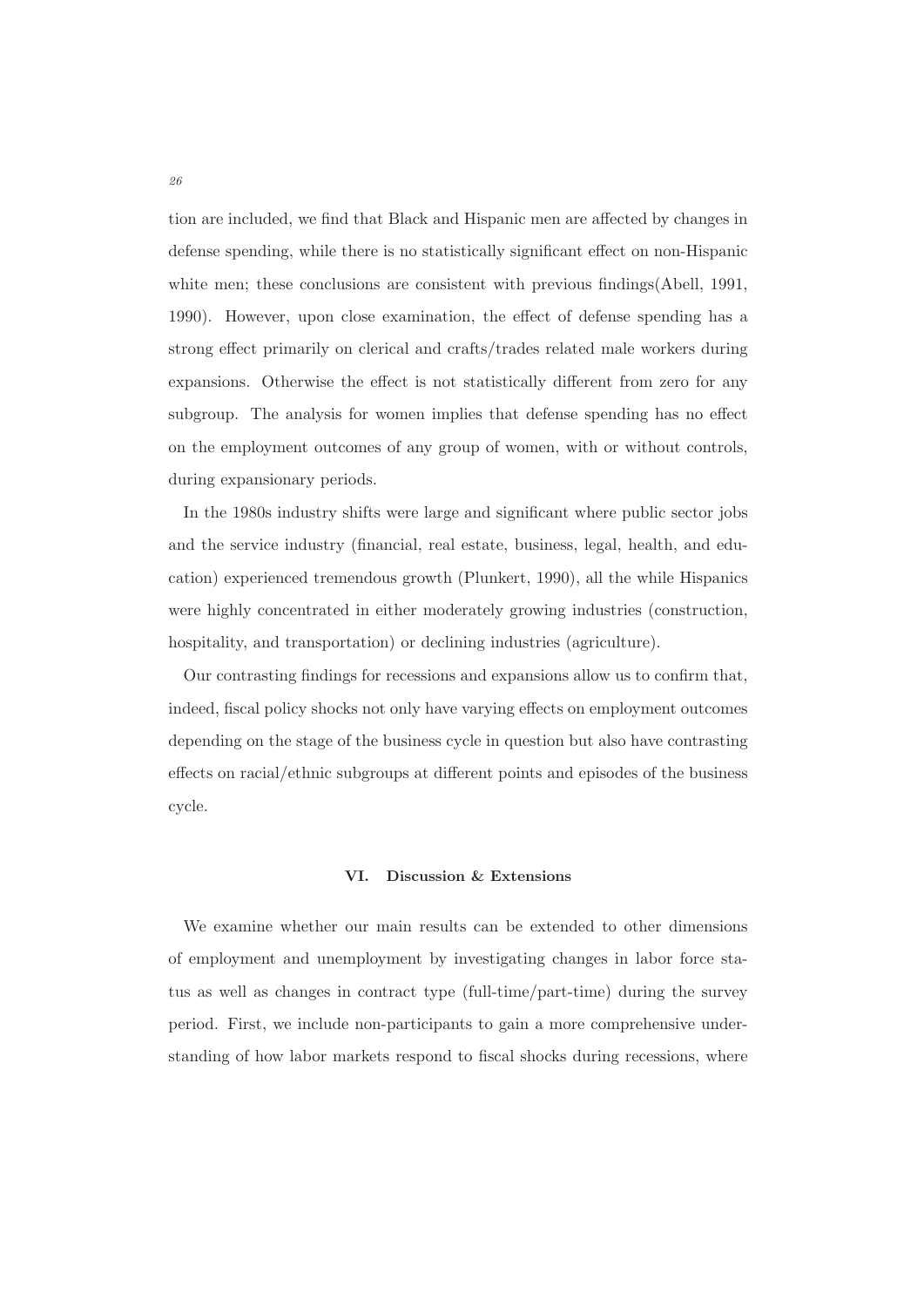workers are less likely to participate due to the discouraged worker effect. In fact, Shimer (2012) finds that during recessions, part of the transition from the status of employed to unemployed is offset by the transition from employment to non-participation.<sup>8</sup> On a related note, there are some arguments that the composition of unemployed individuals varies across different states of the business cycle (Darby, Haltiwanger and Plant, 1986). Specifically, unemployed individuals during recessions may exhibit particular characteristics that impede their job finding prospects and therefore experience relatively long term unemployment.<sup>9</sup> In Table 7, we measure the effect of fiscal policy shocks on the labor force participation rate. The sample is limited to individuals whose labor force status has changed during the 16 quarters surveyed, and the dependent variable is 1 for individuals who are out of the labor force and 0 for individuals who are employed or unemployed. Table 7 estimates a linear probability model with individual fixed effects by gender and the state of the business cycle.

The results show that on the one hand, women are more likely to participate in the labor force in the event of a tax increase during recessions. Hispanic women are the exception, possibly because their participation rates are sufficiently high, or their decision to participate is driven by other factors. On the other hand, tax hikes increase the likelihood of opting out of the labor force only for Non-Hispanic white males. Meanwhile, the labor force participation rates of Black and Hispanic men do not respond to changes in tax policy. These findings indicate that Hispanic women and minority men either have stronger labor market attachment than

<sup>8</sup>Many in the job search literature (Shimer, 2012; Elsby, Michaels and Solon, 2009; Hall, 2005) also find that the unemployment rate during recessions is driven by decreases in the job finding rate (the rate at which individuals move from the status of unemployed to the status of employed) rather than increases in the dismissal rate (the rate at which individuals from the status of employed to the status of unemployed).

<sup>9</sup>The reasoning behind the inclusion of non-participants is also justified on the grounds that the labor force participation rate is known to rise during expansions because individuals are encouraged to participate when the economy experiences a boom due to increased confidence in markets.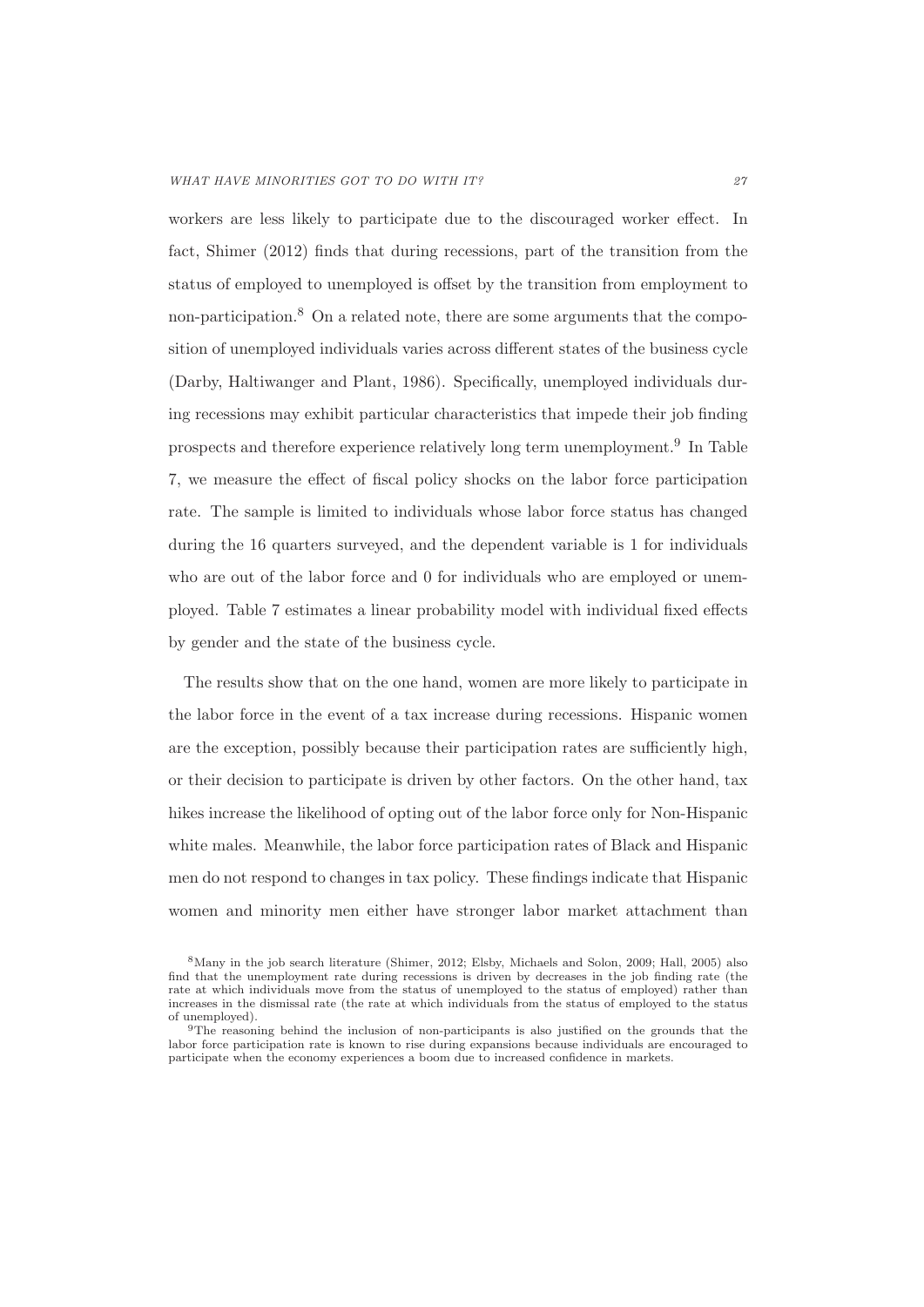other groups, or their decision to participate relies on factors that are independent of the economy's state.

With respect to changes in defense spending, only Black women are responsive during recessions, where they are more likely to opt out as military spending increases. Likewise, and in contrast to changes in tax policy, minority men react to changes in defense spending but non-Hispanic Whites do not. It is worth noting that during recessions, increases in military spending lead to opposite trends (as weas the case with tax changes during recessions) across genders, where Black women are more likely to opt out and minority men are more likely to participate in the labor force. This trend may be related to the types of jobs available during recessions as military spending increases.

During expansions, the results are much more uniform across gender. For example, defense spending increases participation rates for Blacks and non-Hispanic Whites of both genders, although the point estimates are larger for men. Likewise, tax hikes raise labor force participation rates for non-Hispanic whites of both genders. Although the rates of minority men remain unaffected by tax policy, Hispanic women are now affected by changes in tax policy while Black women are not.

Overall, it seems that the participation rates for non-Hispanic Whites are quite reactive to tax changes while Blacks are more responsive to changes in defense spending. It is possible that better data is needed to pin down the mechanisms behind these trends since differences in wealth and income, wages of spouses, employment histories and household bargaining are likely to play a strong role in these results. In Table 8, we repeat the exercise above to investigate the likelihood of working part-time conditional on employment. The sample is limited to employed individuals who changed their employment contract during recessions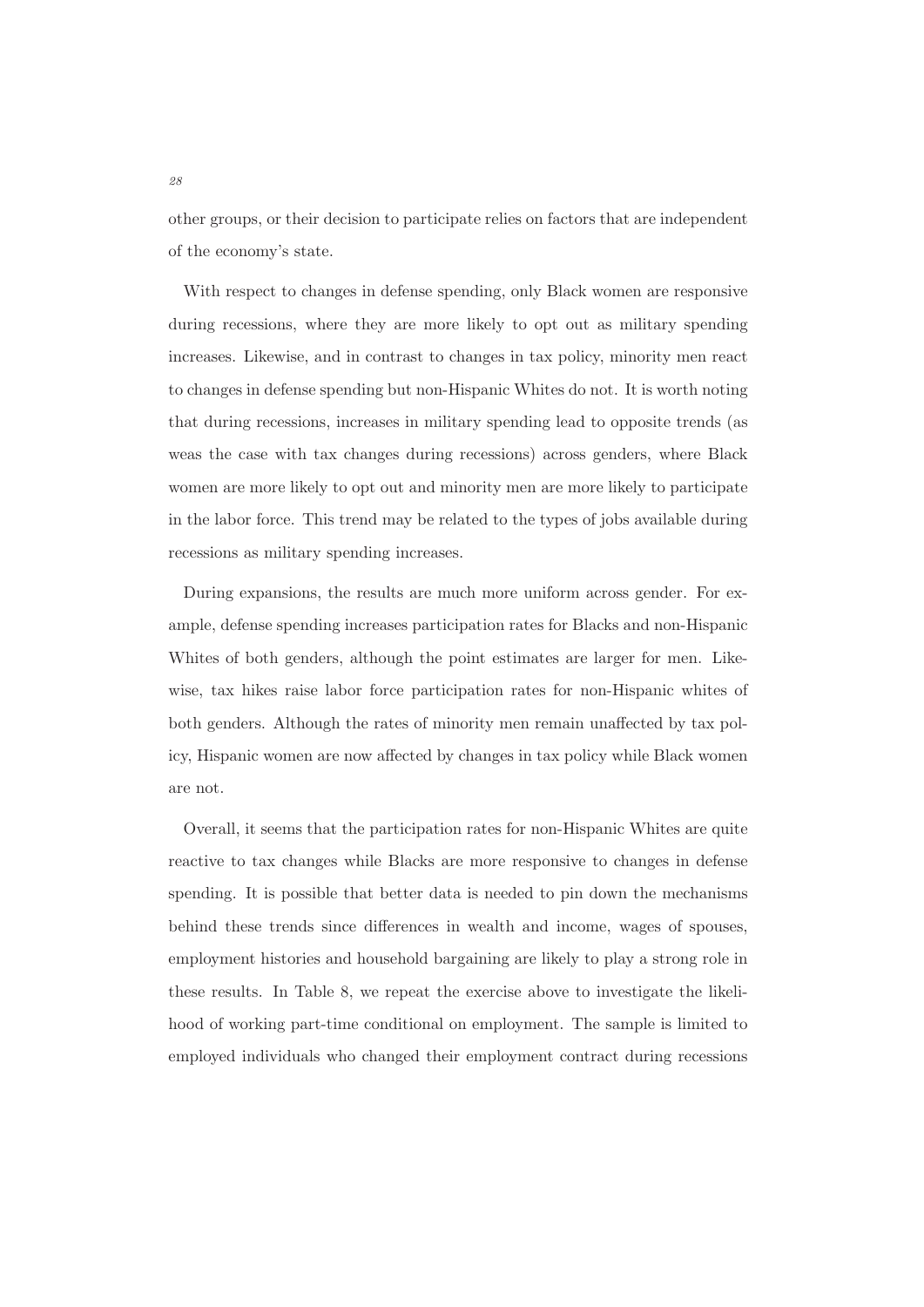or expansions. The main finding demonstrates that tax increases during recessionary periods are predicted to raise the probability of working part-time for all groups except Hispanic women, whose employment status is likely influenced by external factors.

#### **VII. Conclusion**

Our main results can be summarized as follows: first, we find that changes to tax policy have larger adverse effects than those of defense spending on unemployment. This result reinforces the study by Cloyne (2013) which argues that tax changes have powerful and persistent effects. Second, to address concerns about changes in the direction and magnitude of fiscal policy multipliers across different phases of the economy<sup>10</sup>, we first estimate the parameters of interest for both recessions and expansions using pooled data. We show that the negative effects of tax hikes are completely driven by recessionary periods. In fact, when the economy is expanding, the parameters take the opposite sign in most specifications, suggesting that a rise in taxes are either neutral or even favorable during expansionary periods.

During recessions, we show that the unemployment effect, approximately two years, after a 1% increase in taxes, is in the range of 0-2.6 percentage points during recessionary periods, depending on the racial/ethnic subgroup. Given the results in Romer and Romer (2009) that a 1% increase in taxes reduces output by about 3%, our estimates are fairly consistent with Okun's law. Third, there is substantial heterogeneity in the magnitude and statistical significance of the effects of deploying fiscal policy instruments across subgroups. Relative to non-

 $10$ It is well documented in the literature that fiscal policy multipliers increase during recessions (Baum, Poplawski-Ribeiro and Weber, 2012; Auerbach and Gorodnichenko, 2012; Arin, Koray and Spagnolo, 2015).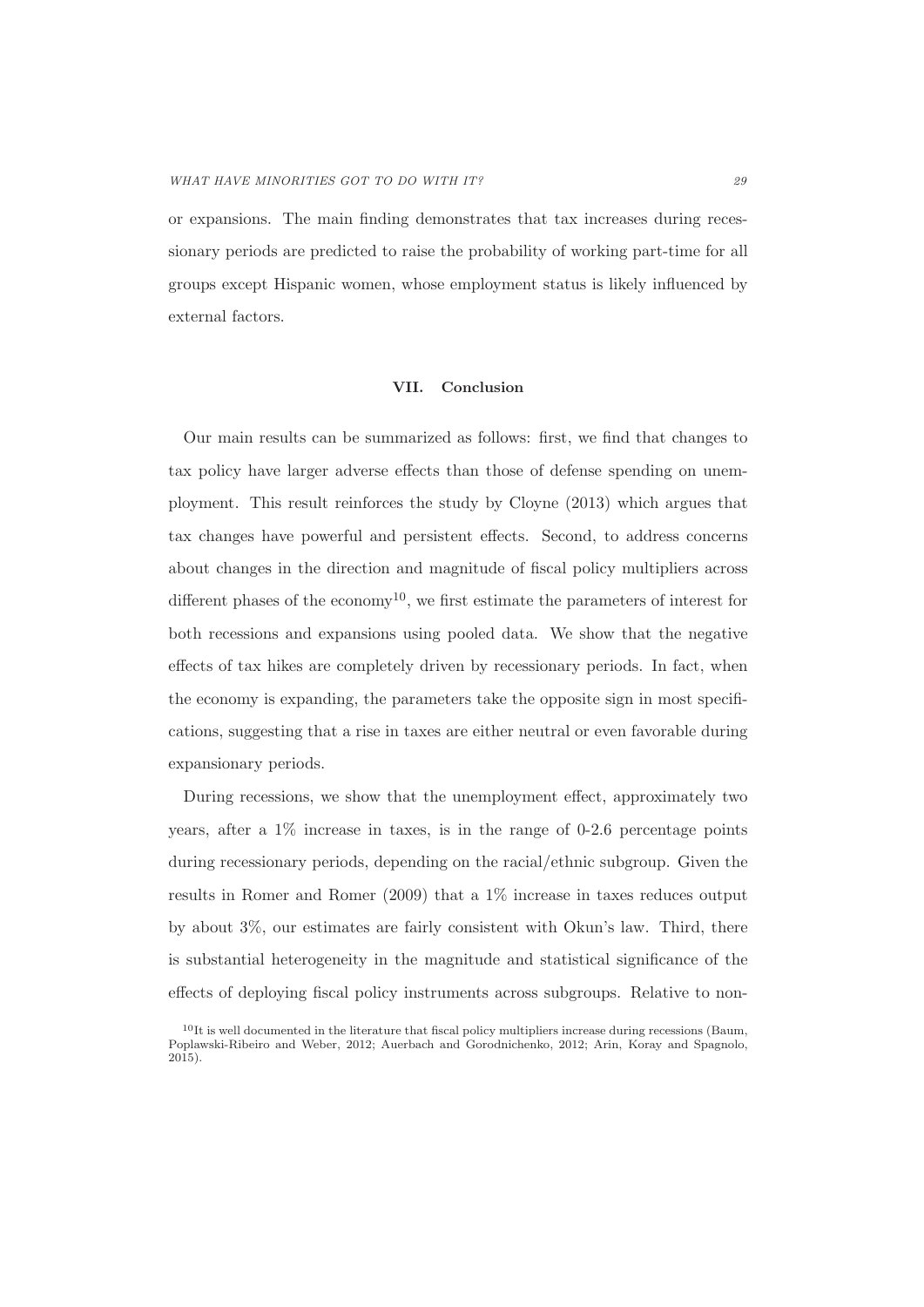Hispanic Whites, Blacks are consistently less affected by changes in tax policy, while Hispanics are the most susceptible during recessions and much less affected during expansions.

Fourth, an analysis of the composition of workers prior to entering the unemployment state reveals that gender plays a key role in driving the main results, and labor market segregation across race, ethnicity and gender drive most of the trends observed. For example, when the results are disaggregated by gender, we show that women drive the results that Blacks are the least affected by tax changes while Hispanic women are the most influenced. Moreoever, we show that Black women are more likely to be employed in the public sector as well as industries that are the least responsive to changes in tax policy, while Hispanic women are less likely to work in such industries and are overrepresented in occupations that are sensitive to tax changes.

Fifth, as we aim to extent our analysis to measuring the impact of fiscal policy instruments on outcomes beyond employment and unemployment, we find that most groups are influenced by similar factors with respect to part-time employment but not the decision to participation in the labor force. In particular, men and women respond in opposite directions with respect to tax changes during recessionary periods, and the participation rates for non-Hispanic Whites are quite reactive to tax changes while Blacks are more responsive to changes in defense spending.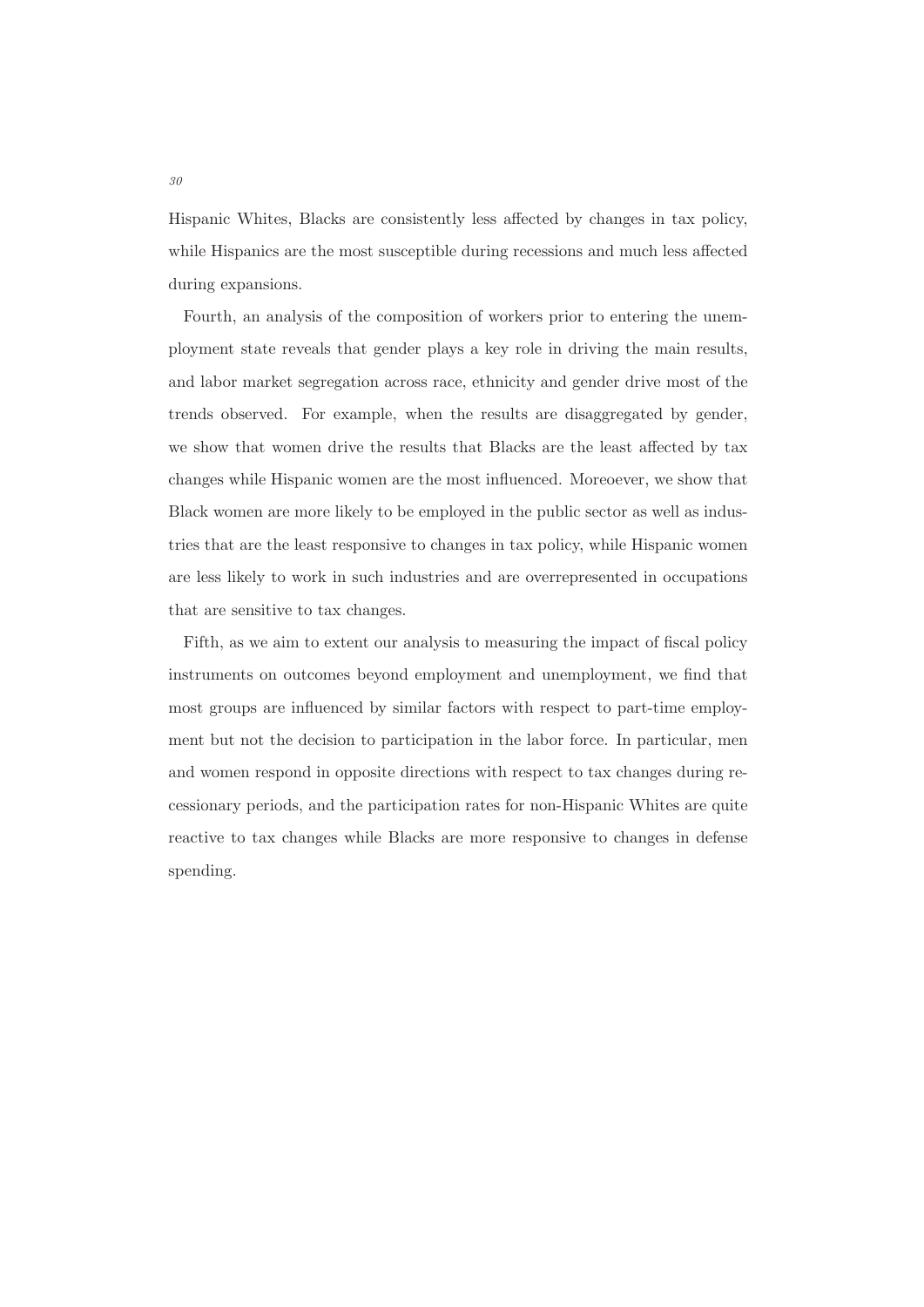#### **REFERENCES**

- **Abell, John D.** 1990. "Defense Spending and Unemployment Rates: An Empirical Analysis Disaggregated by Race." Cambridge Journal of Economics, 14(4): 405–419. I, V.A, V.B, V.C
- **Abell, John D.** 1991. "Distributional Effects of Monetary and Fiscal Policy: Impacts on Unemployment Rates Disaggregated by Race and Gender." American Journal of Economics and Sociology, 50(3): 269–284. I, V.C
- **Abraham, K.G., and R. Shimer.** 2001. "Changes in Unemployment Duration and Labor Force Attachment." The Roaring Nineties: Can Full Employment be Sustained?, 367–420. Russell Sage Foundation. II
- **Anderson, D., and D. Shapiro.** 1996. "Racial differences in access to highpaying jobs and the wage gap between black and white women." ILR Review, 49(2): 273–286. II
- **Anderson, Emily, Atsushi Inoue, and Barbara Rossi.** 2016. "Heterogeneous Consumers and Fiscal Policy Shocks." Journal of Money, Credit and Banking, 48(8): 1877–1888. II
- **Arin, K Peren, Faik Koray, and Nicola Spagnolo.** 2015. "Fiscal Multipliers in Good Times and Bad Times." Journal of Macroeconomics, 44: 303–311. 10
- **Auerbach, Alan J, and Yuriy Gorodnichenko.** 2012. "Measuring the Output Responses to Fiscal Policy." American Economic Journal: Economic Policy, 4(2): 1–27. V.A, 10
- **Barro, Robert J, and Charles J Redlick.** 2011. "Macroeconomic Effects From Government Purchases and Taxes." The Quarterly Journal of Economics, 126(1): 51–102. III.B
- **Bates, Timothy, William E Jackson, and James H Johnson.** 2007. "Introduction: Advancing Research on Minority Entrepreneurship." The Annals of the American Academy of Political and Social Science, 613: 10–17. II
- **Baum, Anja, Marcos Poplawski-Ribeiro, and Anke Weber.** 2012. "Fiscal Multipliers and the State of the Economy." IMF Working Paper 12/286. 10
- **Blanchard, O.J., and P. Diamond.** 1990. "The Cyclical Behavior of the Gross Flows of U.S. Workers." Brookings Papers on Economic Activity, 1990(2): 85– 155. II
- **Blanchard, Olivier, and Roberto Perotti.** 2002. "An Empirical Characterization of the Dynamic Effects of Changes in Government Spending and Taxes on Output." The Quarterly Journal of Economics, 117(4): 1329–1368. II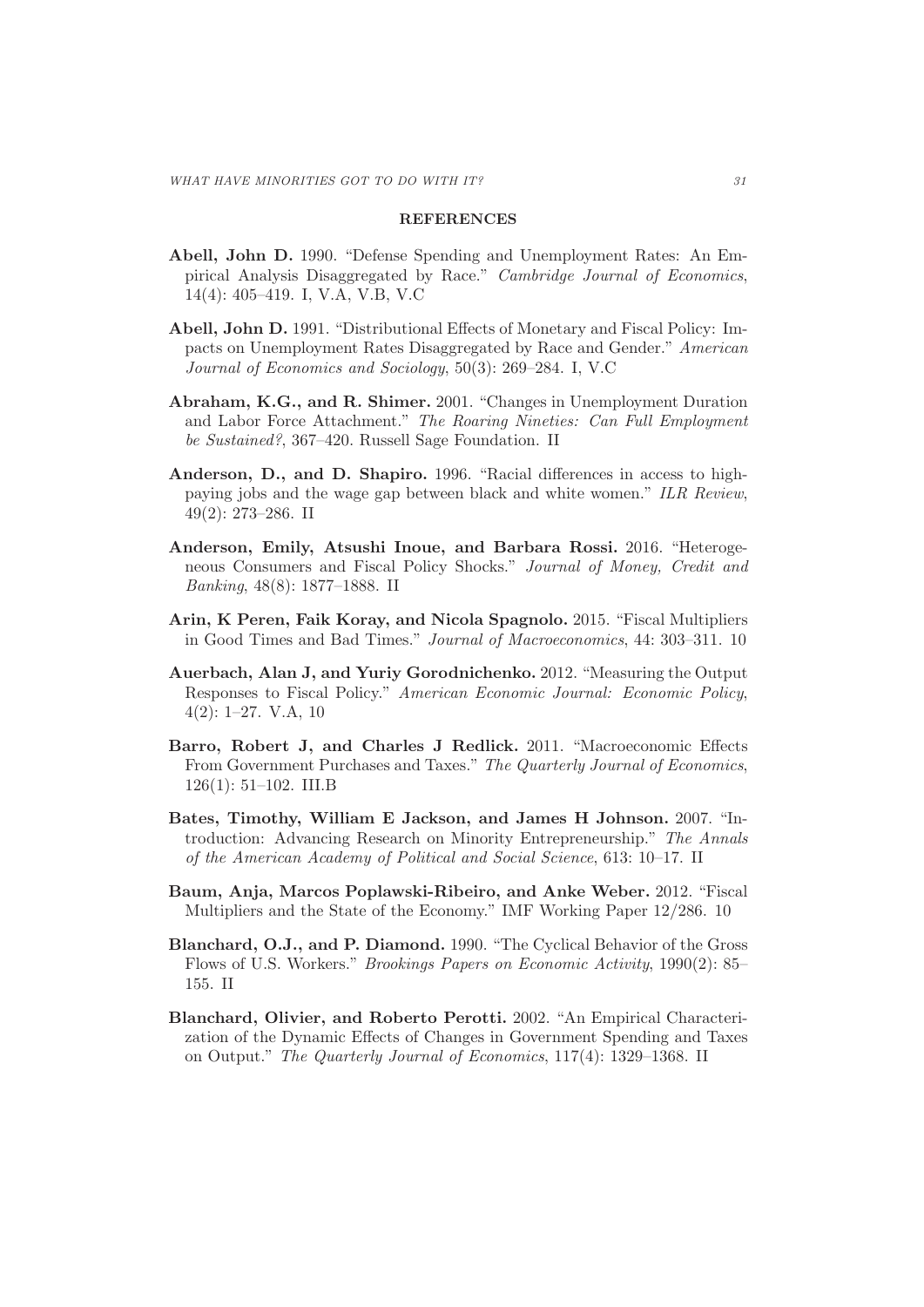- **Borjas, G.** 2006. "Wage Trends Among Disadvantaged Minorities." Economic Challenges, Policy Changes, and Poverty, 59–86. Russell Sage Foundation. II
- **Burbridge, L.C.** 1994. "The reliance of African-American women on government and third-sector employment." American Economic Review, 84(2): 103–107. II
- **Burbridge, L.C.** 1994a. "The Occupational Structure of Non-profit Industries: Implications for Women." Women and power in the nonprofit sector. Jossey-Bass. II
- **Burnside, Craig, Martin Eichenbaum, and Jonas DM Fisher.** 2004. "Fiscal Shocks and Their Consequences." Journal of Economic theory, 115(1): 89– 117. II
- **Cajner, Tomaz, Tyler Radler, David Ratner, and Ivan Vidangos.** 2017. "Racial Gaps in Labor Market Outcomes in the Last Four Decades and over the Business Cycle." Board of Governors of the Federal Reserve System (U.S.) Finance and Economics Discussion Series. II
- **Cloyne, James.** 2013. "Discretionary Tax Changes and the Macroeconomy: New Narrative Evidence From the United Kingdom." American Economic Review, 103(4): 1507–1528. VII
- **Cloyne, James, and Paolo Surico.** 2017. "Household Debt and the Dynamic Effects of Income Tax Changes." Review of Economic Studies, 84(1): 45–81. II
- **Couch, K.A., and R. Fairlie.** 2010. "Last hired, first fired? Black-white unemployment and the business cycle." *Demography*, 47(1): 227–47. II
- **Cunningham, J.S., and N. Zalokar.** 1992. "The economic progress of black women, 1940–1980: Occupational distribution and relative wages." ILR Review, 45(3): 540–555. II
- **Darby, Michael R, John C Haltiwanger, and Mark W Plant.** 1986. "The Ins and Outs of Unemployment: The Ins Win." NBER Working Paper 1997. VI
- **DeLong, Bradford J, and Lawrence Summers.** 2012. "Fiscal Policy in a Depressed Economy." Brookings Papers on Economic Activity, 44(1 (Spring)): 233–297. I
- **Elsby, Michael WL, Ryan Michaels, and Gary Solon.** 2009. "The Ins and Outs of Cyclical Unemployment." American Economic Journal: Macroeconomics, 1(1): 84–110. 8
- **England, P.** 1982. "The Failure of Human Capital Theory to Explain Occupational Sex Segregation." Journal of Human Resources, 7(3): 358–370. II
- **ERP.** 2009. "Economic Report of the President of 2009." A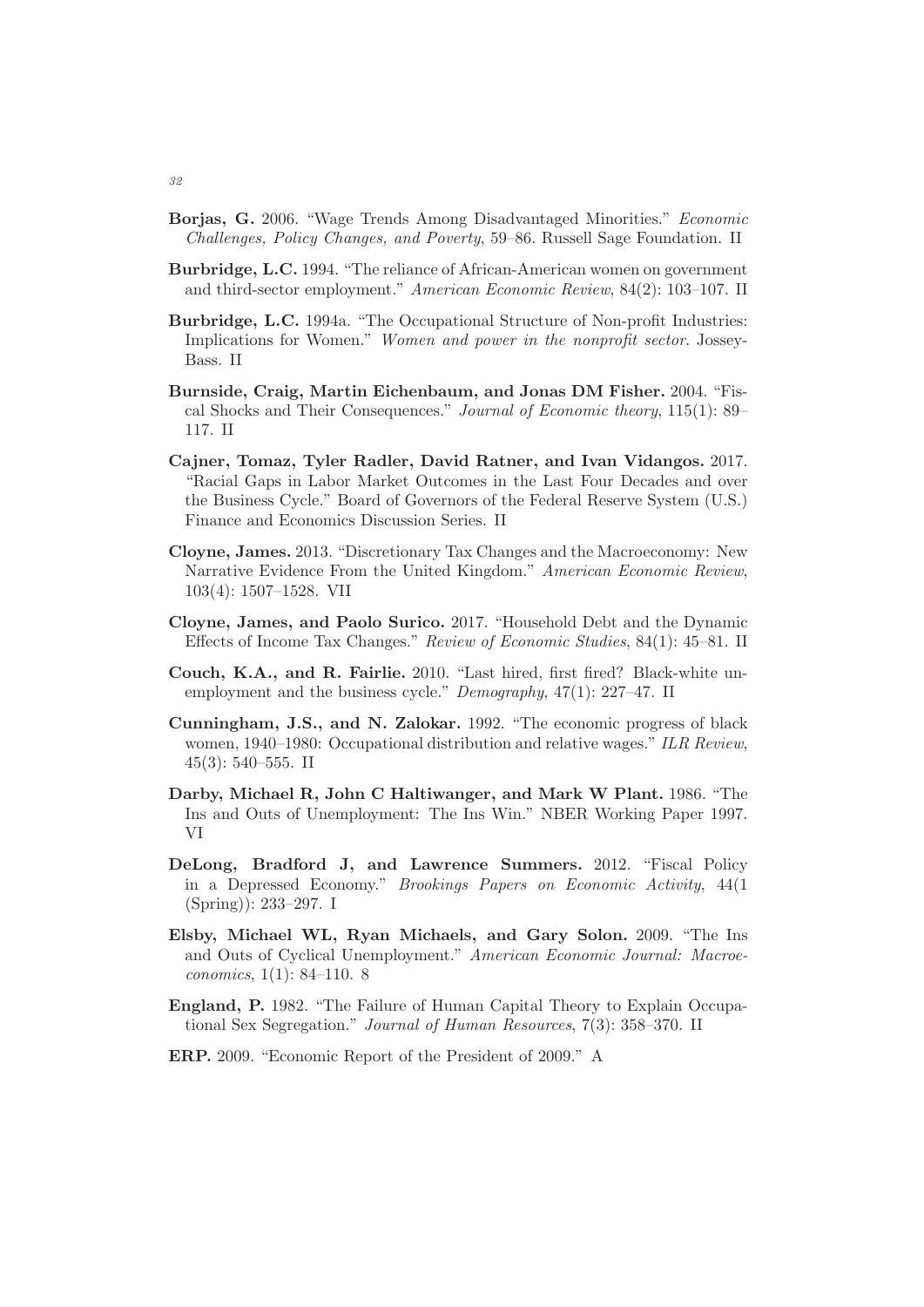- **ERP.** 2010. "Economic Report of the President of 2010." A
- **ERP.** 2011. "Economic Report of the President of 2011." A
- **ERP.** 2012. "Economic Report of the President of 2012." A
- **Fishback, Price V.** 2006. "The Irony of Reform. Did Large Employers Subvert Workplace Safety Reform, 1869 to 1930?" Corruption and Reform: Lessons From America's Economic History, 285–318. University of Chicago Press. V.A
- Galí, Jordi, J David Lòpez-Salido, and Javier Vallés. 2007. "Understanding the Effects of Government Spending on Consumption." Journal of the European Economic Association, 5(1): 227–270. II
- **Giavazzi, Francesco, and Marco Pagano.** 1990. "Can Severe Fiscal Contractions be Expansionary? Tales of Two Small European Countries." NBER Macroeconomics Annual, 5: 75–111. V.A
- **Giavazzi, Francesco, and Michael McMahon.** 2012. "The Household Effects of Government Spending." In Fiscal Policy after the Financial Crisis. 103–141. University of Chicago Press. V.A
- **Gill, A.** 1994. "Incorporating the Causes of Occupational Differences in Studies of Racial Wage Differentials." Journal of Human Resources, 29(1(Winter)): 20– 41. II
- **Goldin, C.** 2014. "A pollution theory of discrimination: male and female differences in occupations and earnings." NBER Working Paper 8985. II
- **Hall, Robert E.** 1986. "The Role of Consumption in Economic Fluctuations." In The American Business Cycle: Continuity and Change. 237–266. University of Chicago Press. V.A
- **Hall, Robert E.** 2005. "Job Loss, Job Finding, and Unemployment in the US Economy Over the Past Fifty Years." NBER Macroeconomics Annual, 20: 101– 137. 8
- **Hoynes, Hilary W.** 2014. "A Revolution in Poverty Policy: The Earned Income Tax Credit and the Well-Being of American Families." Pathways, 23–27. V.B
- **Kato, Ryuta Ray, and Hiroaki Miyamoto.** 2013. "Fiscal Stimulus and Labor Market Dynamics in Japan." Journal of the Japanese and International Economies, 30: 33–58. II
- **Kneller, Richard, Michael F Bleaney, and Norman Gemmell.** 1999. "Fiscal policy and growth: evidence from OECD countries." Journal of public economics, 74(2): 171–190. III.B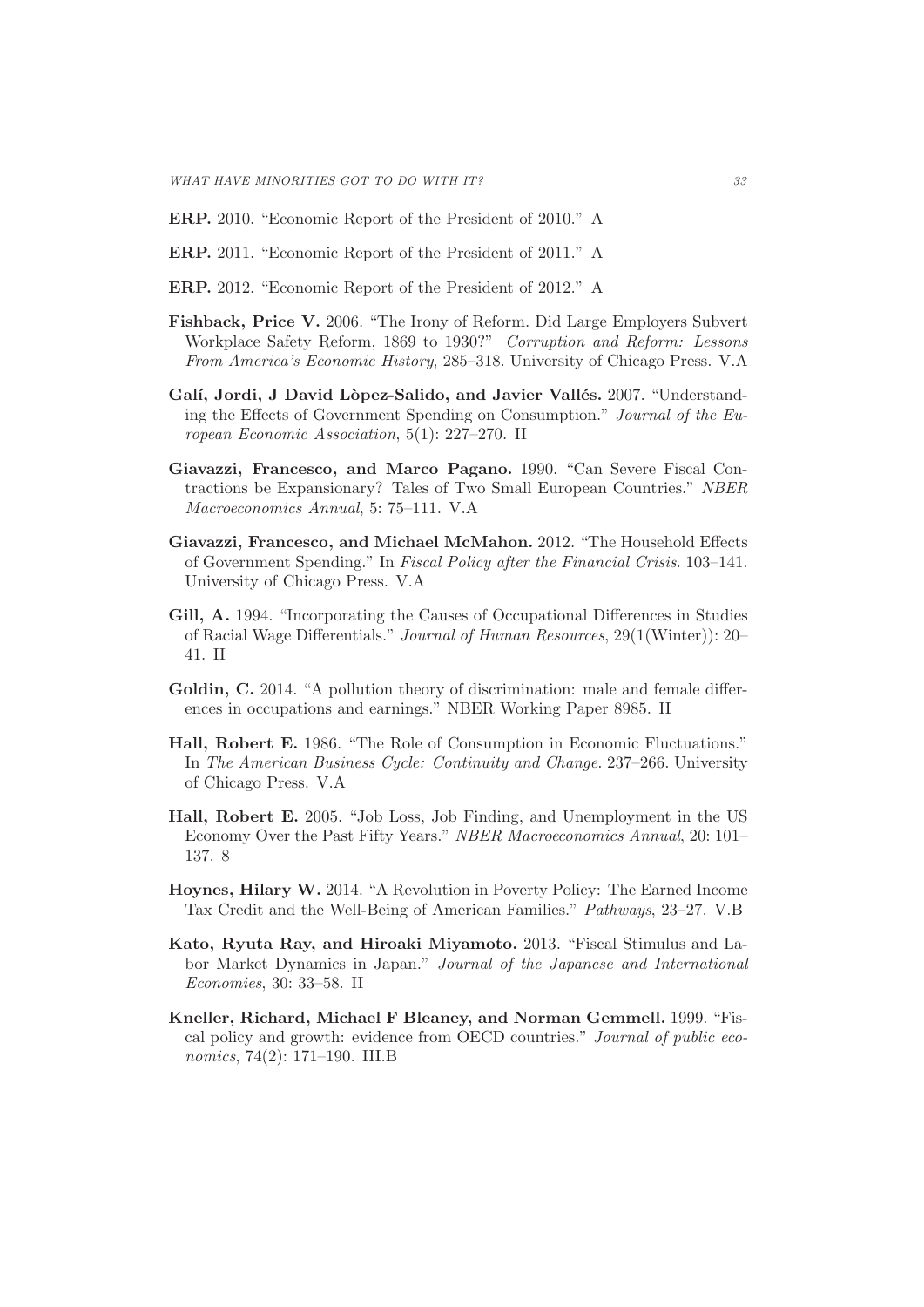- **Mertens, Karel, and Morten O Ravn.** 2012. "Empirical Evidence on the Aggregate Effects of Anticipated and Unanticipated US Tax Policy Shocks." American Economic Journal: Economic Policy, 4(2): 145–181. II
- **Monacelli, Tommaso, Roberto Perotti, and Antonella Trigari.** 2010. "Unemployment Fiscal Multipliers." Journal of Monetary Economics, 57(5): 531-553. II
- **Mountford, Andrew, and Harald Uhlig.** 2009. "What are the Effects of Fiscal Policy Shocks?" Journal of Applied Econometrics, 24(6): 960–992. II
- **Pappa, Evi, Rana Sajedi, and Eugenia Vella.** 2015. "Fiscal Consolidation With Tax Evasion and Corruption." Journal of International Economics, 96: S56–S75. II
- **Perotti, Roberto, Ricardo Reis, and Valerie Ramey.** 2007. "In Search of the Transmission Mechanism of Fiscal Policy [with Comments and Discussion]." NBER Macroeconomics Annual, 22: 169–249. II
- **Plunkert, Lois M.** 1990. "The 1980's: A Decade of Job Growth and Industry Shifts." Monthly Labor Revivew., 113: 3. V.C
- **Ramey, V.** 2016. "Defense News Shocks, 1889–2015: Estimates Based on News Sources." Posted on the University of California, San Deigo Website. I, III.B
- **Ramey, Valerie A.** 2011. "Identifying Government Spending Shocks: It's all in the Timing." The Quarterly Journal of Economics, 126(1): 1–50. V.A
- **Ramey, Valerie A, and Matthew D Shapiro.** 1998. "Costly Capital Reallocation and the Effects of Government Spending." In Carnegie-Rochester Conference Series on Public Policy. Vol. 48, 145–194. North-Holland. II, 3
- **Ravn, Morten O, and Saverio Simonelli.** 2007. "Labor Market Dynamics and the Business Cycle: Structural Evidence for the United States." The Scandinavian Journal of Economics, 109(4): 743–777. II
- **Romer, Christina D, and David H Romer.** 2009. "A Narrative Analysis of PostWar Tax Changes, online appendix to "The Macroeconomic Effects of Tax Changes: Estimates Based on a New Measure of Fiscal Shocks"." Posted on American Economic Review Website. I, II, III.B, III.C, VII
- **Romer, Christina D, and David H Romer.** 2010. "The Macroeconomic Effects of Tax Changes: Estimates Based on a New Measure of Fiscal Shocks." The American Economic Review, 100(3): 763–801. II, III.B, III.C
- **Shapiro, Matthew D.** 2006. "Phased-in Tax Cuts and Economic Activity." The American Economic Review, 96(5): 1835–1849. 1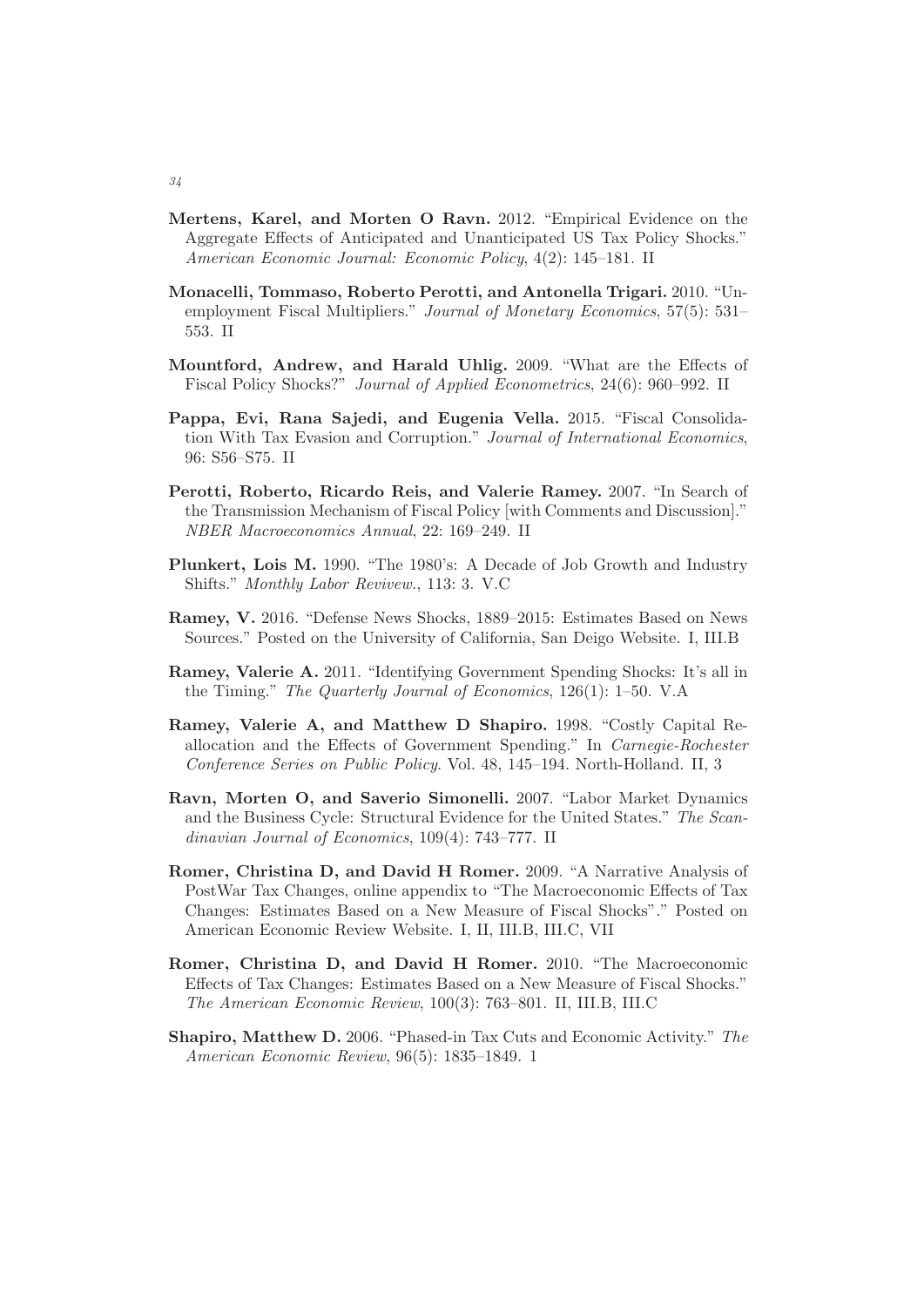- **Shimer, Robert.** 2012. "Reassessing the Ins and Outs of Unemployment." Review of Economic Dynamics, 15(2): 127–148. VI, 8
- **Yuan, Mingwei, and Wenli Li.** 2000. "Dynamic Employment and Hours Effects of Government Spending Shocks." Journal of Economic Dynamics and Control, 24(8): 1233–1263. II
- **Zidar, Owen.** 2019. "Tax Cuts for Whom? Heterogeneous Effects of Income Tax Changes on Growth and Employment." Journal of Political Economy, 127(3). II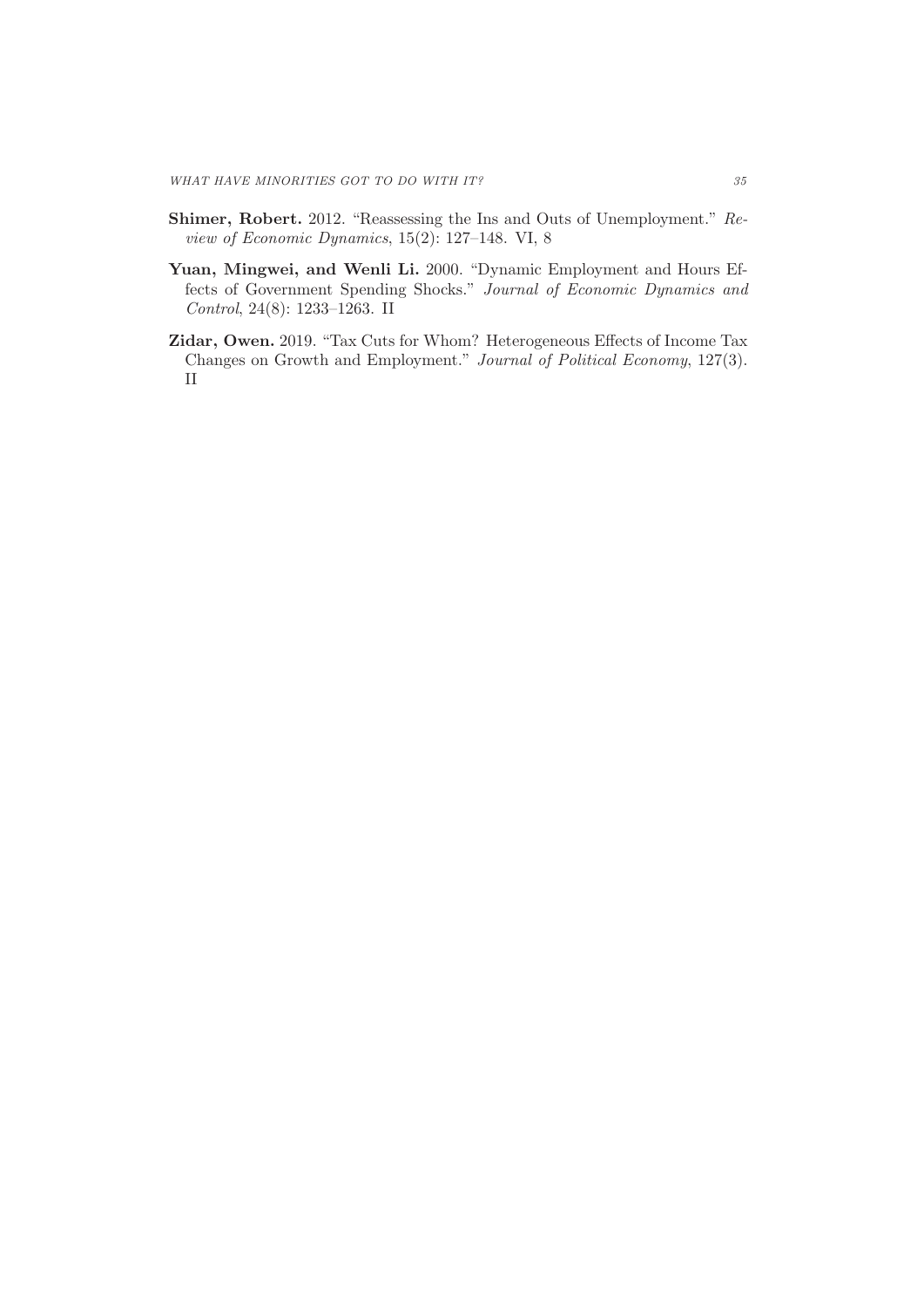

Defense Spending

Figure 1. Fiscal Policy Instruments and Unemployment (1976-2012)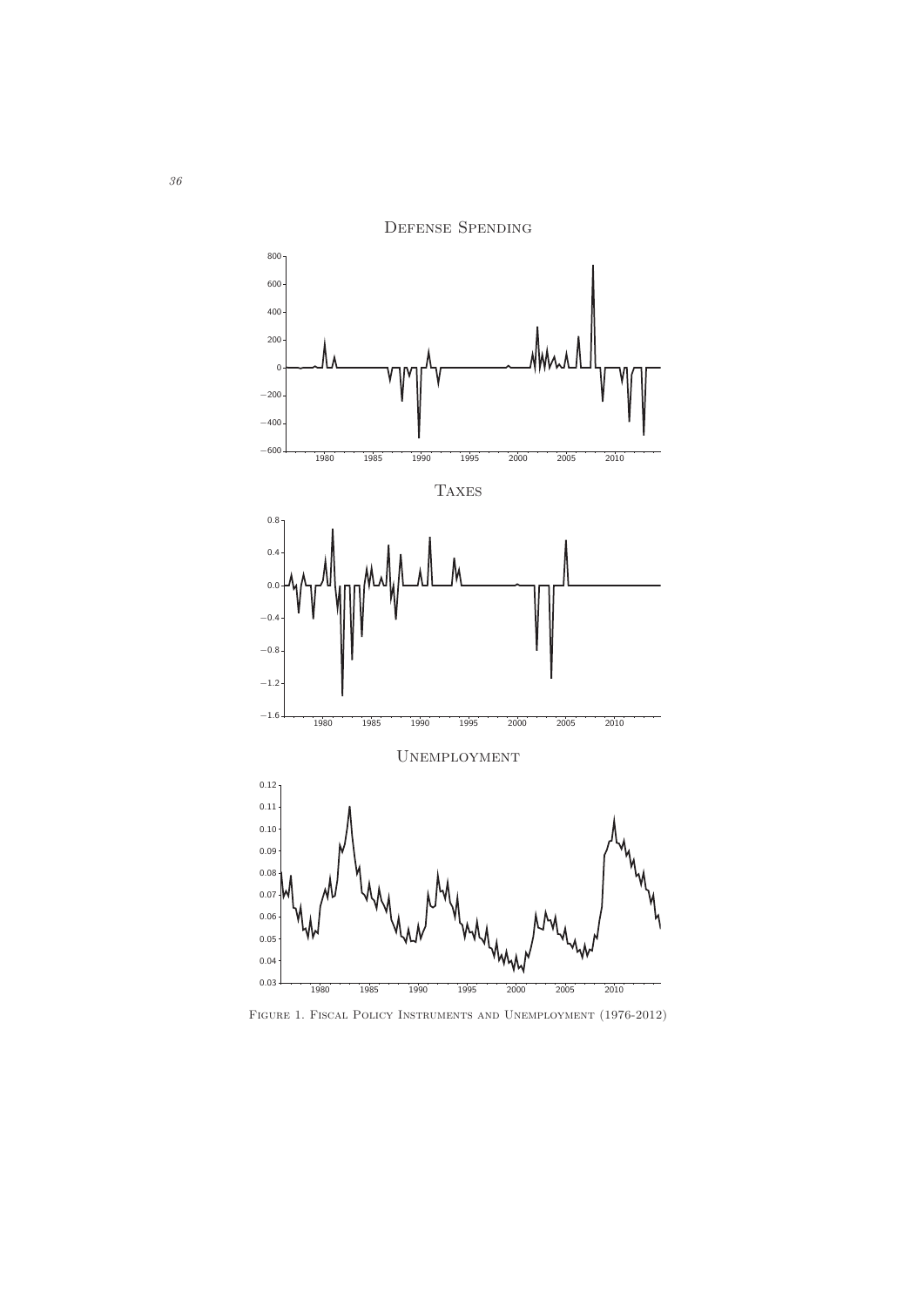

FIGURE 2. IMPULSE RESPONSE FUNCTION OF TOTAL UNEMPLOYMENT TO TAX SHOCKS (VAR)



FIGURE 3. IMPULSE RESPONSE FUNCTION OF UNEMPLOYMENT TO DEFENSE SPENDING SHOCKS (VAR)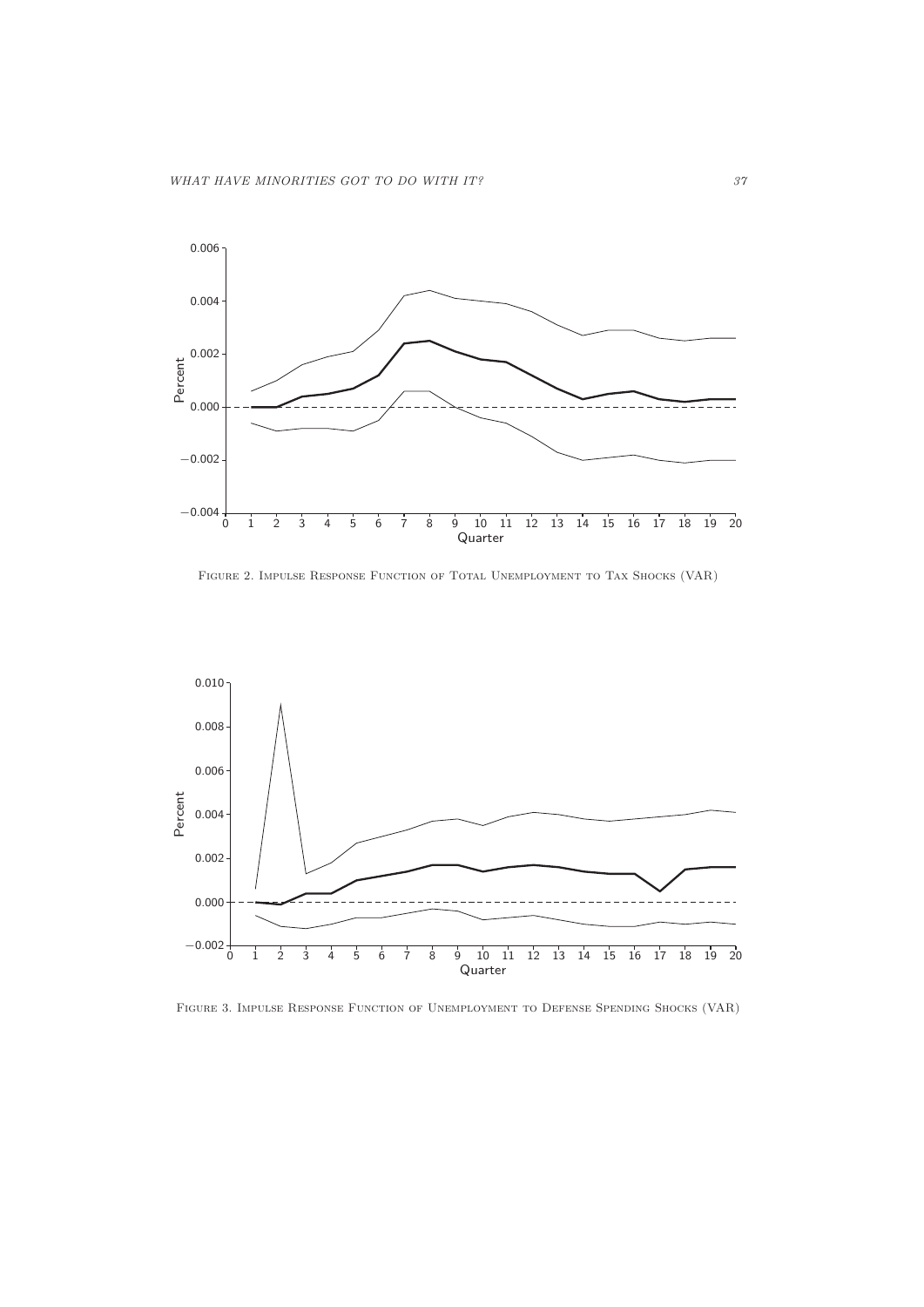

FIGURE 4. IMPULSE RESPONSE FUNCTIONS OF UNEMPLOYMENT TO TAX SHOCKS BY ETHNICITY (VAR)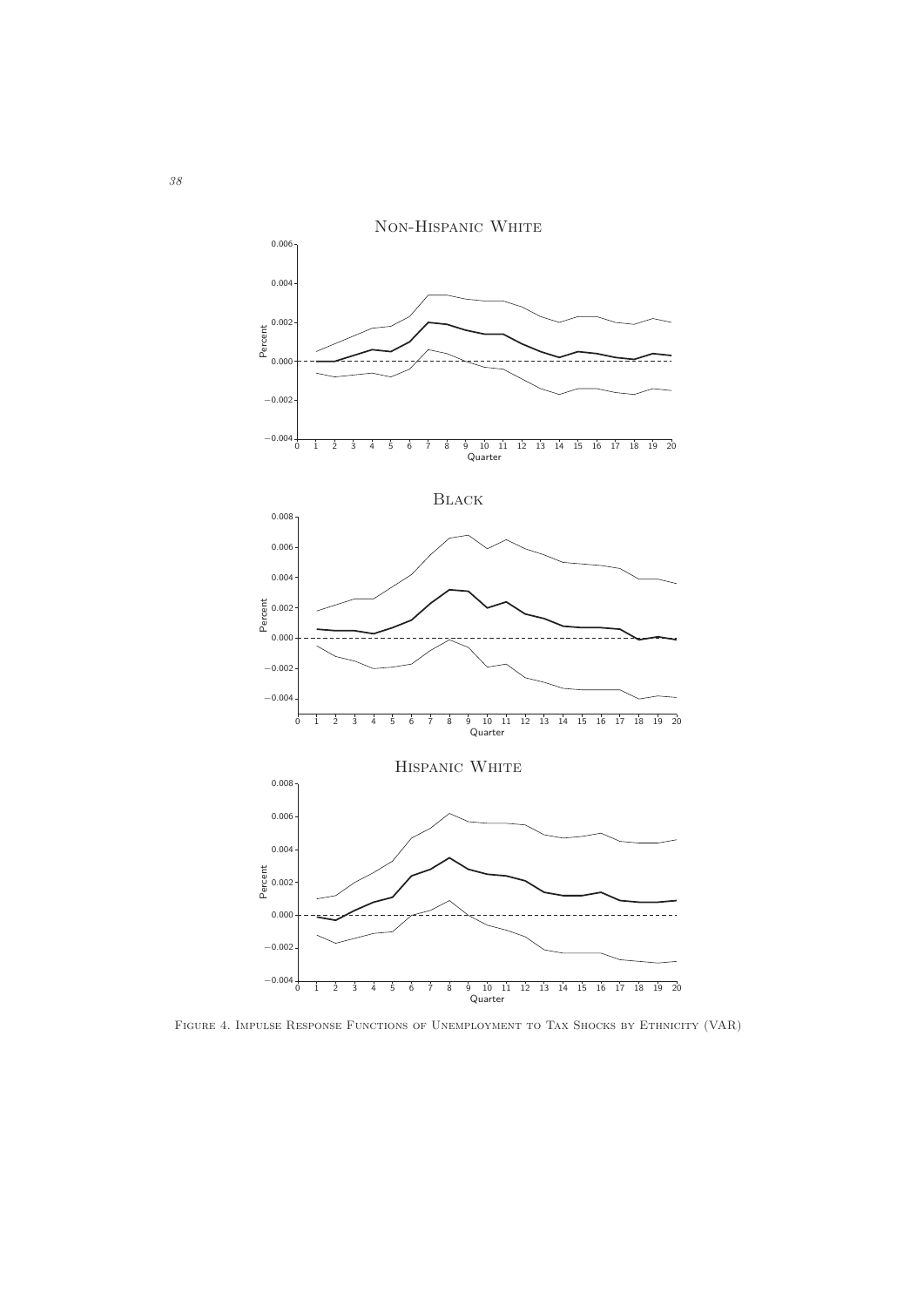

Figure 5. Impulse Response Functions of Unemployment to Spending Shocks by Ethnicity (VAR)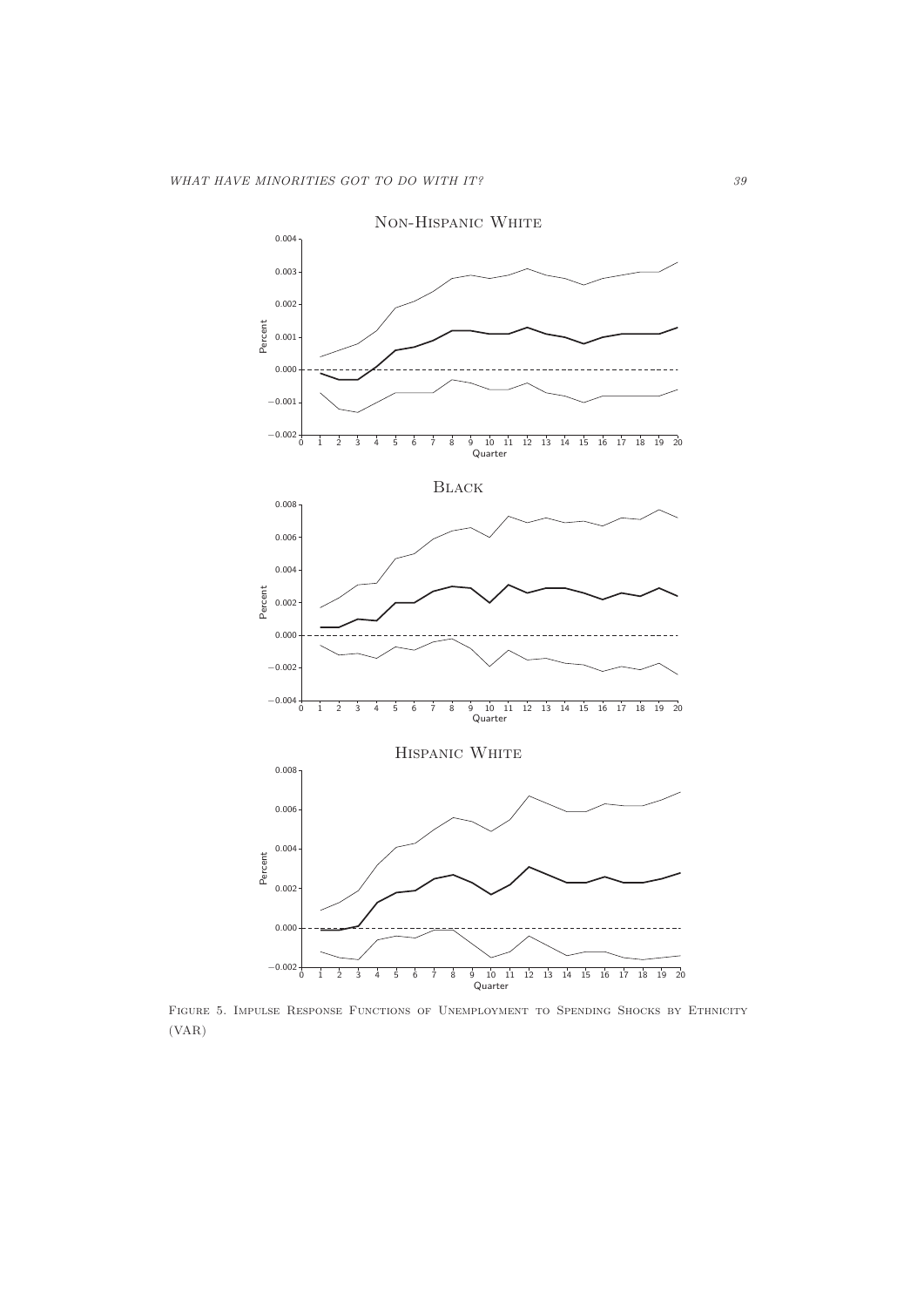

FIGURE 6. IRF OF UNEMPLOYMENT TO TAX SHOCKS BY STATE OF BUSINESS CYCLE (OLS)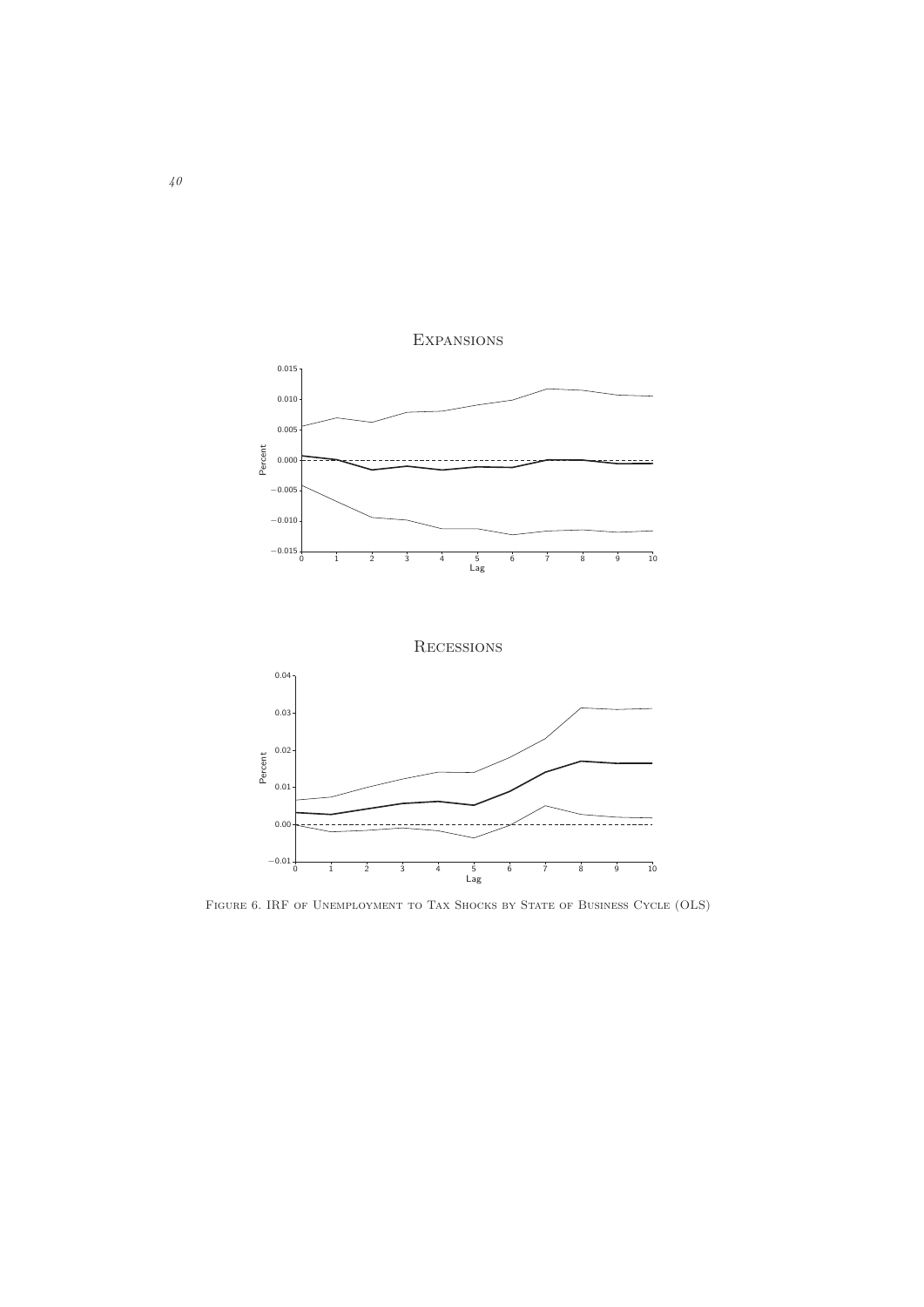





Figure 7. IRF of Unemployment to Defense Spending Shocks by State of Business Cycle (OLS)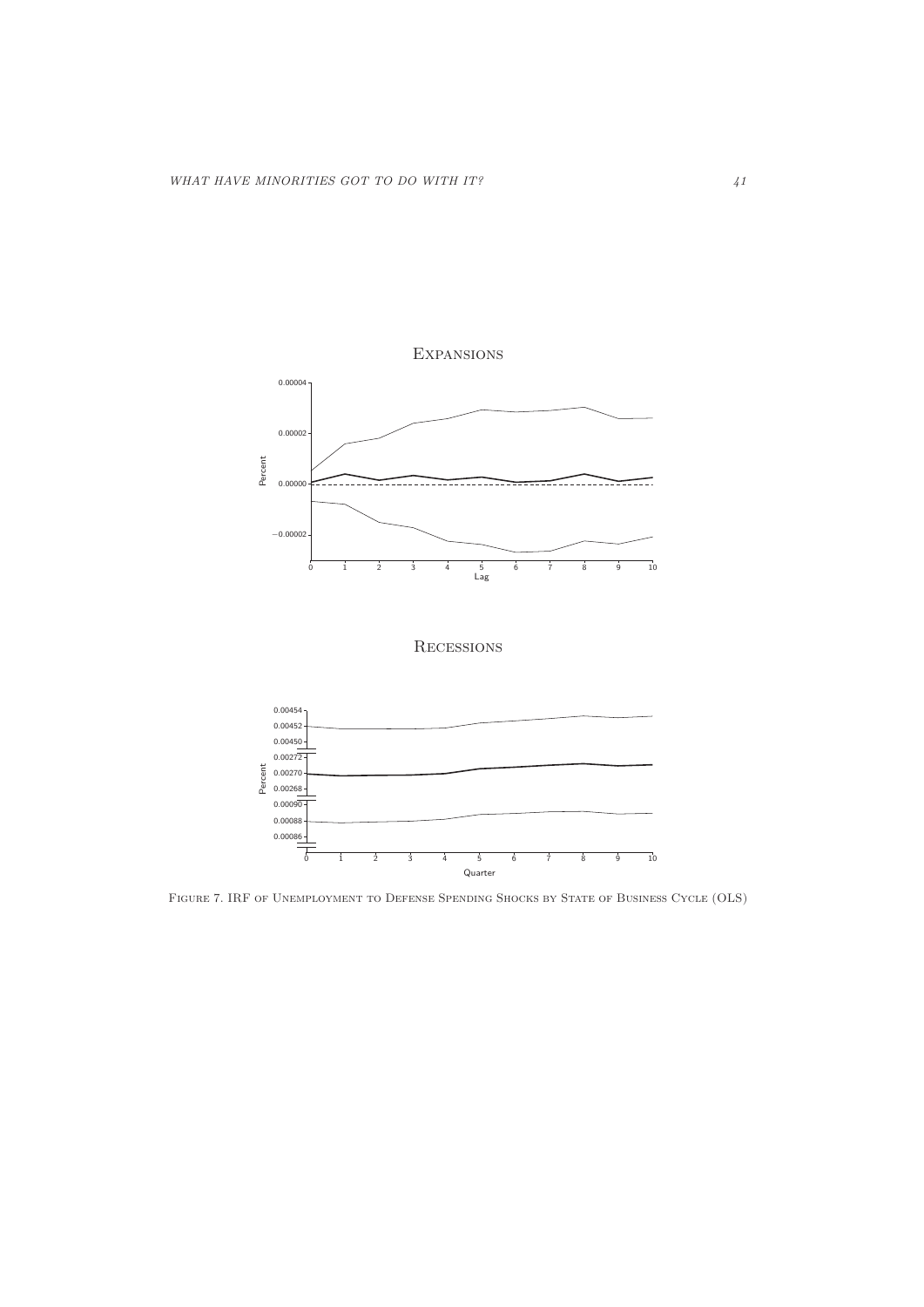|         | TABLE 1—DESCRIPTIVE STATISTICS FOR WORKING INDIVIDUALS BY GENDER, RACE AND ETHNICITY (1976- |  |  |
|---------|---------------------------------------------------------------------------------------------|--|--|
| $-2012$ |                                                                                             |  |  |

|                      | Females  |              |                  | Males    |              |                  |  |
|----------------------|----------|--------------|------------------|----------|--------------|------------------|--|
|                      | Hispanic | <b>Black</b> | Non-<br>Hispanic | Hispanic | <b>Black</b> | Non-<br>Hispanic |  |
| Unemp Rate           | 0.085    | 0.113        | 0.049            | 0.077    | 0.124        | 0.052            |  |
| <i>Public Sector</i> | 0.147    | 0.242        | 0.178            | 0.083    | 0.178        | 0.126            |  |
| Private Sector       | 0.799    | 0.727        | 0.741            | 0.829    | 0.759        | 0.731            |  |
| Self-Employment      | 0.054    | 0.031        | 0.081            | 0.088    | 0.063        | 0.143            |  |
| Agriculture          | 0.018    | 0.003        | 0.013            | 0.056    | 0.019        | 0.031            |  |
| Mining               | 0.003    | 0.001        | 0.002            | 0.011    | 0.004        | 0.012            |  |
| Construction         | 0.011    | 0.006        | 0.016            | 0.165    | 0.088        | 0.121            |  |
| Manufacturing        | 0.156    | 0.115        | 0.11             | 0.191    | 0.199        | 0.209            |  |
| Wholesale            | 0.193    | 0.146        | 0.198            | 0.183    | 0.166        | 0.179            |  |
| Transportation       | 0.025    | 0.035        | 0.026            | 0.067    | 0.112        | 0.074            |  |
| Information          | 0.014    | 0.022        | 0.018            | 0.013    | 0.018        | 0.019            |  |
| Financial Activity   | 0.068    | 0.068        | 0.087            | 0.035    | 0.042        | 0.054            |  |
| Professional/Bus     | 0.074    | 0.065        | 0.072            | 0.073    | 0.075        | 0.076            |  |
| Education/Health     | 0.247    | 0.349        | 0.305            | 0.059    | 0.115        | 0.089            |  |
| Hospitality          | 0.072    | 0.049        | 0.045            | 0.06     | 0.048        | 0.034            |  |
| Other Services       | 0.086    | 0.072        | 0.066            | 0.056    | 0.051        | 0.052            |  |
| Public Admin         | 0.035    | 0.069        | 0.041            | 0.031    | 0.063        | 0.051            |  |
| <i>Managers</i>      | 0.043    | 0.043        | 0.074            | 0.048    | 0.047        | 0.11             |  |
| Academics            | 0.014    | 0.018        | 0.029            | 0.025    | 0.03         | 0.076            |  |
| Professionals        | 0.115    | 0.151        | 0.207            | 0.048    | 0.072        | 0.104            |  |
| Associates/Tech      | 0.073    | 0.118        | 0.089            | 0.035    | 0.045        | 0.066            |  |
| Clerical Workers     | 0.229    | 0.237        | 0.269            | 0.059    | 0.089        | 0.056            |  |
| Sales & Service      | 0.207    | 0.187        | 0.18             | 0.156    | 0.152        | 0.134            |  |
| $A\,$                | 0.006    | 0.001        | 0.001            | 0.013    | 0.002        | 0.006            |  |
| Craft/Trades         | 0.008    | 0.008        | 0.01             | 0.11     | 0.062        | 0.088            |  |
| Machine Operator     | 0.062    | 0.045        | 0.029            | 0.105    | 0.112        | 0.073            |  |

Note: CPS pooled monthly data during 1976-2012; probability weights are used to compute averages for each group.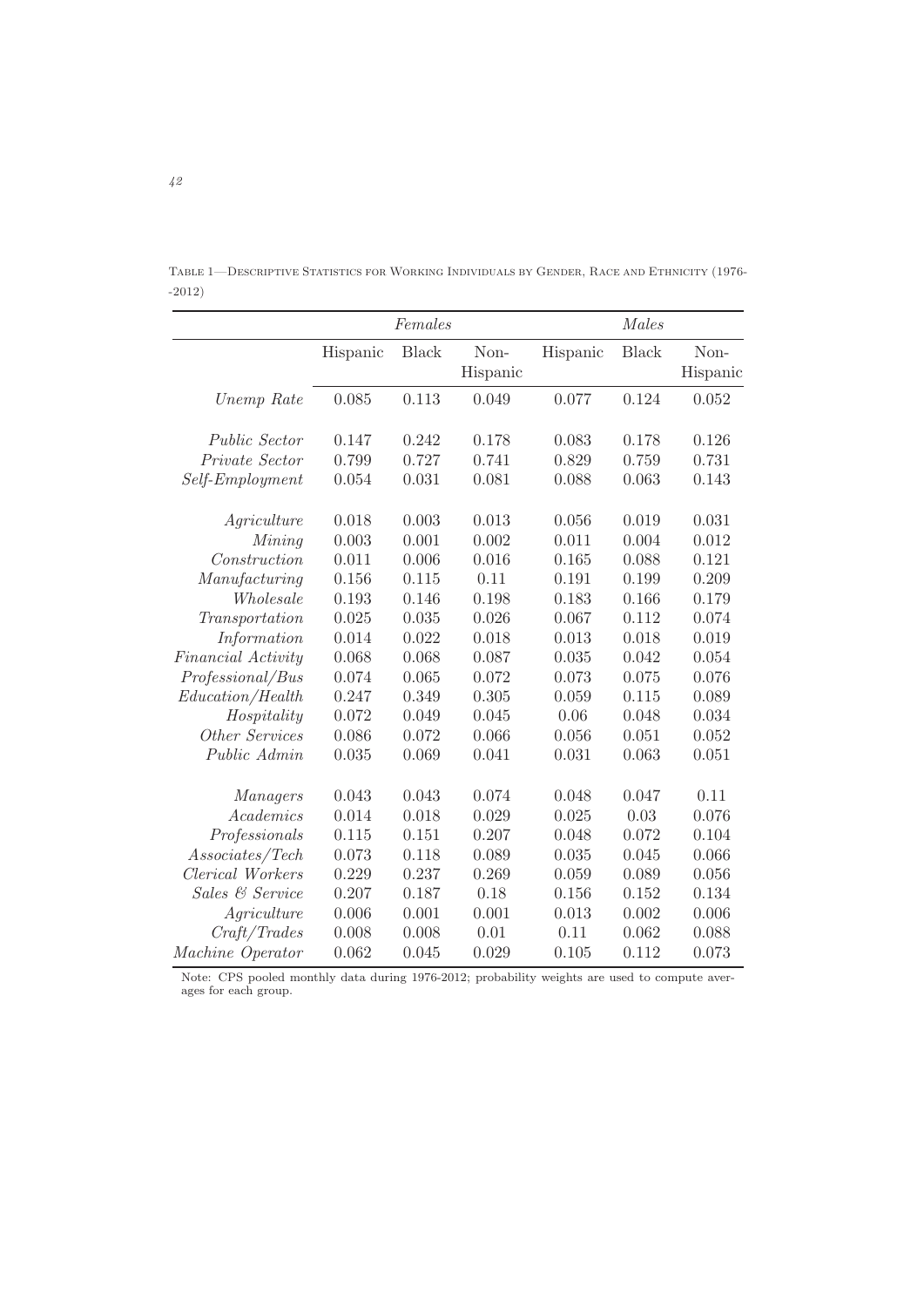| Labor Force Participants                                      | Full Sample                         |                                          | Change in Employment Status          |                                      |                                        |
|---------------------------------------------------------------|-------------------------------------|------------------------------------------|--------------------------------------|--------------------------------------|----------------------------------------|
| $Y=1$ if Unemployed                                           | <b>LPM</b>                          | LPM                                      | <b>LPM</b>                           | LPM/FE                               | CLFE                                   |
| (Recessions)                                                  | (1)                                 | (2)                                      | (3)                                  | (4)                                  | (5)                                    |
| Unemp $(Lag 1 year)$                                          |                                     | $29.31***$<br>(0.61)                     |                                      |                                      |                                        |
| Black                                                         | $3.22***$<br>(0.20)                 | $1.55***$<br>(0.21)                      | $5.53***$<br>(0.50)                  | $7.59***$<br>(1.35)                  | 32.87***<br>(6.36)                     |
| Hispanic                                                      | $-0.52$<br>(0.34)                   | $-0.46*$<br>(0.27)                       | $-2.76^{\ast\ast\ast}$<br>(0.84)     | $-0.11$<br>(1.16)                    | $-0.97$<br>(5.54)                      |
| Taxes (Lag 1 year)                                            | $-0.34***$<br>(0.11)                | $-0.23**$<br>(0.11)                      | $-0.51$<br>(0.43)                    | $1.61***$<br>(0.26)                  | $7.61***$<br>(1.27)                    |
| • Interact with<br>Black<br>• Interact with                   | $-1.12***$<br>(0.28)<br>$-0.44**$   | $-0.74*$<br>(0.43)                       | $-0.77$<br>(0.82)<br>$-1.34$         | 0.31<br>(0.67)                       | 1.25<br>(3.36)                         |
| Hispanic<br>Taxes (Lag 2 years)                               | (0.17)<br>$1.09***$                 | $-0.10$<br>(0.23)<br>$0.72***$           | (1.1)<br>$4.91***$                   | $-1.03$<br>(0.78)<br>$7.36***$       | $-5.33$<br>(3.8)<br>$35.2***$          |
| $\bullet$ Interact with<br>Black<br>$\bullet$ Interact with   | (0.15)<br>$-0.77$<br>(0.54)<br>0.55 | (0.14)<br>$-0.92$<br>(0.73)<br>$1.89***$ | (0.76)<br>$-3.29*$<br>(1.65)<br>1.80 | (0.57)<br>$-3.21**$<br>(1.4)<br>0.66 | (2.75)<br>$-14.73**$<br>(7.19)<br>2.95 |
| Hispanic                                                      | (0.34)                              | (0.50)                                   | (1.77)                               | (1.72)                               | (8.33)                                 |
| Taxes Lag 2 years:<br>Blacks (p-value)<br>Hispanics (p-value) | 0.53<br>0.00                        | 0.78<br>0.00                             | 0.30<br>0.00                         | 0.00<br>0.00                         | 0.00<br>0.00                           |

Table 2—The Impact of Fiscal Policy Instruments on Unemployment (Recessionary Periods)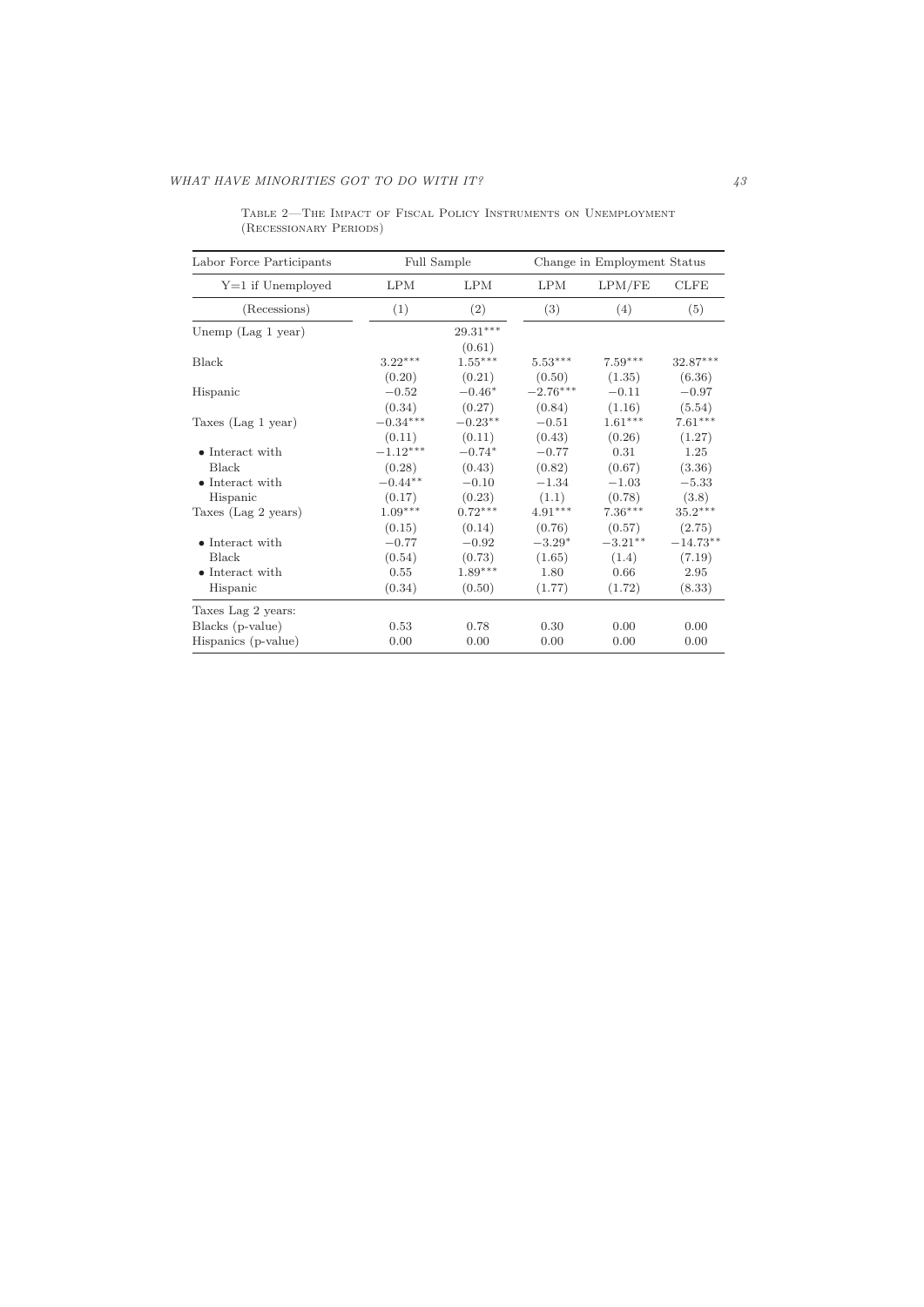Table 2—The Impact of Fiscal Policy Instruments on Unemployment (Recessionary Periods) (continued)

| Labor Force Participants                                               | Full Sample                           |                                      | Change in Employment Status               |                                    |                                    |
|------------------------------------------------------------------------|---------------------------------------|--------------------------------------|-------------------------------------------|------------------------------------|------------------------------------|
| $Y=1$ if Unemployed                                                    | <b>LPM</b>                            | <b>LPM</b>                           | <b>LPM</b>                                | LPM/FE                             | <b>CLFE</b>                        |
| (Recessions)                                                           | (1)                                   | (2)                                  | (3)                                       | (4)                                | (5)                                |
| Defense Lag 1 Year $(*1000)$                                           | $-0.80***$<br>(0.20)                  | $-0.4***$<br>(0.10)                  | $-0.60$<br>(0.80)                         | $5.6***$<br>(0.50)                 | $26.6***$<br>(2.7)                 |
| $\bullet$ Interact with<br><b>Black</b><br>$\bullet$ Interact with     | $-2.8***$<br>(0.60)<br>$-2.8***$      | $-2.4***$<br>(0.90)<br>$-1.7***$     | $-3.1$<br>(1.9)<br>$-5.3***$              | $-3.9***$<br>(1.4)<br>$-1.1$       | $-18.9***$<br>(6.8)<br>$-5.5$      |
| Hispanic<br>Defense Lag 2 Years $(*1000)$                              | (0.40)<br>$1.5***$<br>(0.20)          | (0.50)<br>$1.2***$<br>(0.20)         | (1.3)<br>$4.4***$<br>(0.60)               | (1.4)<br>$2.2***$<br>(0.50)        | (6.9)<br>$11.2***$<br>(2.2)        |
| • Interact with<br><b>Black</b><br>$\bullet$ Interact with<br>Hispanic | $-0.2$<br>(0.50)<br>$-0.8*$<br>(0.50) | $-0.1$<br>(0.60)<br>$-0.8$<br>(0.50) | $-3.4***$<br>(1.3)<br>$-5.0***$<br>(0.90) | $-1.1$<br>(1.2)<br>$-1.5$<br>(1.1) | $-5.8$<br>(5.7)<br>$-7.7$<br>(5.6) |
| Defense Lag 2 years:<br>Blacks (p-value)<br>Hispanics (p-value)        | 0.01<br>0.19                          | 0.03<br>0.24                         | 0.39<br>0.39                              | 0.32<br>0.53                       | 0.30<br>0.49                       |
| State/Trend/State*Trend<br>Individual FE                               | X                                     | Х                                    | X                                         | X                                  | X                                  |
| Observations<br>Unique Observations                                    | 11, 427, 868                          | 4, 042, 183                          | 1, 471, 783                               | 375, 558                           | 1, 157, 372                        |

Note: CPS monthly data during recessionary periods; specifically, years 1980-1983, 1990- 1992, 2000-2003 and 2008-2010. The dependent variable is 1 for the unemployed and 0 for the employed. In col(3)-(5), the sample is limited to those whose employment (employed or unemployed) has changed. In addition to the controls above, all specifications include current changes in spending and taxes, each of which is interacted with Black and Hispanic; changes in federal funds rate–current, lagged one and two years–and those three variables interacted with Black and Hispanic. Additional controls include a fourth polynomial in age, a dummy for being married, and six educational attainment dummy variables. Standard errors are clustered at the state level for columns  $(1)-(3)$ ; standard errors are reported in parentheses for all specifications with significance denoted by: \*\*\* $p < 0.01$ , \*\*p  $< 0.05$ , \*p  $< 0.1$ .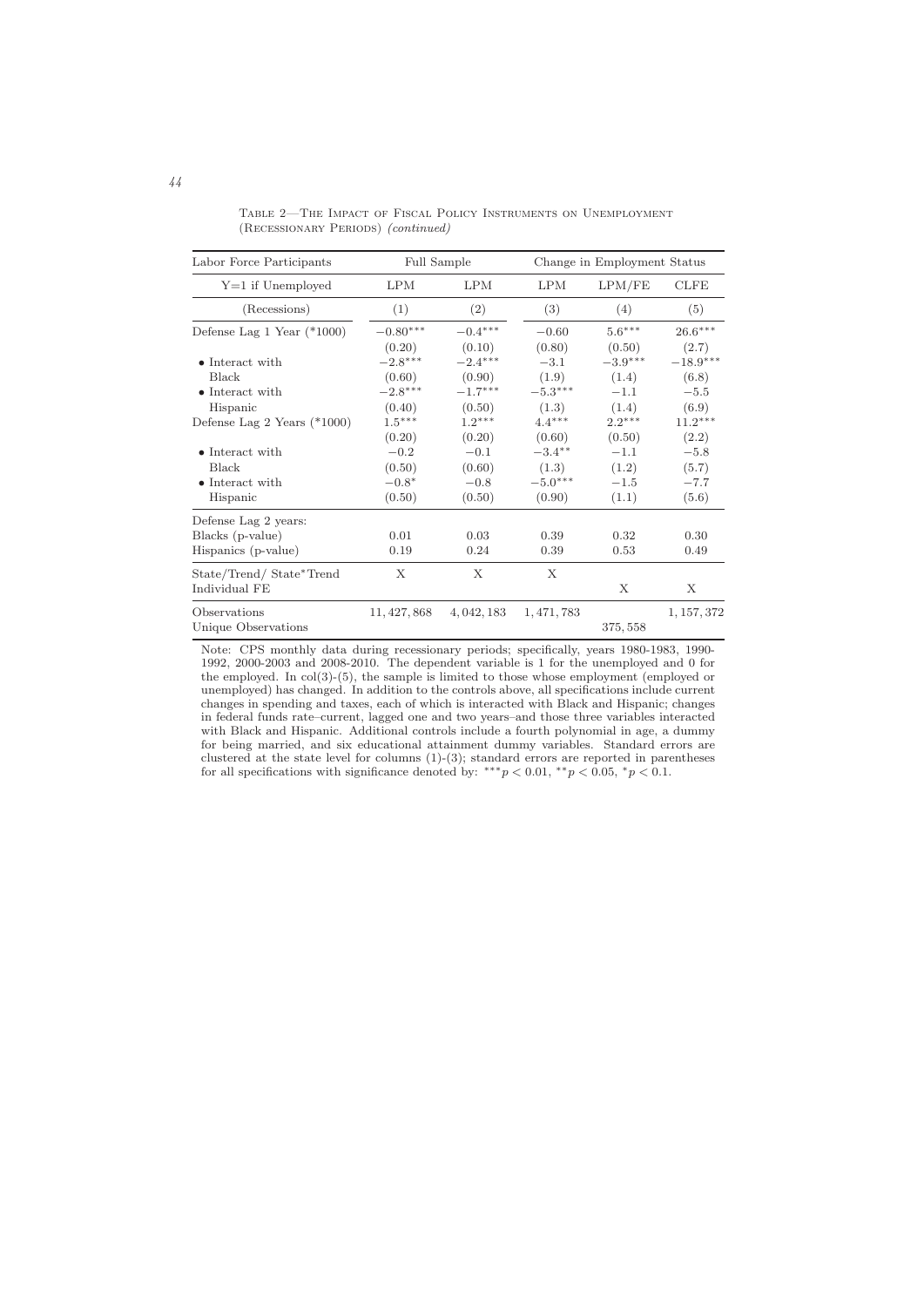| Changed Employment Status |            | All Years  |             | Post 1990 | Pre1990    |
|---------------------------|------------|------------|-------------|-----------|------------|
| $Y=1$ if Unemployed       | <b>LPM</b> | LPM/FE     | <b>CLFE</b> | LPM/FE    | LPM/FE     |
| (Expansions)              | (1)        | (2)        | (3)         | (4)       | (5)        |
| Black                     | $7.18***$  | $9.88***$  | $40.0***$   | $12.9***$ | 3.73       |
|                           | (0.41)     | (1.45)     | (6.67)      | (1.91)    | (2.9)      |
| Hispanic                  | $-1.40***$ | 1.27       | 5.70        | $3.62**$  | $-6.53**$  |
|                           | (0.52)     | (1.4)      | (6.3)       | (1.8)     | (3.04)     |
| Taxes Lag 1 Year          | $2.01***$  | 0.28       | 0.81        | $5.33***$ | $-1.65***$ |
|                           | (0.25)     | (0.29)     | (1.39)      | (0.43)    | (0.53)     |
| • Interact with           | $-1.02$    | $-1.99***$ | $-10.1***$  | $-6.1***$ | 1.48       |
| Black                     | (0.79)     | (0.71)     | (3.46)      | (1.07)    | (1.28)     |
| • Interact with           | 0.16       | 0.54       | 3.14        | $-1.89*$  | 1.29       |
| Hispanic                  | (0.62)     | (0.81)     | (3.91)      | (1.1)     | (1.65)     |
| Taxes Lag 2 Years         | $-2.82***$ | $-2.92***$ | $-14.4***$  | $2.97***$ | $-5.9***$  |
|                           | (0.30)     | (0.23)     | (1.08)      | (0.35)    | (0.39)     |
| • Interact with           | 0.86       | $1.65***$  | $7.50***$   | $-0.68$   | $2.06**$   |
| Black                     | (0.52)     | (0.56)     | (2.7)       | (0.86)    | (0.95)     |
| $\bullet$ Interact with   | 0.50       | 1.01       | $5.04*$     | $-1.47$   | 1.79       |
| Hispanic                  | (0.45)     | (0.64)     | (3.05)      | (0.91)    | (1.19)     |
| Tax Lag 2 years for       |            |            |             |           |            |
| Blacks (p-values)         | 0.00       | 0.01       | 0.01        | 0.00      | 0.00       |
| Hispanic (p-values)       | 0.00       | 0.00       | 0.00        | 0.07      | 0.00       |

Table 3—The Impact of Fiscal Policy Instruments on Unemployment (Expansionary Periods)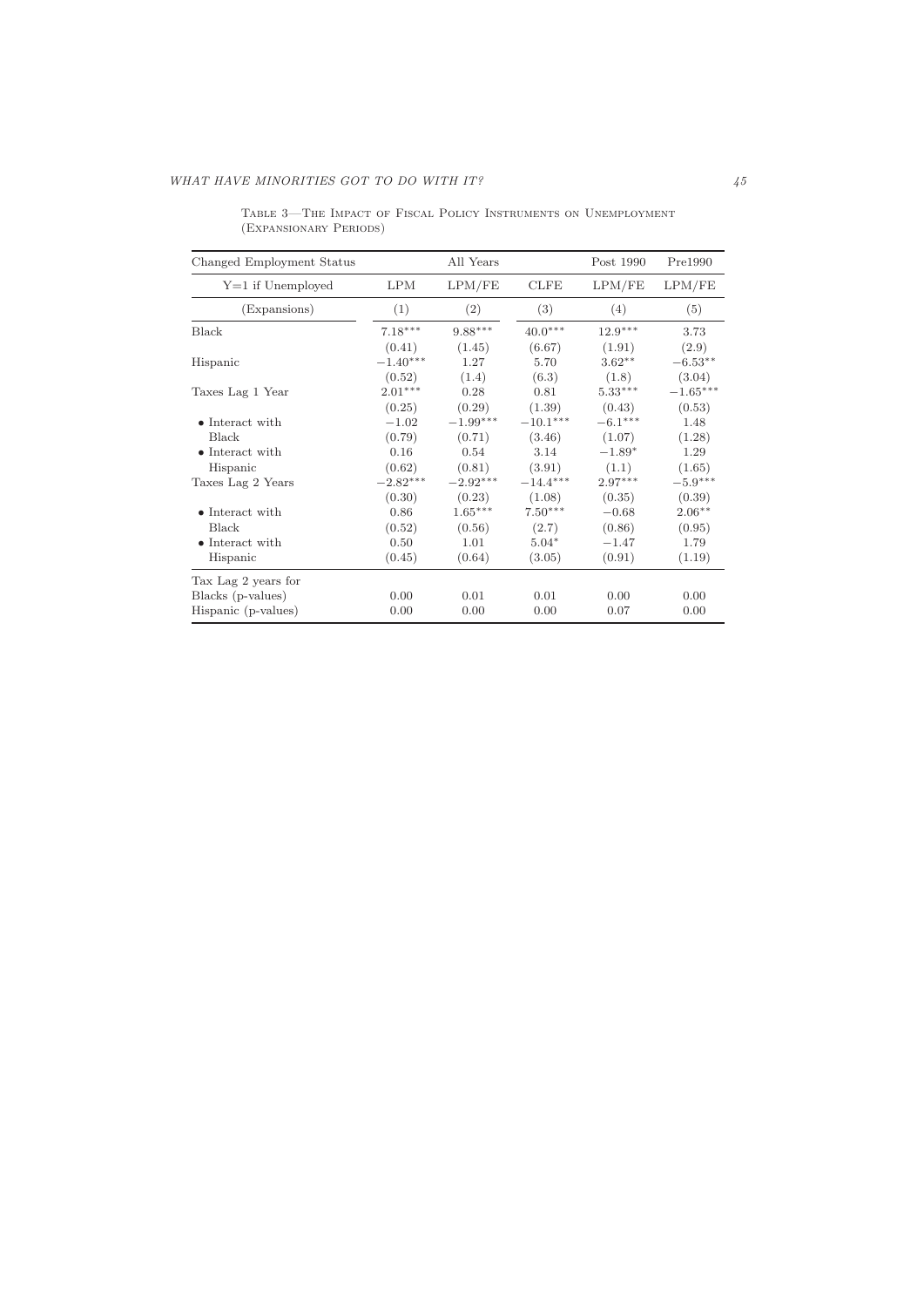Table 3—The Impact of Fiscal Policy Instruments on Unemployment (Expansionary Periods) (continued)

| Changed Employment Status                |                       | All Years          |                    | Post 1990           | Pre1990             |
|------------------------------------------|-----------------------|--------------------|--------------------|---------------------|---------------------|
| $Y=1$ if Unemployed                      | <b>LPM</b>            | LPM/FE             | <b>CLFE</b>        | LPM/FE              | LPM/FE              |
| (Expansions)                             | (1)                   | (2)                | (3)                | (4)                 | (5)                 |
| Defense Lag 1 year $(*1000)$             | $-7.3^{\ast\ast\ast}$ | 0.00               | 0.60               | $3.6***$            | $-12.5***$          |
| $\bullet$ Interact with                  | (1.2)<br>$-1.9$       | (1.0)<br>1.9       | (5.0)<br>8.8       | (1.1)<br>0.30       | (2.7)<br>$16.6***$  |
| Black<br>$\bullet$ Interact with         | (2.0)<br>$-0.30$      | (2.4)<br>$5.6***$  | (12.4)<br>$30.7**$ | (2.7)<br>$4.5*$     | (6.6)<br>6.6        |
| Hispanic                                 | (1.5)<br>$6.9**$      | (2.5)              | (12.6)             | (2.7)<br>$38.0***$  | (8.4)               |
| Defense Lag 2 years $(*1000)$            | (2.6)                 | $28.6***$<br>(1.6) | $147***$<br>(8.0)  | (1.8)               | $-17.5***$<br>(6.4) |
| • Interact with<br><b>Black</b>          | $-6.9$<br>(4.6)       | $-3.9$<br>(4.1)    | $-21.1$<br>(20.3)  | $-13.9***$<br>(4.5) | $32.8***$<br>(15.5) |
| $\bullet$ Interact with<br>Hispanic      | $-10.8***$<br>(3.5)   | 4.8<br>(4.3)       | 25.2<br>(21.2)     | $-2.8$<br>(4.6)     | 14.3<br>(19.9)      |
| Defense Lag 2 years for                  |                       |                    |                    |                     |                     |
| Blacks (p-values)<br>Hispanic (p-values) | 0.99<br>0.20          | 0.00<br>0.00       | 0.00<br>0.00       | 0.00<br>0.00        | 0.28<br>0.86        |
| State/Trend/State*Trend<br>Individual FE | X                     | X                  | X                  | X                   | Χ                   |
| Observations<br>Unique Observations      | 2,028,218             | 547, 578           | 1,616,620          | 309, 463            | 238, 115            |

Note: CPS monthly data during expansionary periods; specifically, years 1976-1979, 1984- 1989, 1993-1999, 2004-2007, and 2011-2012. For all columns, the sample is limited to individuals whose employment status has changed. The dependent variable is 1 for the unemployed and 0 for the employed. In addition to the controls above, all specifications include current changes in spending and taxes, each of which is interacted with Black and Hispanic; changes in the federal funds rate–current, lagged one and two years–and those three variables interacted with Black and Hispanic. Additional controls include a fourth polynomial in age, a dummy for being married, and six educational attainment dummy variables. Standard errors are clustered at the state level for columns (1) and (3), and are reported in parentheses for all specifications with significance denoted by: \*\*\* $p < 0.01$ , \*\*p  $< 0.05$ , \*p  $< 0.1$ .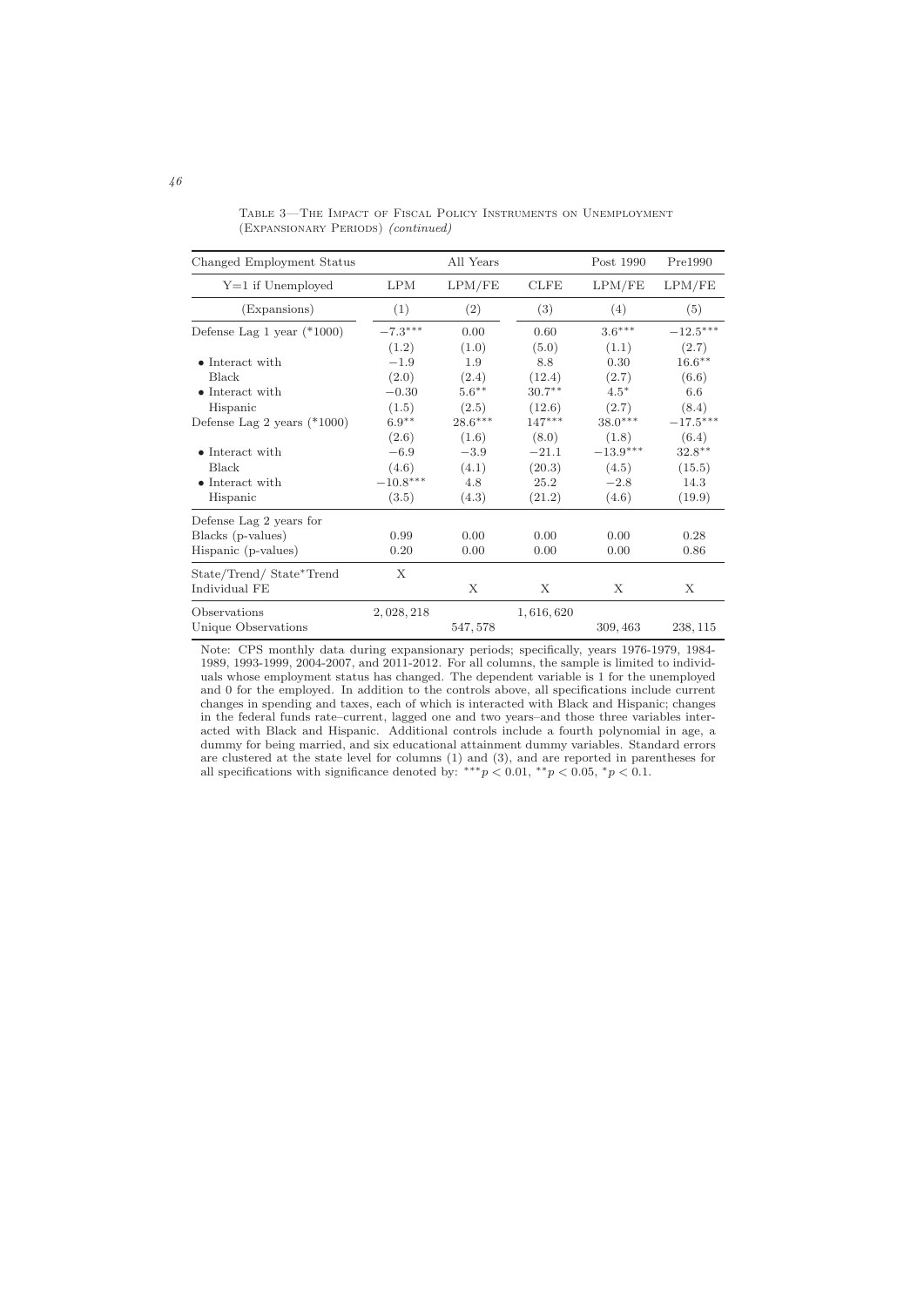|                               | Recession         |                   | Expansions |           |  |
|-------------------------------|-------------------|-------------------|------------|-----------|--|
| $Y=1$ if Unemployed (LPM/FE)  | Female            | Male              | Female     | Male      |  |
|                               | (1)               | (2)               | (3)        | (4)       |  |
|                               |                   |                   |            |           |  |
| <b>Black</b>                  | 2.5               | $9.5***$          | $5.4**$    | $5.01**$  |  |
|                               | (2.2)             | (2.1)             | (2.3)      | (2.4)     |  |
| Hispanic                      | $-2.60$           | $-1.5$            | 1.8        | $-0.3$    |  |
|                               | (1.6)<br>$1.4***$ | (1.4)<br>$1.9***$ | (1.8)      | (1.5)     |  |
| Taxes Lag 1 Year              |                   |                   | $-0.4$     | $0.8**$   |  |
|                               | (0.4)             | (0.3)             | (0.4)      | (0.4)     |  |
| $\bullet$ Interact with       | $-1.6$            | $2.2***$          | 0.10       | $-4.1***$ |  |
| <b>Black</b>                  | (0.98)            | (0.9)             | (0.98)     | (1.01)    |  |
| $\bullet$ Interact with       | $-1.8$            | $-1.06$           | 0.52       | 0.77      |  |
| Hispanic                      | (1.2)             | (1.0)             | (1.2)      | (1.03)    |  |
| Taxes Lag 2 Years             | $3.7***$          | $10.0***$         | $-3.02***$ | $-2.9***$ |  |
|                               | (0.9)             | (0.74)            | (0.34)     | (0.30)    |  |
| $\bullet$ Interact with       | $-3.8*$           | $-1.7$            | $-0.24$    | $3.50***$ |  |
| <b>Black</b>                  | (2.09)            | (2.0)             | (0.79)     | (0.80)    |  |
| $\bullet$ Interact with       | 4.1               | $-2.4$            | 1.3        | $1.55*$   |  |
| Hispanic                      | (2.7)             | (2.1)             | (0.98)     | (0.80)    |  |
| Taxes Lag 2 years for         |                   |                   |            |           |  |
| Blacks (p-values)             | 0.97              | 0.00              | 0.00       | 0.43      |  |
| Hispanics (p-values)          | 0.002             | 0.00              | 0.07       | 0.07      |  |
| Defense Lag 1 year $(*1000)$  | $3.6***$          | $7.1***$          | $-2.1$     | 1.8       |  |
|                               | (0.8)             | (0.7)             | (1.5)      | (1.4)     |  |
| $\bullet$ Interact with       | $-3.7*$           | $-3.8*$           | $5.4\,$    | $-3.2$    |  |
| <b>Black</b>                  | (2.0)             | (1.9)             | (3.4)      | (3.5)     |  |
| $\bullet$ Interact with       | 1.7               | $-3.5***$         | 4.1        | $7.4**$   |  |
| Hispanic                      | (2.2)             | (1.8)             | (3.7)      | (3.2)     |  |
| Defense Lag 2 years $(*1000)$ | 0.83              | $3.2***$          | 23.8***    | $31.7***$ |  |
|                               | (0.70)            | (0.6)             | (2.5)      | (2.2)     |  |
| $\bullet$ Interact with       | $-0.40$           | $-1.9$            | $1.5\,$    | $-1.7**$  |  |
| <b>Black</b>                  | (1.64)            | (1.6)             | (5.7)      | (5.9)     |  |
| $\bullet$ Interact with       | $-1.5$            | $-2.5^*$          | $3.8\,$    | 6.9       |  |
| Hispanic                      | (1.8)             | (1.4)             | (6.5)      | (5.4)     |  |
| Defense Lag 2 years for       |                   |                   |            |           |  |
| Blacks (p-values)             | 0.77              | 0.38              | 0.00       | 0.00      |  |
| Hispanics (p-values)          | 0.70              | 0.58              | 0.00       | 0.00      |  |
| Observations                  | 649,731           | 822,685           | 864,099    | 1,007,272 |  |
| Unique Observations           | 181,685           | 199,872           | 259,903    | 265,945   |  |

Table 4—Fiscal Policy Instruments and Unemployment by Gender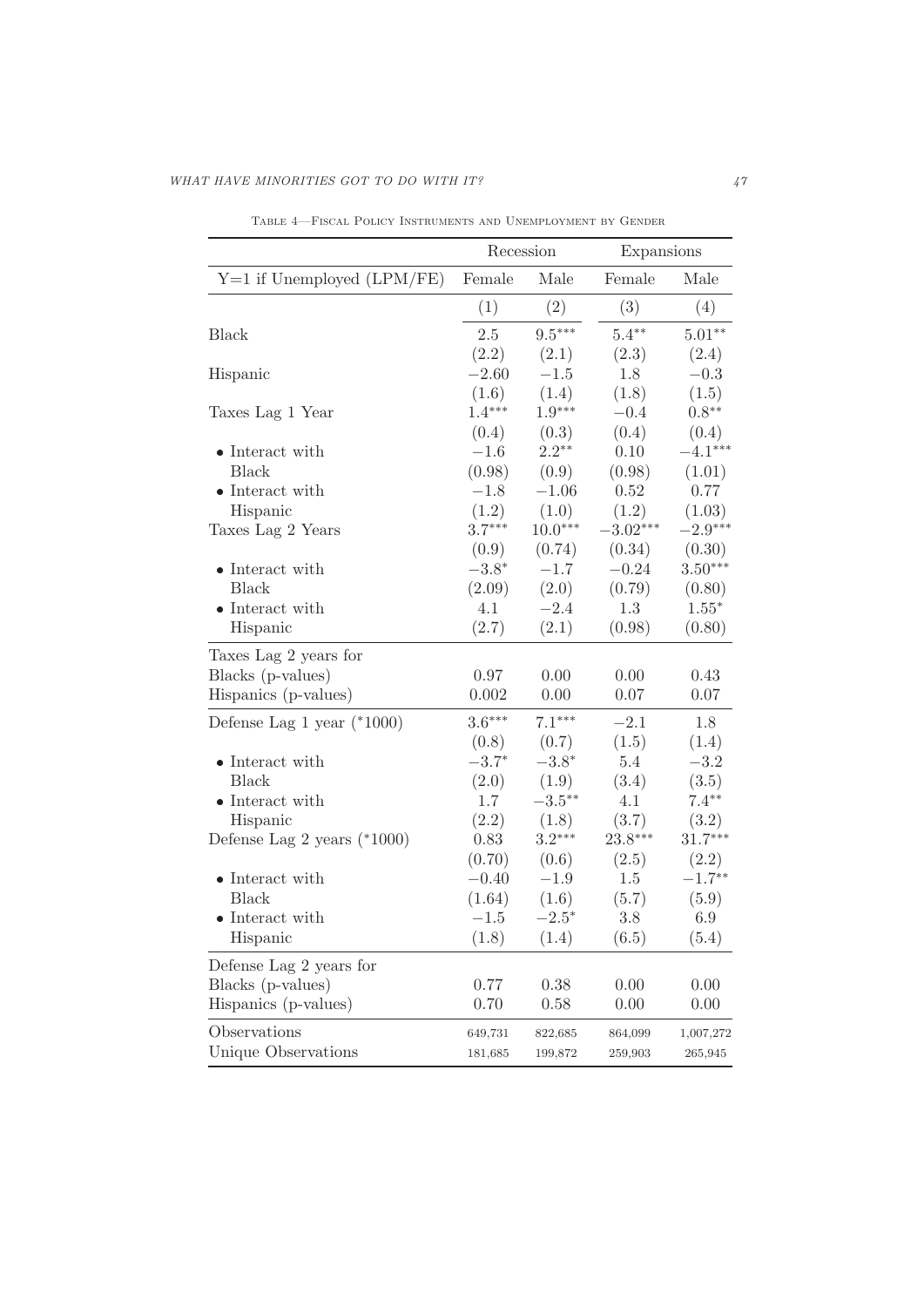Table 5—The Adjusted Effect of Fiscal Policy Instruments after accounting for Sector, Industry and Occupational Differences (Recessions)

| $Y=1$ if Unemployed (LPM)                                                                                                                                               |                                        | Females                                                                           |                                        |                                       | Males                                                                                 |                                               |
|-------------------------------------------------------------------------------------------------------------------------------------------------------------------------|----------------------------------------|-----------------------------------------------------------------------------------|----------------------------------------|---------------------------------------|---------------------------------------------------------------------------------------|-----------------------------------------------|
|                                                                                                                                                                         | (1)                                    | (2)                                                                               | (3)                                    | (4)                                   | (5)                                                                                   | (6)                                           |
| Self-Employed                                                                                                                                                           |                                        | $-10.1***$<br>(0.60)                                                              |                                        |                                       | $-14.1***$<br>(0.65)                                                                  |                                               |
| Private Sector                                                                                                                                                          |                                        | $2.7***$<br>(0.51)                                                                |                                        |                                       | $-0.13$<br>(0.42)                                                                     |                                               |
| Taxes Lag 2 Years                                                                                                                                                       | $2.0**$<br>(0.83)                      | $12.2***$                                                                         | 1.3<br>(3.8)                           | $6.9***$<br>(1.0)                     | $20.3***$                                                                             | 3.9                                           |
| • Interact with<br><b>Black</b><br>$\bullet$ Interact with<br>Hispanic<br>$\bullet$ Interact with<br>Self-Employed<br>$\bullet$ Interact with<br>Private Sector         | $-3.3$<br>(2.0)<br>$5.05\,$<br>(3.2)   | (4.8)<br>$-3.2$<br>(2.2)<br>$5.5*$<br>(3.03)<br>$-8.3**$<br>(3.9)<br>3.3<br>(2.1) | $-4.6***$<br>(2.3)<br>$6.2*$<br>(3.15) | $-2.8$<br>(2.3)<br>0.61<br>(1.8)      | (5.4)<br>$-1.98$<br>(2.3)<br>0.00<br>(1.9)<br>$-12.5***$<br>(3.6)<br>$-5.2*$<br>(3.1) | (2.7)<br>$-4.3*$<br>(2.4)<br>$-0.72$<br>(1.9) |
| Taxes Lag 2 Years for:                                                                                                                                                  |                                        |                                                                                   |                                        |                                       |                                                                                       |                                               |
| Blacks (p-values)<br>Hispanic (p-values)                                                                                                                                | 0.58<br>0.011                          | 0.095<br>0.00                                                                     | 0.47<br>0.12                           | 0.046<br>0.00                         | 0.002<br>0.00                                                                         | 0.92<br>0.29                                  |
| Defense Lag 2 years $(*1000)$                                                                                                                                           | $3.8***$<br>(0.8)                      | $-4.9$<br>(5.4)                                                                   | 3.8<br>(3.4)                           | $4.9***$<br>(0.7)                     | 0.7<br>(3.8)                                                                          | 1.7<br>(2.3)                                  |
| $\bullet$ Interact with<br><b>Black</b><br>$\bullet$ Interact with<br>Hispanic<br>$\bullet$ Interact with<br>Self-Employed<br>$\bullet$ Interact with<br>Private Sector | $-4.2**$<br>(1.9)<br>$-4.0**$<br>(1.7) | $-3.4*$<br>(1.8)<br>$-3.3*$<br>(1.8)<br>$9.82**$<br>(3.7)<br>$6.97***$<br>(2.3)   | $-4.8***$<br>(2.0)<br>$-3.3*$<br>(2.0) | $-2.2$<br>(1.7)<br>$-5.6***$<br>(1.4) | $-2.1$<br>(1.8)<br>$-5.3***$<br>(1.4)<br>$-1.72$<br>(2.68)<br>0.92<br>(2.26)          | $-2.7$<br>(1.9)<br>$-5.2***$<br>(1.5)         |
| Defense Lag 2 years for:<br>Blacks (p-values)<br>Hispanic (p-values)                                                                                                    | 0.78<br>0.83                           | 0.14<br>0.11                                                                      | 0.79<br>0.90                           | 0.045<br>0.464                        | 0.72<br>0.20                                                                          | 0.74<br>0.28                                  |
| <b>Industry Affiliation Controls</b><br>Occupational Status Controls<br>State/Trend/State*Trend                                                                         | X                                      | X<br>$\mathbf X$                                                                  | $\mathbf X$<br>$\mathbf X$             | $\mathbf X$                           | X<br>X                                                                                | $\mathbf X$<br>X                              |
| Observations                                                                                                                                                            | 649,647                                | 626,137                                                                           | 592,538                                | 822,136                               | 798,324                                                                               | 738,849                                       |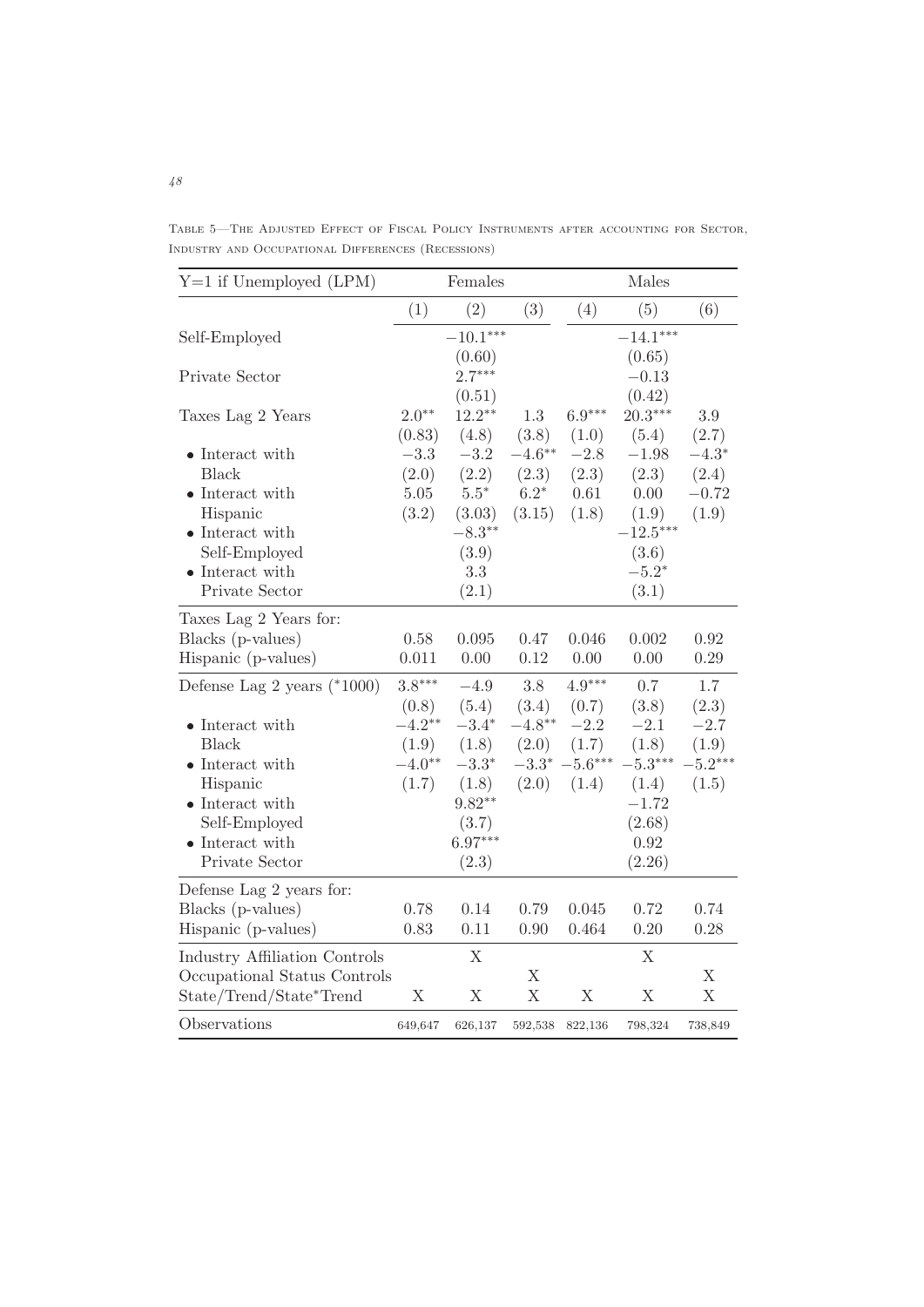Table 6—The Adjusted Effect of Fiscal Policy Instruments after accounting for Sector, Industry and Occupational Differences (Expansions)

| $Y=1$ if Unemployed (LPM)                                                                                                                                               |                                    | Females                                                              |                                    |                                | Males                                                                             |                                        |
|-------------------------------------------------------------------------------------------------------------------------------------------------------------------------|------------------------------------|----------------------------------------------------------------------|------------------------------------|--------------------------------|-----------------------------------------------------------------------------------|----------------------------------------|
|                                                                                                                                                                         | (1)                                | (2)                                                                  | (3)                                | (4)                            | (5)                                                                               | (6)                                    |
| Self-Employed                                                                                                                                                           |                                    | $-9.5***$<br>(0.63)                                                  |                                    |                                | $-13.8***$<br>(0.61)                                                              |                                        |
| Private Sector                                                                                                                                                          |                                    | $2.7***$<br>(0.43)                                                   |                                    |                                | $-1.5***$<br>(0.41)                                                               |                                        |
| Taxes Lag 2 Years                                                                                                                                                       | $-3.18***-7.4***-3.9***$<br>(0.30) | (2.6)                                                                | (1.4)                              | $-2.7***$<br>(0.42)            | $-6.7***$<br>(1.4)                                                                | $-2.1$<br>(1.5)                        |
| $\bullet$ Interact with<br><b>Black</b><br>$\bullet$ Interact with<br>Hispanic<br>$\bullet$ Interact with<br>Self-Employed<br>$\bullet$ Interact with<br>Private Sector | 0.48<br>(0.62)<br>0.72<br>(0.59)   | 0.58<br>(0.61)<br>1.1<br>(0.73)<br>$-8.3**$<br>(3.9)<br>3.3<br>(2.1) | 0.97<br>(0.62)<br>1.6<br>(0.95)    | 1.3<br>(0.77)<br>1.1<br>(0.75) | $1.4*$<br>(0.81)<br>$1.6***$<br>(0.75)<br>$3.77***$<br>(1.3)<br>1.39<br>(1.25)    | $2.01**$<br>(0.78)<br>1.1<br>(0.79)    |
| Taxes Lag 2 Years for:<br>Blacks (p-values)<br>Hispanic (p-values)                                                                                                      | 0.00<br>0.00                       | 0.01<br>0.018                                                        | 0.049<br>0.23                      | 0.054<br>0.012                 | 0.003<br>0.003                                                                    | 0.97<br>0.58                           |
| Defense Lag 2 years $(*1000)$                                                                                                                                           | $4.5\,$<br>(3.8)                   | $-8.5$<br>(16.6)                                                     | $-4.6$<br>(8.8)                    | $8.8***$<br>(2.2)              | $-14.6$<br>(11.6)                                                                 | 4.4<br>(11.9)                          |
| $\bullet$ Interact with<br><b>Black</b><br>• Interact with<br>Hispanic<br>$\bullet$ Interact with<br>Self-Employed<br>$\bullet$ Interact with<br>Private Sector         | $-7.3$<br>(5.8)<br>$-7.7$<br>(5.0) | $-4.0$<br>(6.1)<br>$-7.4$<br>(5.3)<br>15.4<br>(9.4)<br>6.9<br>(5.5)  | $-4.6$<br>(6.4)<br>$-9.5$<br>(5.9) | $-5.5\,$<br>(6.4)<br>(4.0)     | $-7.5$<br>(6.0)<br>$-12.0***-12.4***$<br>(4.4)<br>10.8<br>(10.7)<br>11.7<br>(8.2) | $-8.7$<br>(5.6)<br>$-15.9***$<br>(4.1) |
| Defense Lag 2 years for:<br>Blacks (p-values)<br>Hispanic (p-values)                                                                                                    | 0.51<br>0.28                       | 0.54<br>0.40                                                         | 0.30<br>0.13                       | 0.61<br>0.43                   | 0.092<br>0.030                                                                    | 0.72<br>0.33                           |
| <b>Industry Affiliation Controls</b><br>Occupational Status Controls<br>State/Trend/State*Trend                                                                         | X                                  | $\mathbf X$<br>$\mathbf X$                                           | $\mathbf X$<br>$\mathbf X$         | X                              | $\mathbf X$<br>$\mathbf X$                                                        | $\mathbf X$<br>$\mathbf X$             |
| Observations                                                                                                                                                            | 863,979                            | 832,056                                                              | 788,021                            | 1,006,419                      | 977,730                                                                           | 899,669                                |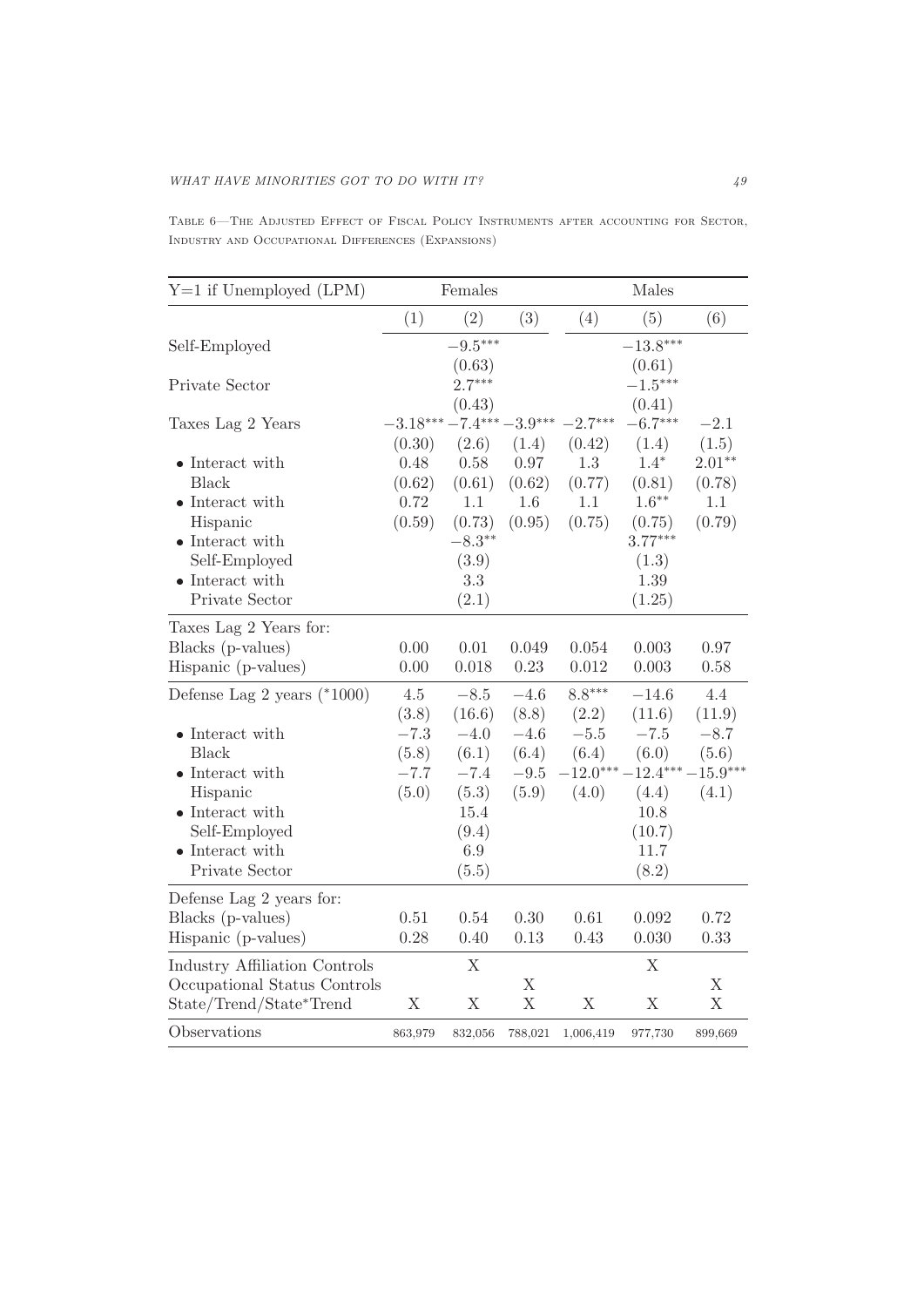| Change in Labor Force Status                      |           | Recessions |             | Expansions |
|---------------------------------------------------|-----------|------------|-------------|------------|
| $Y=1$ if Out of the Labor Force, 0 in Labor Force | Female    | Male       | Female      | Male       |
| (LPM/FE)                                          | (1)       | (2)        | (3)         | (4)        |
| <b>Black</b>                                      | $-2.48*$  | $8.36***$  | $-8.87***$  | 2.02       |
|                                                   | (1.32)    | (1.72)     | (1.33)      | (1.72)     |
| Hispanic                                          | 1.24      | $-3.92***$ | 0.29        | $-6.05***$ |
|                                                   | (1.07)    | (1.38)     | (1.24)      | (1.64)     |
| Taxes Lag 1 Year                                  | $-0.20$   | $0.99***$  | $-0.89***$  | $0.89***$  |
|                                                   | (0.25)    | (0.33)     | (0.25)      | (0.32)     |
| $\bullet$ Interact with                           | 0.16      | 0.01       | 0.37        | $-1.18$    |
| <b>Black</b>                                      | (0.65)    | (0.85)     | (0.64)      | (0.82)     |
| $\bullet$ Interact with                           | $-0.56$   | $-0.65$    | 0.45        | $-2.65***$ |
| Hispanic                                          | (0.76)    | (1.01)     | (0.71)      | (0.94)     |
| Taxes Lag 2 Years                                 | $-0.99*$  | $1.68***$  | $-0.95***$  | $-0.46*$   |
|                                                   | (0.52)    | (0.71)     | (0.20)      | (0.25)     |
| $\bullet$ Interact with                           | $-1.9$    | $-3.40*$   | 0.42        | $1.10*$    |
| <b>Black</b>                                      | (1.38)    | (1.84)     | (0.51)      | (0.65)     |
| $\bullet$ Interact with                           | $-0.07$   | 1.02       | 0.01        | 0.89       |
| Hispanic                                          | (1.66)    | (2.24)     | (0.56)      | (0.75)     |
| Taxes Lag 2 years for:                            |           |            |             |            |
| Blacks (p-values)                                 | 0.02      | 0.31       | 0.27        | 0.29       |
| Hispanic (p-values)                               | 0.50      | 0.21       | 0.08        | 0.55       |
| Defense Lag 1 year $(*1000)$                      | $-0.90*$  | $-1.3***$  | $-5.5***$   | $-1.7$     |
|                                                   | (0.50)    | (0.60)     | (0.90)      | (1.1)      |
| $\bullet$ Interact with                           | $3.7***$  | 1.4        | $-3.0$      | $-4.8*$    |
| <b>Black</b>                                      | (1.3)     | (1.6)      | (2.3)       | (2.7)      |
| $\bullet$ Interact with                           | 1.8       | 1.8        | 3.3         | $-0.10$    |
| Hispanic                                          | (1.3)     | (1.7)      | (2.3)       | (2.9)      |
| Defense Lag 2 years $(*1000)$                     | $-0.30$   | $-0.80$    | $-8.7***$   | $-5.2***$  |
|                                                   | (0.40)    | (0.50)     | (1.4)       | (1.7)      |
| $\bullet$ Interact with                           | $3.0***$  | $-1.4$     | $2.2\,$     | $-5.6$     |
| <b>Black</b>                                      | (1.1)     | (1.4)      | (3.7)       | (4.5)      |
| $\bullet$ Interact with                           | 1.5       | $-3.2**$   | 5.9         | $7.3\,$    |
| Hispanic                                          | (1.1)     | (1.4)      | (3.7)       | (4.8)      |
| Defense Lag 2 years for:                          |           |            |             |            |
| Blacks (p-values)                                 | 0.01      | 0.08       | 0.06        | 0.01       |
| Hispanic (p-values)                               | 0.29      | 0.00       | 0.42        | 0.64       |
| Individual FE                                     | X         | X          | $\mathbf X$ | X          |
| Observations                                      | 1,643,744 | 976,133    | 2,348,228   | 1,353,122  |
| Unique Observations                               | 336,375   | 208,860    | 500,776     | 302,372    |

Table 7—Can Exogenous Changes in Fiscal Policy Influence Labor Force Participation?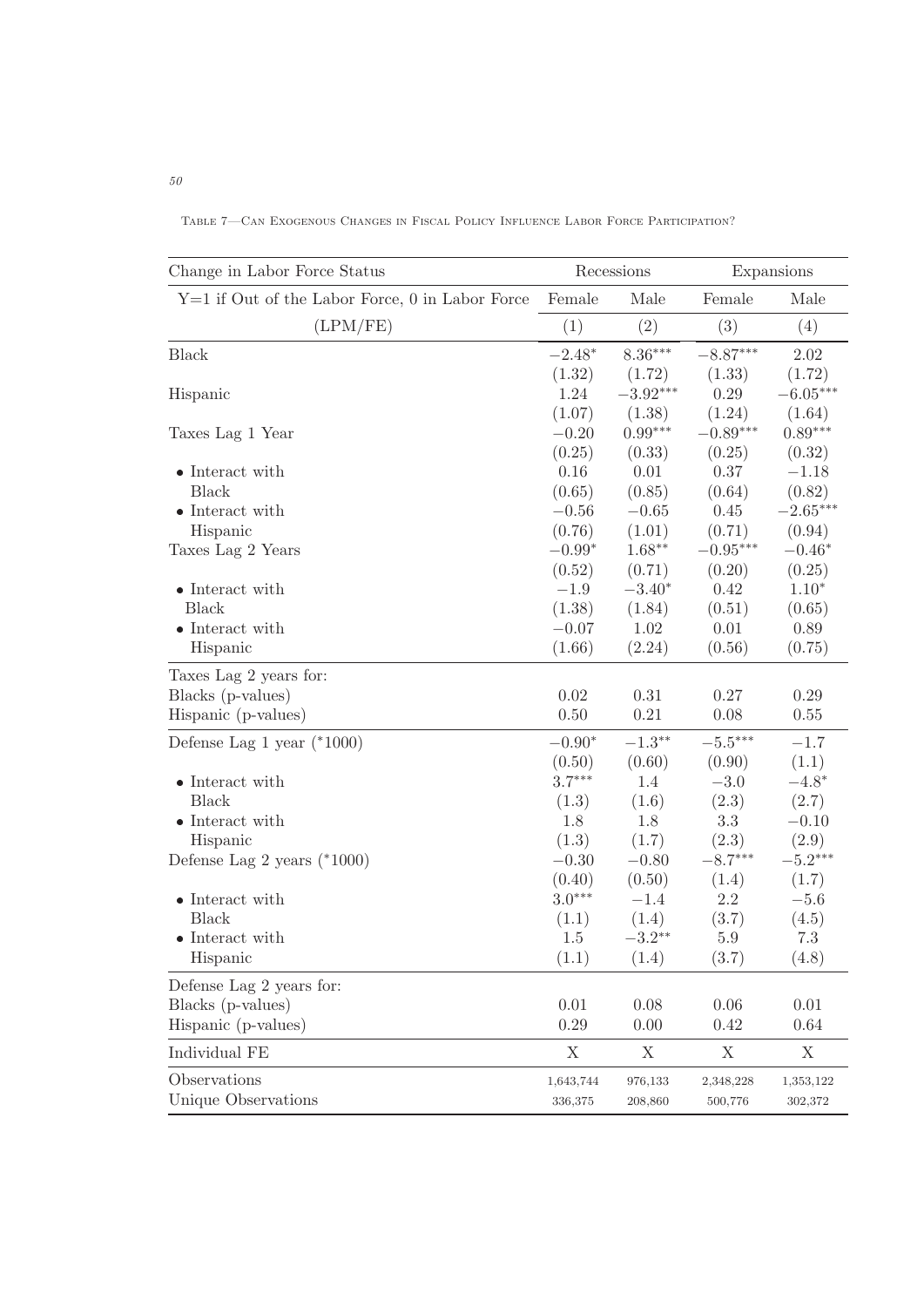| Change in Work Status           |           | Recessions<br>Expansions |          |            |
|---------------------------------|-----------|--------------------------|----------|------------|
| $Y=1$ if Part-time, 0 Full-time | Female    | Male                     | Female   | Male       |
|                                 | (1)       | (2)                      | (3)      | (4)        |
| <b>Black</b>                    | $-8.5***$ | $-0.80$                  | 4.8      | 2.8        |
|                                 | (4.05)    | (5.02)                   | (4.5)    | (5.4)      |
| Hispanic                        | 1.3       | $-6.3***$                | $1.5\,$  | 1.7        |
|                                 | (2.8)     | (2.97)                   | (3.3)    | (3.2)      |
| Taxes Lag 1 Year                | $1.6***$  | 0.58                     | $1.40**$ | $1.37*$    |
|                                 | (0.7)     | (0.72)                   | (0.67)   | (0.77)     |
| • Interact with                 | 2.4       | $-2.3$                   | $-1.5$   | $-4.2**$   |
| <b>Black</b>                    | (1.9)     | (2.09)                   | (1.7)    | (2.1)      |
| • Interact with                 | $-0.31$   | 0.98                     | 0.28     | 0.28       |
| Hispanic                        | (2.2)     | (2.0)                    | (2.02)   | (2.01)     |
| Taxes Lag 2 Years               | $6.4***$  | $7.6***$                 | 0.50     | $0.05\,$   |
|                                 | (1.4)     | (1.54)                   | (0.53)   | (0.60)     |
| $\bullet$ Interact with         | 1.4       | $-0.23$                  | $-1.8$   | $-0.24$    |
| <b>Black</b>                    | (4.0)     | (4.4)                    | (1.4)    | (1.7)      |
| $\bullet$ Interact with         | $-0.45$   | 2.9                      | 1.7      | 1.7        |
| Hispanic                        | (4.8)     | (4.5)                    | (1.6)    | (1.6)      |
| Tax Lag 2 years for:            |           |                          |          |            |
| Blacks (p-values)               | 0.035     | 0.071                    | 0.34     | 0.90       |
| Hispanic (p-values)             | 0.19      | 0.012                    | 0.16     | 0.25       |
| Defense Lag 1 year $(*1000)$    | 0.4       | 2.3                      | 1.6      | $-0.8$     |
|                                 | (1.3)     | (1.5)                    | (2.3)    | (2.7)      |
| $\bullet$ Interact with         | $-3.4$    | 0.4                      | $-7.6$   | $-4.3$     |
| <b>Black</b>                    | (3.6)     | (4.2)                    | (6.1)    | (7.4)      |
| $\bullet$ Interact with         | $-9.4***$ | $-5.0$                   | 3.6      | 4.9        |
| Hispanic                        | (3.7)     | (3.5)                    | (6.1)    | (6.1)      |
| Defense Lag 2 years $(*1000)$   | $-1.1$    | 0.6                      | $2.5\,$  | $8.6^\ast$ |
|                                 | (1.1)     | (1.2)                    | (3.9)    | (4.4)      |
| $\bullet$ Interact with         | 4.5       | $-2.8$                   | $-19.8*$ | $-12.1$    |
| <b>Black</b>                    | (3.1)     | (3.5)                    | (10.2)   | (13.0)     |
| • Interact with                 | $-4.0$    | $-3.0$                   | $-6.3$   | $-8.0$     |
| Hispanic                        | (3.0)     | (2.7)                    | (10.9)   | (10.4)     |
| Defense Lag 2 years for:        |           |                          |          |            |
| Blacks (p-values)               | 0.23      | 0.50                     | 0.07     | 0.77       |
| Hispanic (p-values)             | 0.066     | 0.33                     | 0.71     | $0.95\,$   |
| Individual FE                   | X         | X                        | X        | X          |
| Observations                    | 220,665   | 219,984                  | 293,285  | 269,227    |
| Unique Observations             | 72,596    | 70,822                   | 100,887  | 91,190     |

Table 8—Can Exogenous Changes in Fiscal Policy Influence the Decision to Work Part-time?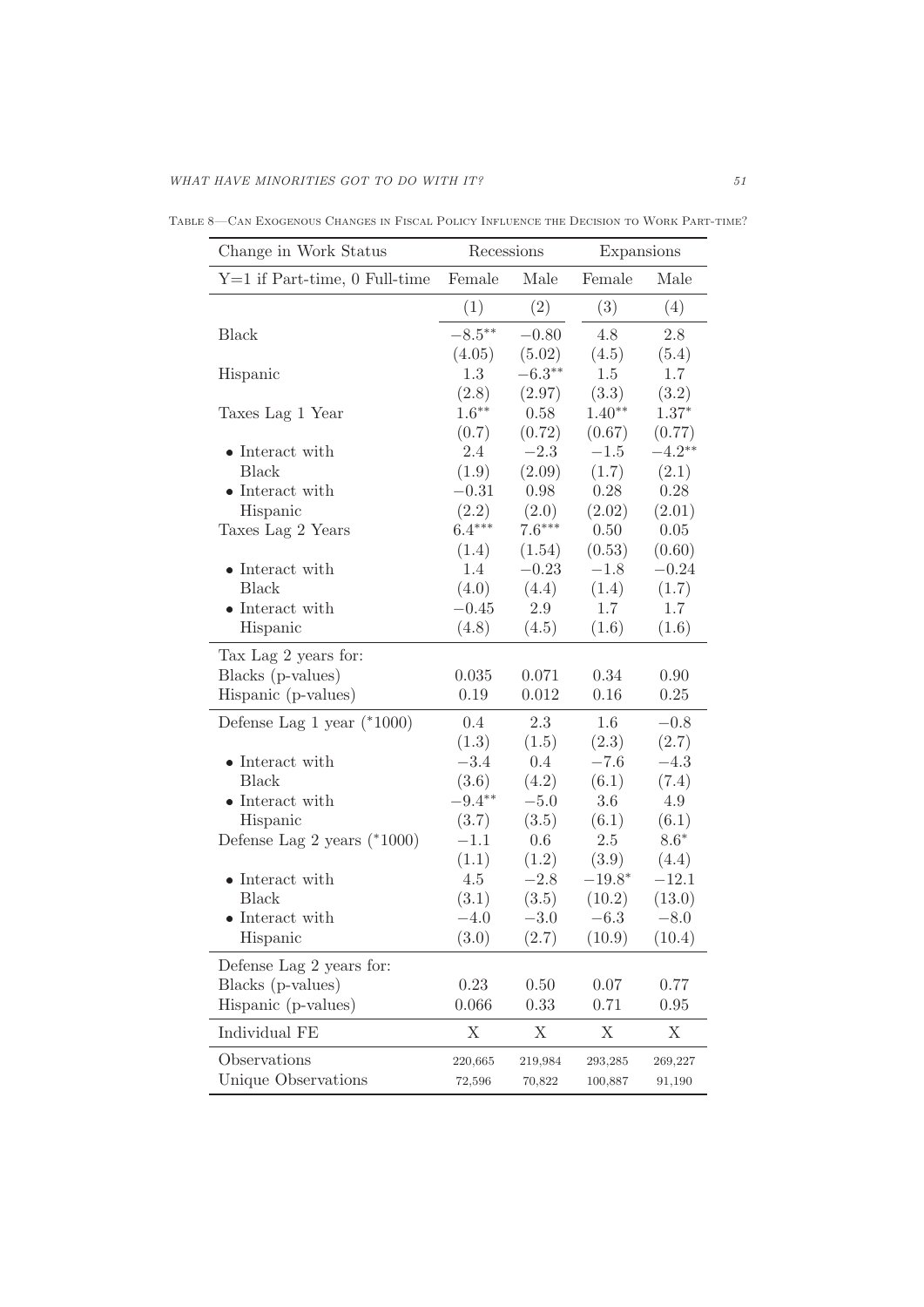#### Appendix A–Motivation behind Tax Changes (2008-2011)

In summary, our conclusion that changes in tax liabilities during 2008-2011, is classified as endogenous tax changes, stems from direct statements made in the Economic Reports, issued by the US Office of the President, about all major changes in tax policy enacted during that period. For example, in 2008, the three tax policies implemented were: the Economic Stimulus Act, the Housing Assistance Tax Act of the Housing and Recovery Act, and the Emergency Economic Stabilization Act. The 2009 Economic Report (ERP, 2009) states the following about the intentions of policymakers concerning these three pieces of tax legilsation:

"This [falling house prices] eventually threatened the solvency of several major financial institutions and ultimately resulted in several failures and forced mergers along with a major decline in the stock market beginning in late September. To respond to these problems, policymakers have undertaken a wide range of actions during the year, including: personal tax rebates and bonus depreciation allowances for business (the Economic Stimulus Act of 2008, enacted in February); support for the housing market (the Housing and Economic Recovery Act of 2008 in July); large-scale investment in financial assets (the Emergency Economic Stabilization Act of 2008 in October) (page 31).

The language above clearly states that these policies and the tax changes within them were enacted to prevent a major financial collapse of the US economy. In other words, these policies were targeted towards short-run economic outcomes, as opposed to exogenous tax changes, which are usually aimed at long-term goals, such as improving long-run output measures or balancing the budget.

In less than one month after his inauguration, President Obama signed the historical American Recovery and Reinvestment Tax Act in February 2009. The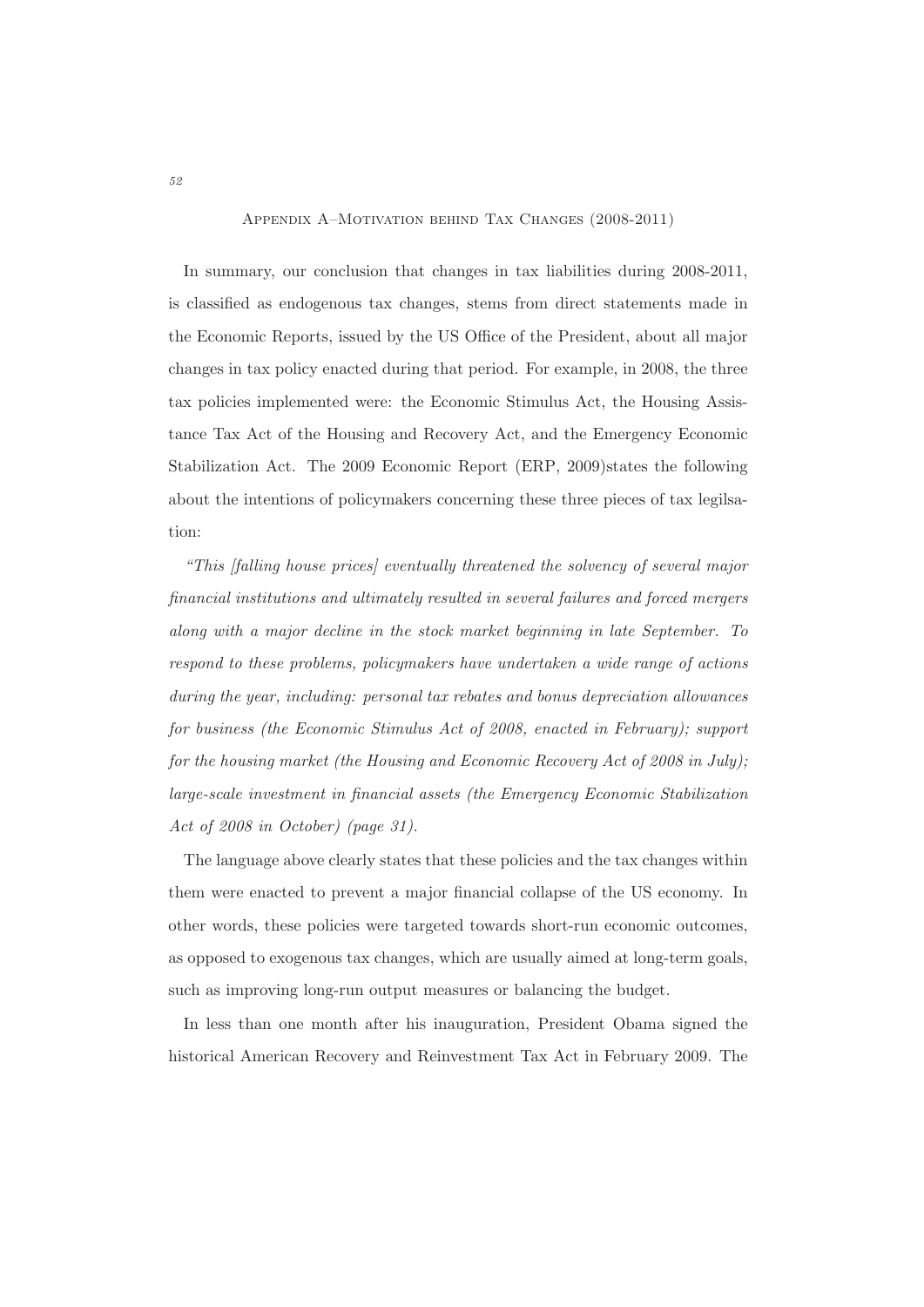Economic report (ERP, 2010) states: "At an estimated cost of \$787 billion, the Act is the largest countercyclical fiscal action in American history. It provides tax cuts and increases in government spending equivalent to roughly 2 percent of GDP in 2009 and  $2\frac{1}{4}$  percent of GDP in 2010"(pg 52). Since the statement explicitly states that the Act is a countercyclical action, it will be classified as an endogenous tax change.

The Tax Relief, Unemployment Insurance Reauthorization, and Job Creation Act of 2010 (ERP, 2011) and the Temporary Payroll Tax Cut Continuation Act of 2011(ERP, 2012)primarily consisted of extending tax cuts that were previously in place, which are not considered innovations. In addition to extending President Bush's tax cuts, the Tax Relief Act of 2010 also extended unemployment insurance and included an additional payroll tax cut of 2 percentage points, in order "to boost consumption", a short-run economic goal (pg 42).

Finally, the Patient Protection and Affordable Care Act of 2010, includes tax increases for Medicare, but they were not scheduled to go into effect until 2013. The motivation for this act comprised of various goals such as: 1.) alleviating the burden of the crisis by providing families with affordable health care; 2.) achieving the long term goal of reducing the deficit; and 3.) realizing ideological beliefs about notions of fairness, equality and redistribution as well as the role of government in providing affordable and high quality health care to its constituents. Thus, although some of these intentions imply that the tax increase associated with Medicare should be considered an exogenous tax change, the effect was not realized until 2013 and therefore, this is not included in our sample of interest.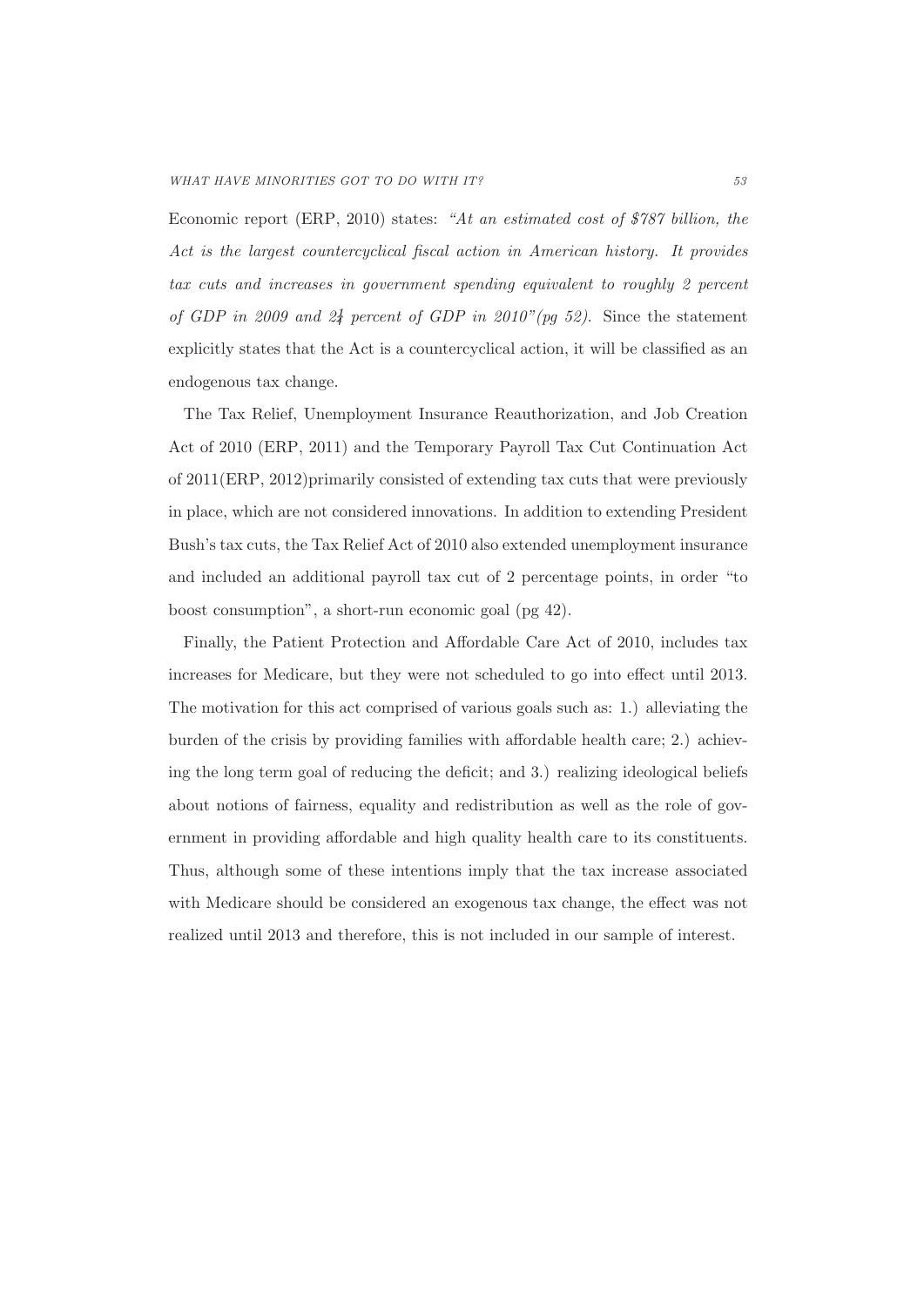Table A1—Coefficients of Industry Affiliation and Interaction terms with Fiscal Policy Instruments

|                                   | Recessions |           | Expansions |            |  |
|-----------------------------------|------------|-----------|------------|------------|--|
| $Y=1$ if Unemployed               | Females    | Males     | Females    | Males      |  |
|                                   | (1)        | (2)       | (3)        | (4)        |  |
| Defense Spending (Lag 2 years)    | $-4.9$     | 0.7       | $-8.5$     | $-14.6$    |  |
| $(*1000)$                         | (5.4)      | (3.8)     | (16.6)     | (11.6)     |  |
| Mining                            | $-3.76*$   | $5.0***$  | 2.96       | 1.4        |  |
|                                   | (1.97)     | (0.77)    | (2.07)     | (1.06)     |  |
| Construction                      | $2.63**$   | $2.7***$  | $-0.57$    | $-0.70$    |  |
|                                   | (1.06)     | (0.69)    | (1.09)     | (0.71)     |  |
| Manufacturing                     | 0.04       | $2.7***$  | $-2.7***$  | $-1.3***$  |  |
|                                   | (0.59)     | (0.62)    | (0.67)     | (0.56)     |  |
| Wholesale                         | $-2.11***$ | 0.18      | $-2.4***$  | $-1.7***$  |  |
|                                   | (0.64)     | (0.67)    | (0.66)     | (0.6)      |  |
| Transportation                    | $-3.9***$  | $-0.68$   | $-4.74***$ | $-3.4***$  |  |
|                                   | (1.04)     | (0.74)    | (1.1)      | (0.57)     |  |
| Information                       | 1.1        | 1.07      | 0.48       | $-1.5*$    |  |
|                                   | (1.1)      | (1.3)     | (1.01)     | (0.87)     |  |
| Financial Activity                | $-3.02***$ | $-0.23$   | $-5.2***$  | $-3.1***$  |  |
|                                   | (0.81)     | (0.94)    | (0.80)     | (0.90)     |  |
| Professional/Bus                  | $-1.8**$   | $1.7***$  | $-3.5***$  | $-1.8*$    |  |
|                                   | (0.73)     | (0.82)    | (0.84)     | (0.90)     |  |
| Education/Health                  | $-7.7***$  | $-3.9***$ | $-6.98***$ | $-5.5***$  |  |
|                                   | (0.73)     | (0.72)    | (0.82)     | (0.81)     |  |
| Hospitality                       | $-0.68$    | $1.7***$  | $-1.5***$  | $-0.47$    |  |
|                                   | (0.68)     | (0.80)    | (0.67)     | (0.72)     |  |
| Other Services                    | $-6.4***$  | $-1.1$    | $-6.94***$ | $-3.03***$ |  |
|                                   | (0.69)     | (0.74)    | (0.69)     | (0.83)     |  |
| Public Admin                      | $1.8*$     | $4.2***$  | $2.1***$   | $2.68**$   |  |
|                                   | (0.96)     | (0.85)    | (0.93)     | (1.09)     |  |
| Defense Spending Interacted with: |            |           |            |            |  |
| $(*1000)$                         |            |           |            |            |  |
| Mining                            | $5.3\,$    | 2.9       | $-63.7**$  | 32.4       |  |
|                                   | (13)       | (6.4)     | (24.9)     | (20.3)     |  |
| Construction                      | 6.5        | $5.2*$    | 17.8       | 13.8       |  |
|                                   | (6.7)      | (2.7)     | (18.8)     | (9.3)      |  |
| Manufacturing                     | 5.7        | $11.3***$ | 9.1        | 8.1        |  |
|                                   | (5.3)      | (2.4)     | (18.6)     | (9.9)      |  |

(Corresponds to Tables 5 and 6, Columns 2 and 5)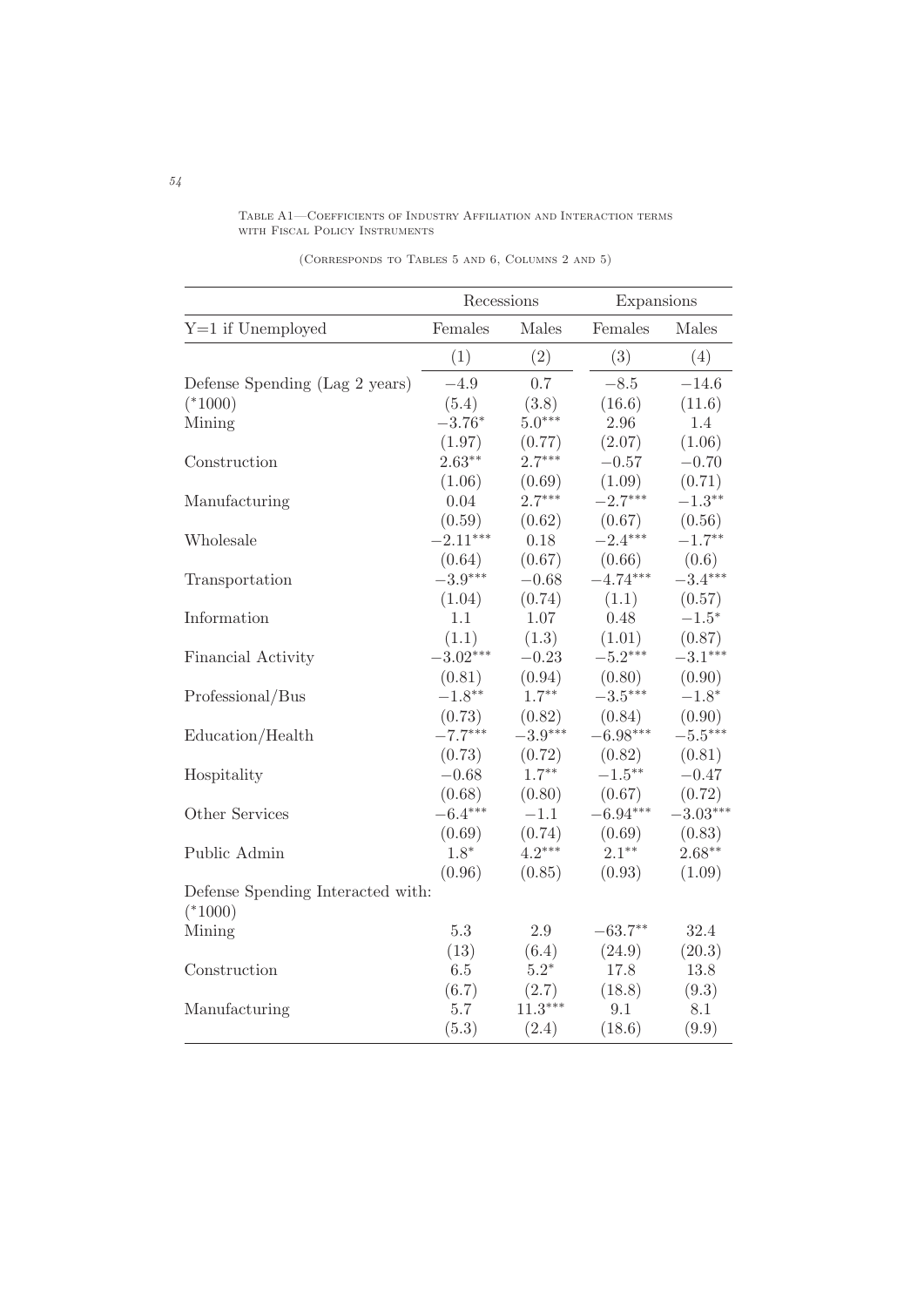|                                      | Recessions |           | Expansions |           |
|--------------------------------------|------------|-----------|------------|-----------|
| $Y=1$ if Unemployed                  | Females    | Males     | Females    | Males     |
|                                      | (1)        | (2)       | (3)        | (4)       |
| Wholesale                            | 2.1        | 5.1       | 11.0       | 12.0      |
|                                      | (4.5)      | (3.1)     | (17.4)     | (11.5)    |
| Transportation                       | $-1.6$     | $6.0*$    | 2.0        | 9.3       |
|                                      | (6.1)      | (3.2)     | (18.0)     | (10.9)    |
| Information                          | $-2.1$     | $-1.6$    | 29.5       | $19.1*$   |
|                                      | (7.9)      | (5.1)     | (22.6)     | (9.6)     |
| Financial Activity                   | 1.9        | 5.9       | 8.3        | $-5.6$    |
|                                      | (4.9)      | (4.3)     | (27.3)     | (13.4)    |
| Professional/Bus                     | 2.8        | 0.9       | 8.2        | $29.0**$  |
|                                      | (5.8)      | (2.9)     | (16.7)     | (11.5)    |
| Education/Health                     | 1.7        | 3.5       | $2.2\,$    | 9.9       |
|                                      | (5.4)      | (3.6)     | (16.4)     | (9.7)     |
| Hospitality                          | 2.5        | 1.0       | 8.6        | 13.7      |
|                                      | (4.6)      | (3.3)     | (17.9)     | (10.5)    |
| Other Services                       | $-1.8$     | $6.6***$  | 16.9       | 19.4      |
|                                      | (6.2)      | (3.3)     | (17.8)     | (13.9)    |
| Public Admin                         | $-8.3$     | $-2.4$    | $-12.7$    | $38.1*$   |
|                                      | (5.5)      | (7.8)     | (23.3)     | (20.8)    |
| Taxes (Lag 2 years)                  | $12***$    | $20***$   | $-7.4***$  | $-6.7***$ |
|                                      | (4.8)      | (5.4)     | (2.6)      | (1.4)     |
| Taxes (Lag 2 years) Interacted with: |            |           |            |           |
| Mining                               | $-1.3$     | $-6.7$    | $-10.4**$  | 1.07      |
|                                      | (12.8)     | (5.03)    | (4.05)     | (2.3)     |
| Construction                         | 0.52       | $-3.4$    | 0.55       | 1.1       |
|                                      | (6.9)      | (3.6)     | (2.8)      | (1.1)     |
| Manufacturing                        | $-8.8$     | $-6.6*$   | 1.58       | $2.5***$  |
|                                      | (5.5)      | (3.7)     | (2.5)      | (1.0)     |
| Wholesale                            | $-5.2$     | $-7.7***$ | 0.27       | $2.98***$ |
|                                      | (5.5)      | (3.5)     | (2.5)      | (1.03)    |

Table A1—Coefficients of Industry Affiliation and Interaction terms WITH FISCAL POLICY INSTRUMENTS (continued)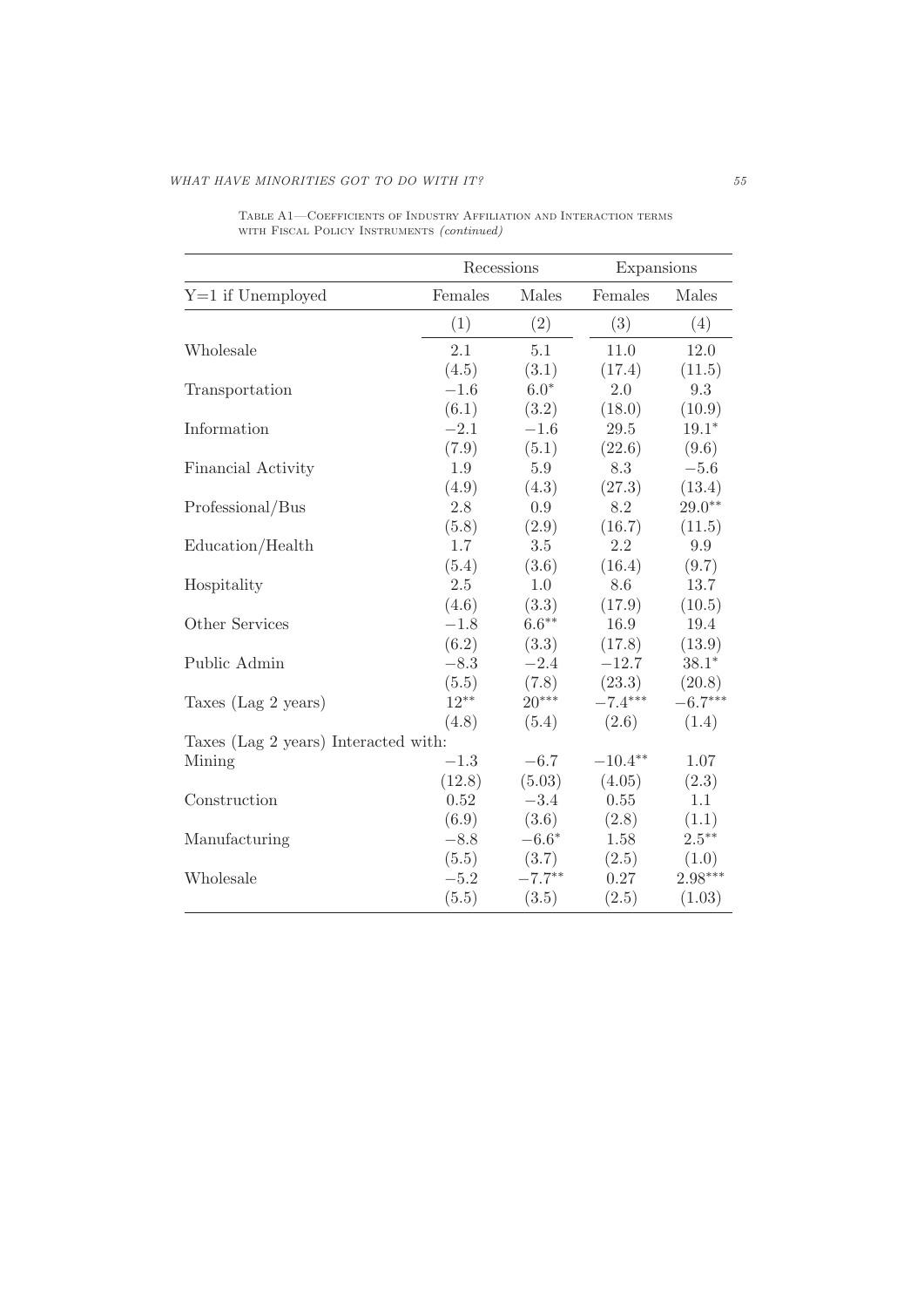|                     | Recessions |                            | Expansions |          |
|---------------------|------------|----------------------------|------------|----------|
| $Y=1$ if Unemployed | Females    | Males                      | Females    | Males    |
|                     | (1)        | (2)                        | (3)        | (4)      |
| Transportation      | $-5.8$     | $-9.5^{\ast\ast}$          | 4.4        | 0.98     |
|                     | (8.8)      | (3.6)                      | (3.02)     | (1.4)    |
| Information         | $-14.4*$   | $-15.5***$                 | $6.79*$    | 3.7      |
|                     |            | $(8.05)$ $(7.6)$           | (3.65)     | (2.3)    |
| Financial Activity  | $-13.6***$ | $-14.2***$                 | 2.59       | 1.8      |
|                     | (6.7)      | (4.8)                      | (2.14)     | (1.52)   |
| Professional/Bus    |            | $-15.4***$ $-15.1***$      | $3.78*$    | $5.4***$ |
|                     | (6.5)      | (3.9)                      | (1.97)     | (1.3)    |
| Education/Health    | $-12.7***$ | $-18***$                   | 1.25       | $3.8**$  |
|                     |            | $(4.9)$ $(4.6)$            | (2.3)      | (1.6)    |
| Hospitality         |            | $-2.7 -12***$              | $7.03***$  | $3.6*$   |
|                     |            | $(6.5)$ $(4.2)$            | (2.4)      | (1.8)    |
| Other Services      |            | $-13.9^{**}$ $-12.6^{***}$ | 3.9        | $4.6***$ |
|                     | (5.7)      | (4.3)                      | (2.6)      | (1.4)    |
| Public Admin        | $-16.6***$ | $-14.6***$                 | 1.3        | 3.04     |
|                     | (5.1)      | (4.7)                      | (3.1)      | (2.4)    |
| Observations        | 626, 137   | 798, 324                   | 832,056    | 977,730  |

Table A1—Coefficients of Industry Affiliation and Interaction terms WITH FISCAL POLICY INSTRUMENTS (continued)

∗∗∗p < 0.01, ∗∗p < 0.05, ∗p < 0.1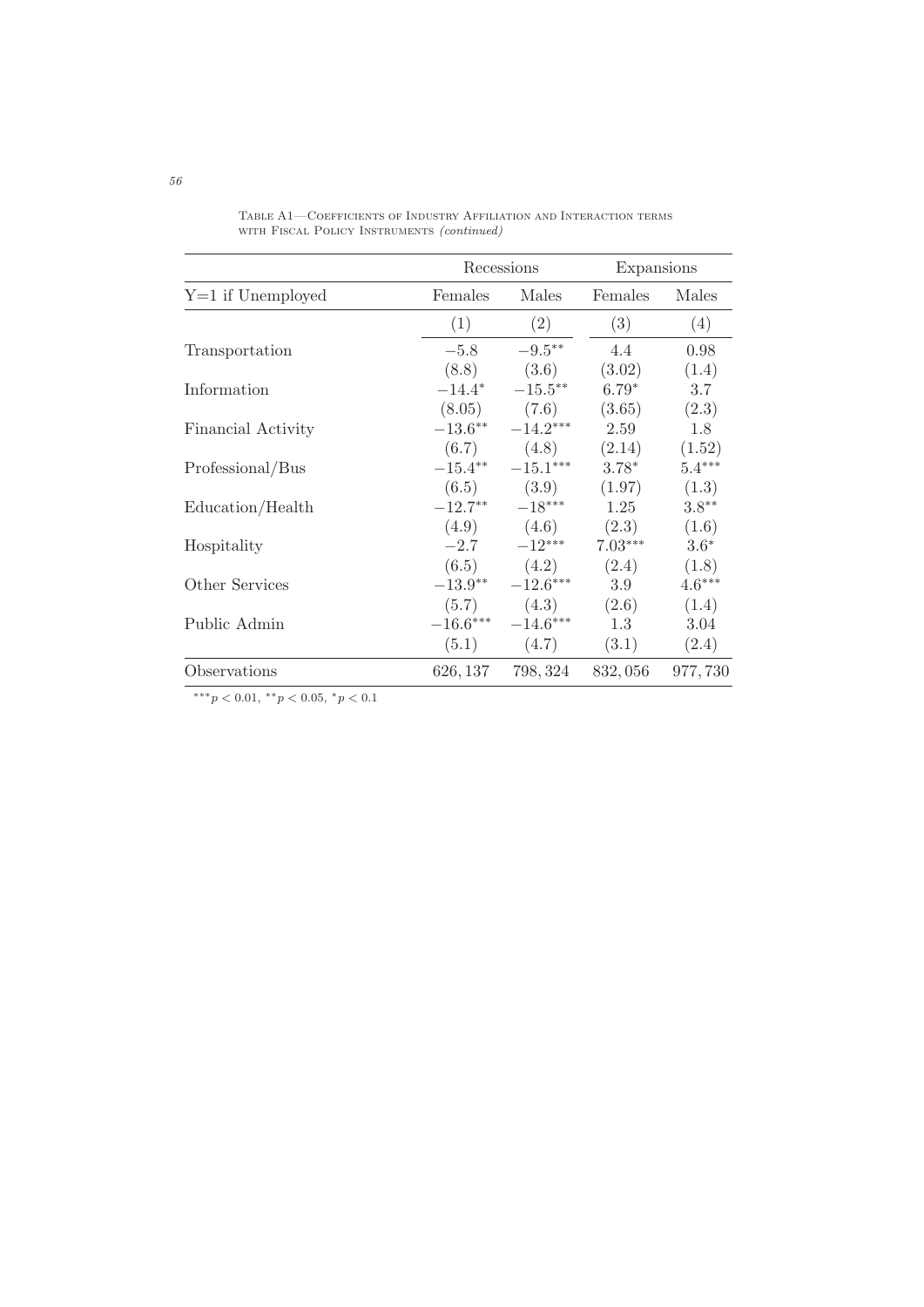Table A2—Coefficients of Occupational Status and Interaction Terms with Fiscal Policy Instruments

|                                                              | Recessions |               | Expansions |             |
|--------------------------------------------------------------|------------|---------------|------------|-------------|
| $Y=1$ if Unemployed                                          | Females    | $\rm {Males}$ | Females    | Males       |
|                                                              | (1)        | (2)           | (3)        | (4)         |
| Defense Spending Lag 2 years                                 | 3.8        | 1.7           | $-4.6$     | 4.4         |
| $(*1000)$                                                    | (3.4)      | (2.3)         | (8.8)      | (11.9)      |
| Academics                                                    | $-2.1*$    | $-1.8*$       | $-3.6***$  | $-3.5***$   |
|                                                              | (1.2)      | (0.93)        | (0.70)     | (0.70)      |
| Professionals                                                | $-6.7***$  | $-4.8***$     | $-6.2***$  | $-3.8***$   |
|                                                              | (0.62)     | (0.77)        | (0.49)     | (0.85)      |
| Associates/Tech                                              | $-6.7***$  | $-4.5***$     | $-4.4***$  | $-4.5***$   |
|                                                              | (0.66)     | (0.76)        | (0.66)     | (0.58)      |
| Clerical Workers                                             | $-2.02***$ | $-2.2***$     | $-2.6***$  | $-2.6***$   |
|                                                              | (0.55)     | (0.74)        | (0.40)     | (0.62)      |
| Sales & Service                                              | $-2.8***$  | $-2.8***$     | $-2.07***$ | $-2.8***$   |
|                                                              | (0.48)     | (0.55)        | (0.47)     | (0.53)      |
| Agriculture                                                  | $3.1***$   | 2.1           | $3.1***$   | 0.44        |
|                                                              | (1.2)      | (1.5)         | (1.3)      | (1.04)      |
| Craft/Trades                                                 | 0.54       | $2***$        | $-0.07$    | $-2.5***$   |
|                                                              | (0.94)     | (0.60)        | (0.80)     | (0.55)      |
| Machine Operator                                             | $2.7***$   | $1.2*$        | $-0.91$    | $-3.08***$  |
|                                                              | (0.77)     | (0.62)        | (0.73)     | (0.63)      |
| Elementary Occupations                                       | $-3.5***$  | $-3.01***$    | $-2.8***$  | $-1.9***$   |
|                                                              | (0.65)     | (0.67)        | (0.52)     | (0.63)      |
| Defense Spending (Lag 2 years) Interacted with:<br>$(*1000)$ |            |               |            |             |
| Academics                                                    | $-3.8$     | 2.2           | $40.2***$  | 13.3        |
|                                                              | (7.3)      | (3.7)         | (11.4)     | (15.2)      |
| Professionals                                                | $-4.1$     | $-0.5$        | 0.7        | $-1.3$      |
|                                                              | (3.6)      | (3.0)         | (8.4)      | (16.2)      |
| Associates/Tech                                              | $\rm 0.3$  | $-4.8$        | $-6.6$     | $-17.8$     |
|                                                              | (5.2)      | (5.0)         | (9.6)      | (12.2)      |
| Clerical Workers                                             | $\rm 0.3$  | 4.0           | 11.8       | $24.3^\ast$ |
|                                                              | (4.1)      | (4.0)         | (9.7)      | (14.3)      |
| Sales & Service                                              | $-0.2$     | 0.1           | $14.1*$    | $12.5\,$    |
|                                                              | (3.6)      | (3.1)         | (7.7)      | (11.6)      |
| Agriculture                                                  | $-5.1$     | $-8.1$        | $29.5*$    | 32.6        |
|                                                              | (6.5)      | (5.3)         | (16.0)     | (33.4)      |

(Corresponds to Tables 5 and 6, Columns 3 and 6)

L